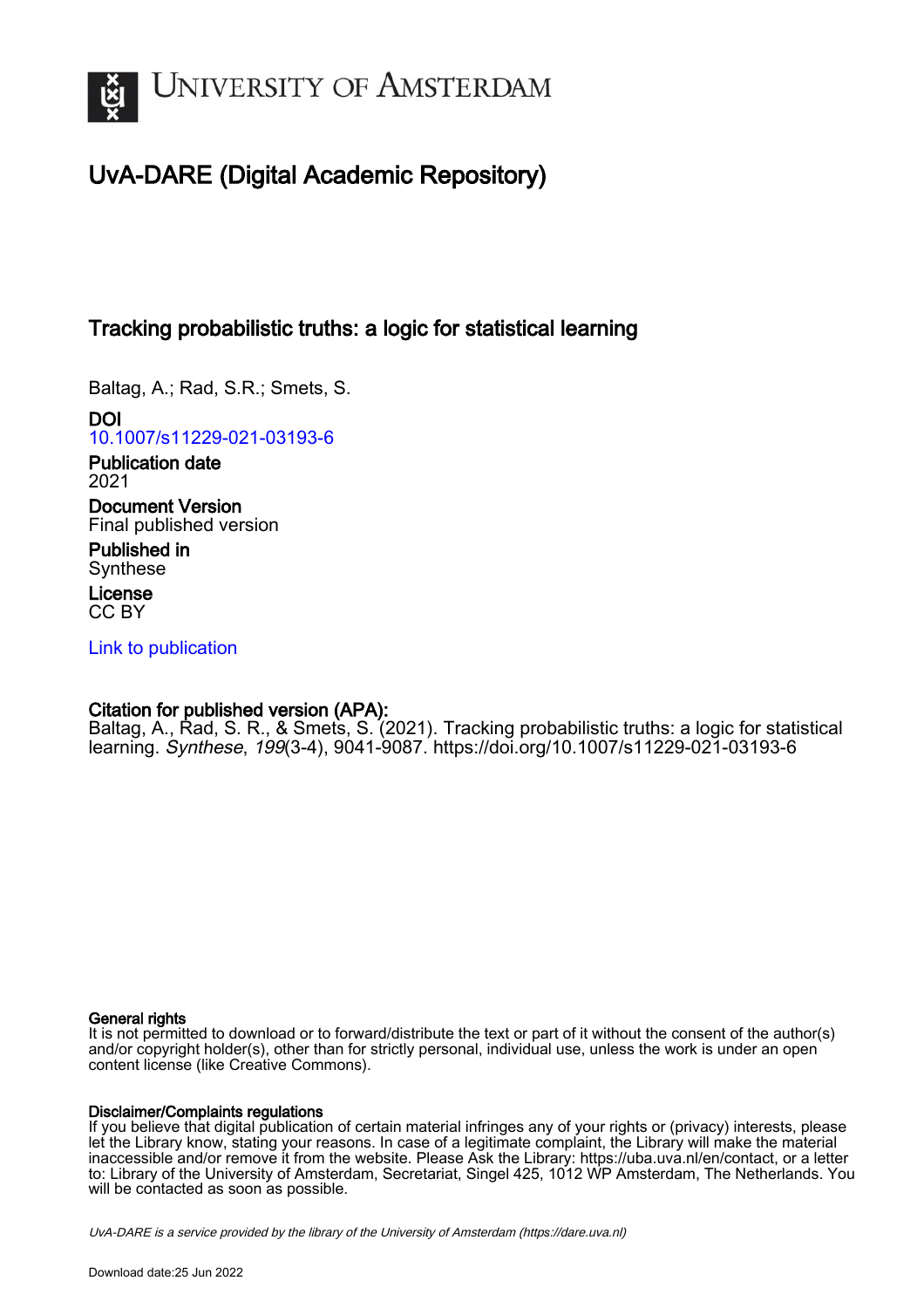#### **ORIGINAL RESEARCH**



## **Tracking probabilistic truths: a logic for statistical learning**

**Alexandru Baltag1 · Soroush Rafiee Rad1,2 · Sonja Smets1,3**

Received: 23 November 2020 / Accepted: 29 April 2021 / Published online: 8 September 2021 © The Author(s) 2021

#### **Abstract**

We propose a new model for forming and revising beliefs about unknown probabilities. To go beyond what is known with certainty and represent the agent's *beliefs* about probability, we consider a plausibility map, associating to each possible distribution a plausibility ranking. Beliefs are defined as in Belief Revision Theory, in terms of truth in the most plausible worlds (or more generally, truth in all the worlds that are plausible enough). We consider two forms of conditioning or belief update, corresponding to the acquisition of two types of information: (1) learning observable evidence obtained by repeated sampling from the unknown distribution; and (2) learning higher-order information about the distribution. The first changes only the plausibility map (via a 'plausibilistic' version of Bayes' Rule), but leaves the given set of possible distributions essentially unchanged; the second rules out some distributions, thus shrinking the set of possibilities, without changing their plausibility ordering.. We look at stability of beliefs under either of these types of learning, defining two related notions (safe belief and statistical knowledge), as well as a measure of the verisimilitude of a given plausibility model. We prove a number of convergence results, showing how our agent's beliefs track the true probability after repeated sampling, and how she eventually gains in a sense (statistical) knowledge of that true probability. Finally, we sketch the contours of a dynamic doxastic logic for statistical learning.

**Keywords** Radical uncertainty · Imprecise probabilities · Plausibility models · Statistical learning · Multinomial distribution · Belief revision theory · Doxastic logic · Formal epistemology

#### **Mathematics Subject Classification** 03B42 · 03B48 · 03B60

This article belongs to the topical collection on Approaching Probabilistic Truths, edited by Theo Kuipers, Ilkka Niiniluoto, and Gustavo Cevolani.

Extended author information available on the last page of the article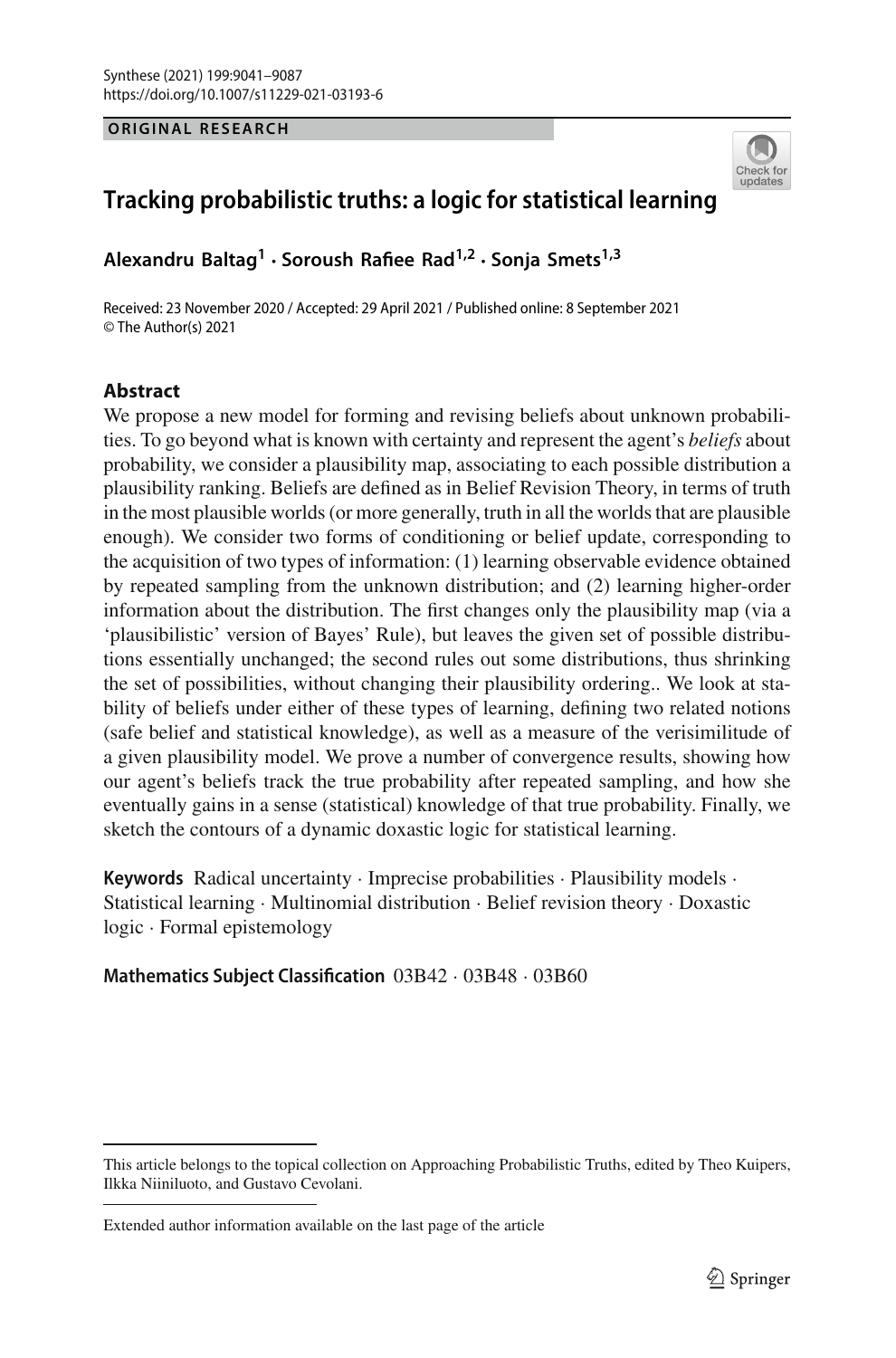#### **1 Introduction**

The goal of this paper is to propose a new model for *learning a probabilistic distribution*, in situations that are commonly characterized as those of "radical uncertainty" (Walle[y](#page-47-0) [1996\)](#page-47-0) or "Knightian uncertainty" (Cerreia-Vioglio et al[.](#page-45-0) [2013\)](#page-45-0). The most widespread model for these situations uses *imprecise probabilities*, i.e. *sets* of probability distributions. As an example, consider an urn full of marbles, coloured red, green, and blue, but with an unknown distribution. What is then the probability of drawing a red marble? In such cases, when the agent's information is not enough to determine the true distribution, she is typically left with a large (possibly infinite) set of possible probability assignments. If she never goes beyond what she knows, then her only 'rational' answer should be "I don't know": she is in a state of *ambiguity*, and she should simply consider possible *all* distributions that are consistent with her background knowledge and observed evidence. This type of over-cautious rationality, resembling the famous paradox of "Buridan's ass", is not of much help in dealing with practical decision problems.

Our model allows the agent to go beyond what she knows with certainty, by forming *rational qualitative beliefs* about the unknown distribution, beliefs based on the inherent plausibility of each possible distribution. For this, we assume the agent is endowed with an initial *plausibility map*, assigning real numbers to the possible distributions. The plausibility map encodes the agent's background beliefs and a priori assumptions about the world. For instance, an agent who assumes the Principle of Indifference (Williamso[n](#page-47-1) [2013](#page-47-1); Háje[k](#page-45-1) [2019\)](#page-45-1) will use Shannon entropy as her plausibility function, thus initially believing that the distribution is *the most non-informative* one (in the given set of possibilities). On the other hand, an agent assuming a Normality or 'Averageness' Principle, will use closeness to the Center of Mass or the barycenter (Pari[s](#page-46-0) [1994](#page-46-0)) as her plausibility measure, thus starting with a belief in the *most typical* distribution, i.e. the one that is the most representative for the given set of distributions. Finally, an agent who assumes some form of Ockham's Razor will use as plausibility some measure of simplicity (Kell[y](#page-45-2) [2008](#page-45-2)), thus her prior belief will focus on the *simplest* distribution(s).

Our agent forms beliefs by using the standard definition of qualitative belief in Logic and Belief Revision Theory, in terms of *plausibility maximization* (Boar[d](#page-45-3) [2004](#page-45-3); Baltag and Smet[s](#page-45-4) [2008b\)](#page-45-4): she believes the most plausible distribution(s). More precisely, we equate "belief" with "truth in all the worlds that are plausible enough": *P* is believed iff there exists some distribution  $\mu$  s.t. *P* is true in all distributions that are at least as plausible as μ. In particular, "belief" coincides with *truth in all the most plausible worlds*, whenever such most plausible worlds/distributions exist. As a consequence, all the usual KD45 axioms of doxastic logic will be valid in our framework.

Note that, although our plausibility map assigns real values to probability distributions, this account is essentially different from the ones using so-called "second-order probabilities" (i.e. probability distributions defined on the given set of probability distributions) (Gaifman and Sni[r](#page-45-5) [1982](#page-45-5); Gaifma[n](#page-45-6) [2016](#page-45-6)). Plausibility values are only relevant in so far as they induce a qualitative order on distributions. In contrast to probability, plausibility is *not cumulative* (in the sense that the low-plausibility alternatives do not add up to form more plausible sets of alternatives), and as a result only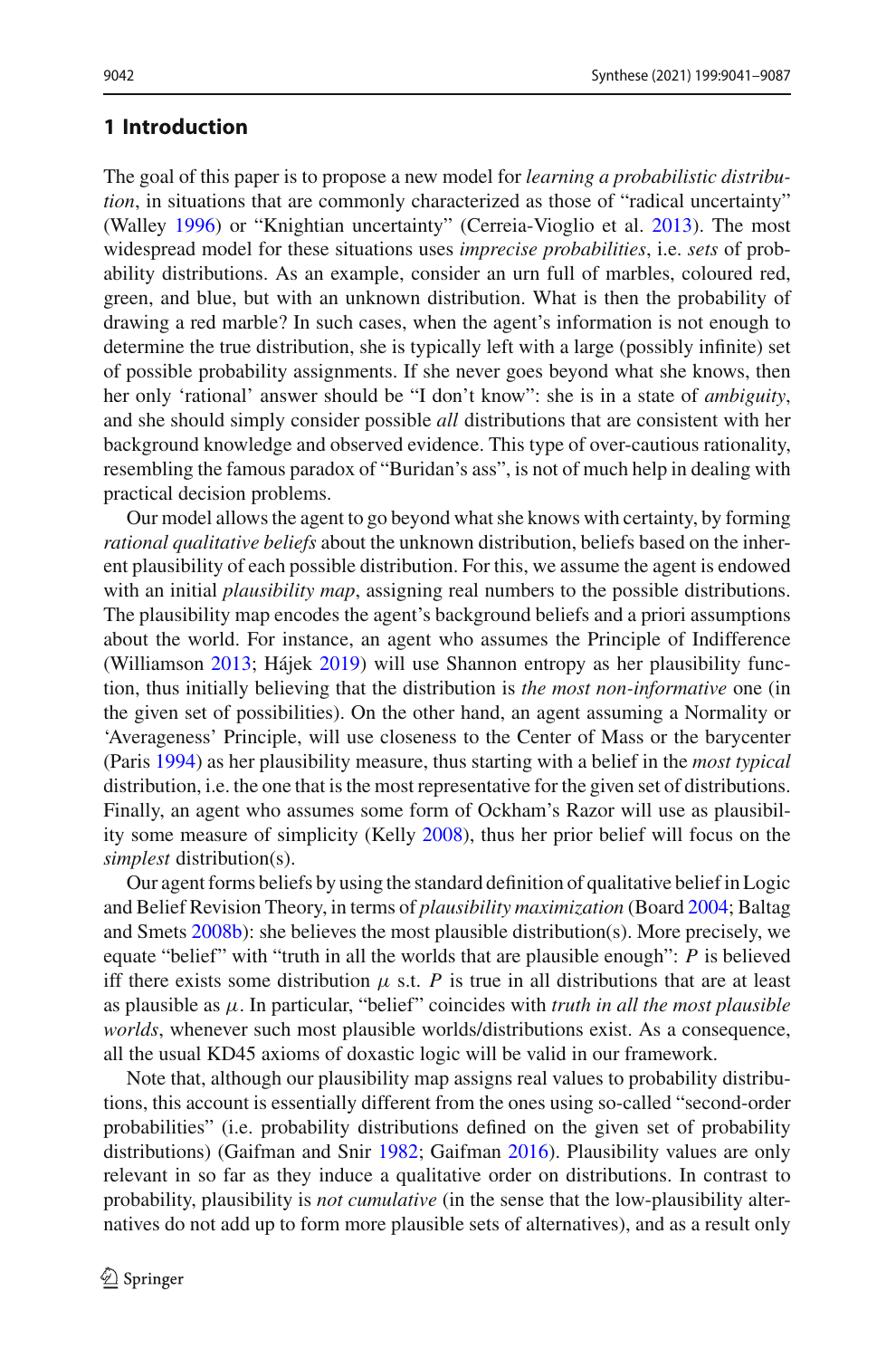higher-ranking distributions 'beat' lower-ranking ones; in case that some distributions have the *highest* plausibility, they are the only ones of any relevance for beliefs.

Our model is not just a way to "rationally" select a Bayesian prior, but it also comes with a rational method for *revising beliefs* in the face of new evidence. In fact, it can deal with *two types of new information*: first-order evidence gathered by repeated *sampling* from the (unknown) distribution; and higher-order information about the distribution itself, coming in the form of a *set* of possible distributions (often defined by a set of linear inequality constraints on that distribution). To see the difference between the two types of new evidence, take for instance the example of a coin. As it is well-known, any finite sequence of Heads and Tails is consistent with all possible non-extremal biases of the coin. As such, any number of finite repeated samples *will not* shrink the set of possible biases, though they may increase the plausibility of some biases. Thus this type of information changes only the plausibility map but leaves the given set of distributions essentially unchanged (except for the elimination of some extremal distributions, that assigned probability 0 to the observed sample). The second type of information, on the other hand, shrinks the set of measures, while keeping their relative plausibility ranking. For instance, learning that the coin has a bias towards Tail (e.g. by weighing the coin, or receiving a communication in this sense from the coin's manufacturer) eliminates all distributions that assign a higher probability to Heads. It is important to notice, however, that even with higher-order information, it is hardly ever the case that the distribution under consideration is fully specified. In our coin example, a known bias towards Tails will still leave an infinite set of possible biases consistent. Even a good measurement by weighting will leave open a whole interval of possible biases. In this sense, a combination of observations and higher-order information will *not* in general allow the agent to come to *know* the correct distribution, in the standard ('infallible') sense in which the term knowledge is used in doxastic and epistemic logics. Instead, it may eventually allow her to come to *believe* the true probability (at least, with a high degree of accuracy). This belief may even stabilize, to such a degree that it approaches the 'softer', defeasible notion of 'knowledge', which is the main focus in Epistemology (Lehre[r](#page-46-1) [1990;](#page-46-1) Stalnake[r](#page-46-2) [1996](#page-46-2); Rot[t](#page-46-3) [2004\)](#page-46-3) and (inductive) Learning Theory (Gol[d](#page-45-7) [1967;](#page-45-7) Baltag et al[.](#page-44-0) [2019a](#page-44-0)). This *convergence in belief* and the resulting *acquisition of statistical knowledge* is what we aim to capture in this paper.

Our mechanism for belief revision with sampling evidence is non-Bayesian (and also different from AGM belief revision), though it incorporates a "plausibilistic" version of Bayes' Rule. Instead of updating her prior belief according to this rule (and disregarding all other possible distributions), the agent keeps all possibilities in store and *revises instead, her plausibility ranking*, using a non-probabilistic analogue of Bayes' Rule. After that, her new belief will be formed in a similar way to her initial belief: by maximizing her (new) plausibility. The outcome is different from simply performing a Bayesian update on the 'prior': qualitative jumps are possible, leading to abandoning "wrong" conjectures in a non-monotonic way. This results in a *faster* convergence-in-belief to the true probability in *less restrictive conditions* than the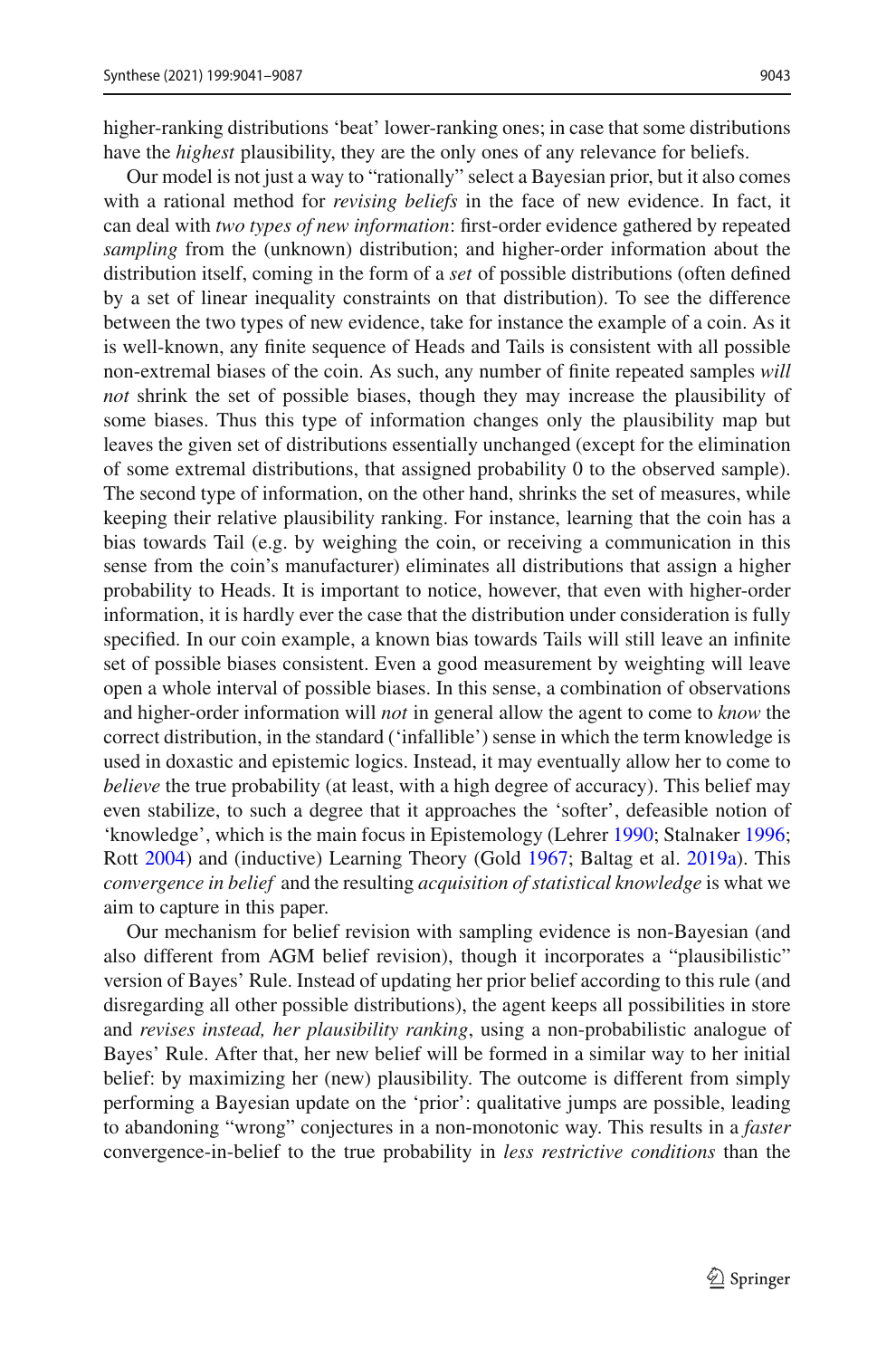usual Savage-style convergence through repeated Bayesian updating (Edwards et al[.](#page-45-8) [1963;](#page-45-8) Savag[e](#page-46-4) [1954\)](#page-46-4).<sup>[1](#page-4-0)</sup>

The second type of evidence (higher-order information about the distribution) induces a more familiar kind of update: the distributions that do not satisfy the new information (typically given in the form of linear inequalities) are simply eliminated, then beliefs are formed as before by focusing on the most plausible remaining distributions. This form of revision is known as AGM *conditioning* in Belief Revision Theory (Alchourrón et al[.](#page-44-1) [1985](#page-44-1)), and as *update* or "public announcement" in Logic (Baltag and Renn[e](#page-45-9) [2016](#page-45-9); van Ditmarsch et al[.](#page-47-2) [2007\)](#page-47-2), and satisfies all the standard AGM axioms[.2](#page-4-1)

The fact that in our setting there are two types of updates should not be so surprising. It is related to the fact that our static framework consists of two different semantic ingredients, capturing two types of information: the *plausibility* map (encoding the agent's *beliefs and conditional beliefs*, defeasible forms of knowledge, etc), and the *set* of possible distributions (encoding the agent's *infallible knowledge*, her 'hard information' about the correct distribution). Correspondingly, the first type of update directly affects the agent's beliefs (by changing the plausibility in the view of the sampling results), and only indirectly her knowledge (since e.g. she knows her new beliefs). Dually, the second type of update directly affects the agent's knowledge (by reducing the set of possibilities), and only indirectly her beliefs (by restricting the plausibility map to the new set).

By allowing two forms of learning, one having a Bayesian-statistical flavor and the other having a logical-AGM flavor (Alchourrón et al[.](#page-44-1) [1985;](#page-44-1) Darwiche and Pear[l](#page-45-10) [1997](#page-45-10)), our framework combines logical and statistical reasoning in a unified setting. In this sense, it fits within the recent trend towards a unification of logic and probability, see e.g. Leitge[b](#page-46-5) [\(2017](#page-46-5)). In particular, the fact that conditioning on sampling evidence is non-AGM is in fact *essential* for the successful learning of the true probability from repeated sampling: since every sample is logically consistent with every non-extremal distribution, an AGM learner (obeying the principle of Rational Monotonicity<sup>3</sup>) would typically never change her initial beliefs about the true distribution after any number of

<span id="page-4-0"></span><sup>&</sup>lt;sup>1</sup> In contrast to Savage's theorem, our update ensures convergence even in the case that the initial set of possible distributions is infinite (indeed, even in the case we start with the uncountable set of *all* distributions). Moreover, in the finite case (where Savage's result does apply), our update is guaranteed to converge in finitely many steps, while Savage's theorem only ensures convergence in the limit.

<span id="page-4-1"></span><sup>2</sup> We should note that there have been several proposals in the literature for AGM-compatible processes of iterated belief revision to remedy the inadequacy of AGM postulates to correctly capture the process of belief change from repeated observations, see for example Booth and Meye[r](#page-45-11) [\(2006\)](#page-45-11), Darwiche and Pear[l](#page-45-10) [\(1997](#page-45-10)), Konieczny and Pere[z](#page-46-6) [\(2000\)](#page-46-6) and Naya[k](#page-46-7) [\(1994\)](#page-46-7). In fact, the propositional conditionalization in our paper, like its older qualitative versions in Game Theory (Boar[d](#page-45-3) [2004\)](#page-45-3) and Dynamic Epistemic Logic (Baltag and Smet[s](#page-45-12) [2008c](#page-45-12); Baltag and Renn[e](#page-45-9) [2016](#page-45-9); van Ditmarsch et al[.](#page-47-2) [2007](#page-47-2)), is an instance of the iterated revision operation of Darwiche and Pear[l](#page-45-10) [\(1997\)](#page-45-10): indeed, both the prior information state before revision and the revised information state are *plausibility models* (i.e. what (Darwiche and Pear[l](#page-45-10) [1997\)](#page-45-10) calls "epistemic states"), rather than theories or belief bases (i.e. propositions or sets of propositions). Still, we follow the usage in the epistemological (Kell[y](#page-45-13) [2014;](#page-45-13) Kelly et al[.](#page-46-8) [1995](#page-46-8), [1998](#page-45-14)) and dynamic-epistemic logic literature (Baltag et al[.](#page-44-2) [2016;](#page-44-2) Baltag and Renn[e](#page-45-9) [2016;](#page-45-9) van Ditmarsch et al[.](#page-47-2) [2007\)](#page-47-2) in calling this operation AGM conditioning.

<span id="page-4-2"></span><sup>&</sup>lt;sup>3</sup> Rational Monotonicity says that, if the prior beliefs are consistent with the incoming evidence, then they continue to be believed after revising with the evidence. Rational Monotonicity is not actually one of the AGM postulates, but it is specific to logical presentations of this framework in terms of conditional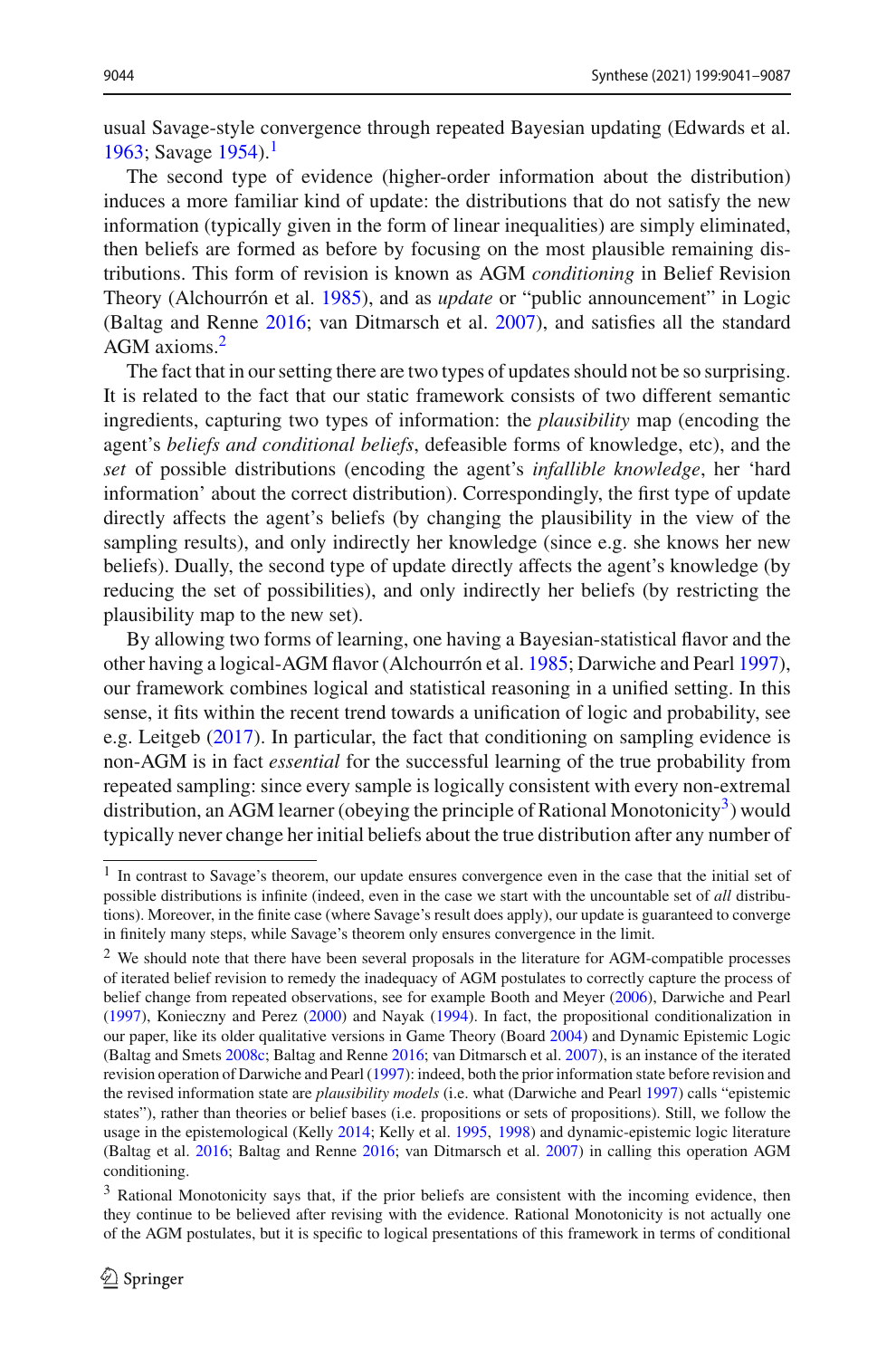samples! The same applies to all the generalizations of AGM conditioning that retain Rational Monotonicity, e.g. the ones proposed by Darwiche and Pear[l](#page-45-10) [\(1997](#page-45-10)), or by Konieczny and Pere[z](#page-46-6) [\(2000\)](#page-46-6).

A preliminary version of this paper was presented at TARK 2019, and an abstract appeared in the online proceedings (Baltag et al[.](#page-45-15) [2019\)](#page-45-15). Our current article is the extended, journal version of that work, though with many major changes: improvements of the basic setting, the formalization and study of new epistemic notions (e.g. safe belief of a distribution, statistical knowledge, distance-from-the-truth), and a number of new convergence results. The plan of the paper is as follows. We start by reviewing in Sect. [2](#page-5-0) some basic notions, results, and examples on probability distributions. In Sect. [3,](#page-9-0) we define our main setting (probabilistic plausibility models), consider a number of standard examples, define in this setting the notions of belief and (infallible) knowledge, and study their logical properties. In Sect. [4,](#page-21-0) we move to conditional beliefs, defining our two forms of conditionalization, and use them to explore belief dynamics (as captured by our two types of model updates). In Sect. [5,](#page-28-0) we look at notions of doxastic stability, defining a weaker form of stability ("safe belief"), followed by a stronger form ("statistical knowledge"), and investigating their properties and their connection to a notion of verisimilitude (or "distance from the truth"). In Sect. [6,](#page-31-0) we present and prove our main results on doxastic convergence to the true probability. Finally, in Sect. [7](#page-38-0) we briefly sketch the contours of a dynamic doxastic logic for statistical learning, and in Sect. [8](#page-41-0) we end with some concluding remarks and a brief comparison with other approaches to the same problem.

#### <span id="page-5-0"></span>**2 Preliminaries and notation**

Throughout this paper, we fix a finite set  $O = \{o_1, \ldots, o_n\}$  of possible *observations*, or '(elementary) outcomes'[.4](#page-5-1) Let

$$
M_O := \left\{ \mu \in [0, 1]^O \, | \, \sum_{o \in O} \mu(o) = 1 \right\}
$$

be the set of probability mass functions on *O*, which we identify with the corresponding probability functions on  $P(O)$ . The sets of distributions  $P \in P(M_O)$  will be called *propositions*. Let

$$
\varOmega=\mathit{O}^\infty:=\{\omega|\,\omega:\mathbb{N}\backslash\{0\}\rightarrow\,\mathit{O}\}
$$

be the set of infinite sequences from *O*, which we shall refer to as *observation streams*. Each such stream  $\omega = (\omega_1, \ldots, \omega_n, \ldots)$  represents a possible history of future sampling from an unknown distribution. For any  $\omega \in \Omega$  and  $i \in \mathbb{N} \setminus \{0\}$ , we write  $\omega_i$  for the *i*-th component of  $\omega$ , and  $\omega^{\leq i}$  for its initial segment of length *i*, i.e. the sequence

beliefs (Boar[d](#page-45-3) [2004;](#page-45-3) Baltag and Smet[s](#page-45-4) [2008b\)](#page-45-4), and it is equivalent to a combination of AGM axioms of Inclusion/Subexpansion and Vacuity/Superexpansion.

<span id="page-5-1"></span><sup>4</sup> Intuitively, these are the possible outcomes of sampling or of some other possible type of experimentation.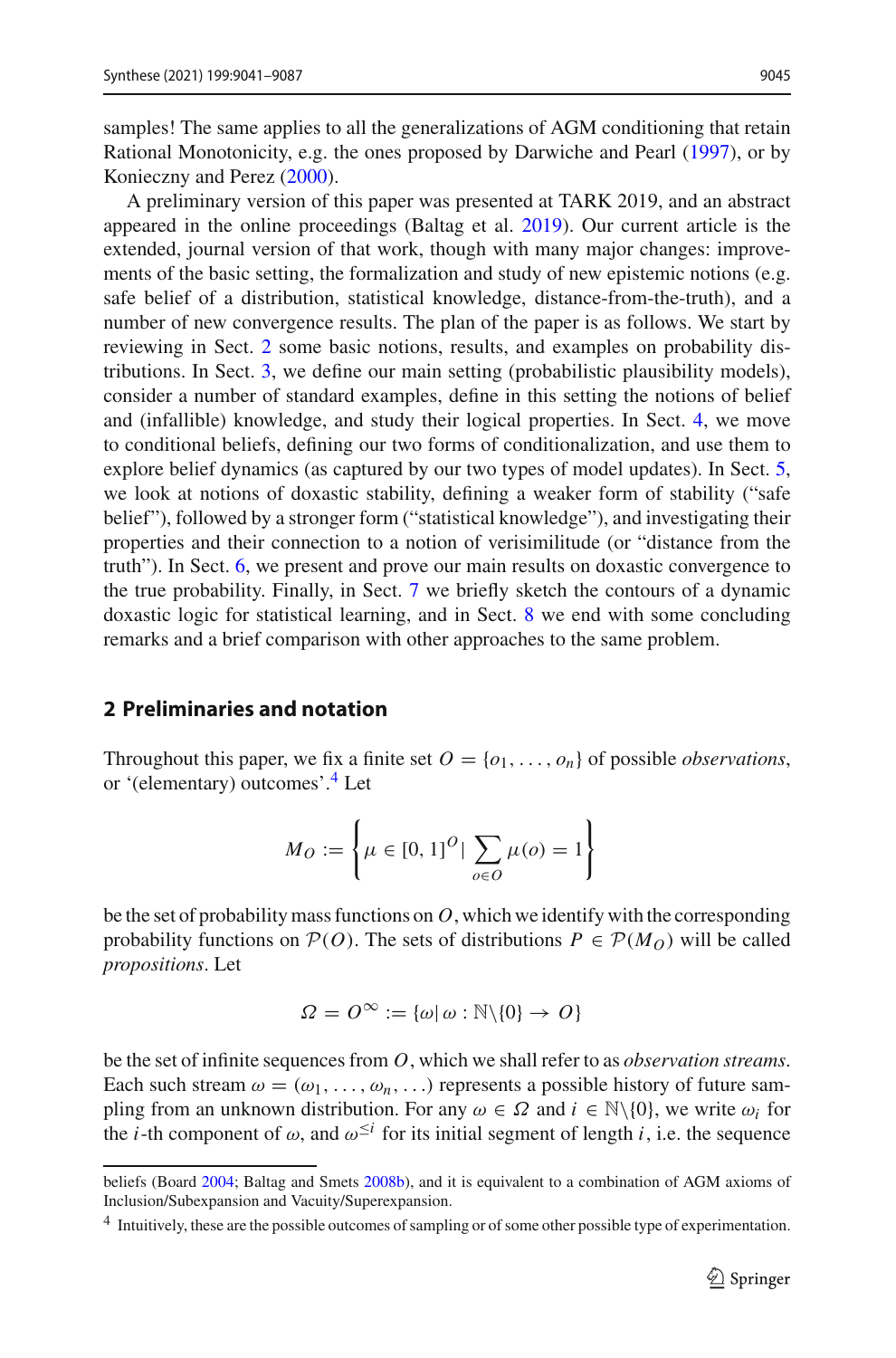$\omega^{\leq i} := (\omega_1, \ldots, \omega_i)$  consisting of the first *i* components of  $\omega$ . Similarly, we put  $\omega^{>i} := (\omega_{i+1}, \ldots, \omega_n, \ldots)$  for the infinite "tail" of  $\omega$  that follows the *i*-th observation. In particular,  $\omega^{\leq 0} := \lambda = 0$  is the empty sequence, and  $\omega^{>0} = \omega$ . We denote by

$$
O^* = \{(\omega_1,\ldots,\omega_i) | i \geq 0, \omega_1,\ldots,\omega_i \in O\}
$$

the set of all finite sequences of observations. For each  $o \in O$  we define the sets  $o^j$  to be the basic cylinders

$$
o^j = \{ \omega \in \Omega \mid \omega_j = o \} \subseteq \Omega.
$$

These cylinders correspond to individual observations of evidence sampled from the unknown distributions. Let  $A \subseteq \mathcal{P}(\Omega)$  be the  $\sigma$ -algebra of subsets of  $\Omega$  generated by the cylinders (algebra obtained by closing the family of basic cylinders under complementation and countable unions). Every probability distribution  $\mu \in M_O$  induces a unique multinomial probability distribution over  $(\Omega, \mathcal{A})$ , also denoted by  $\mu$ , and obtained by first setting

$$
\mu(o^j) = \mu(o)
$$

then extending this to all of *A* using independence, additivity and continuity. Let  $\mathcal{E} \subseteq \mathcal{A}$  be the family of sets obtained by closing the family of basic cylinders only under complementation and *finite* unions. The sets  $e \in \mathcal{E}$  are called *observable events* (or just 'events', for short).<sup>[5](#page-6-0)</sup> It is easy to see that every event  $e \in \mathcal{E}$  can be written as a *finite disjoint union of finite intersections of basic cylinders*. In particular, for each finite sequence of observations  $\omega^{\leq i} = (\omega_1, \dots, \omega_i) \in O^*$ , we denote by  $[\omega^{\leq i}]$  $[\omega_1, \ldots, \omega_i]$  the corresponding event of observing this sequence by sampling, i.e. the event given by

$$
[\omega^{\leq i}] = [\omega_1, \dots, \omega_i] := {\omega' \in \Omega : |\omega'_j = \omega_j \text{ for all } j \leq i} = \bigcap_{j=1}^i \omega_j^j
$$

<span id="page-6-1"></span>*Example 1* Let  $O = \{H, T\}$  be the possible outcomes of a coin toss. Then  $\Omega$  will be streams of *Heads* and *Tails* representing infinite tosses of the coin, e.g. HTTHHH.... And  $H^j$  (res.  $T^j$ ) will be the set of streams of observations in which the *j*-th toss of the coin will land Heads up (res. Tails up). The set  $M<sub>O</sub>$  will be the set of possible biases of the coin.

<span id="page-6-2"></span>*Example 2* Let  $O = \{R, B, G\}$  be the possible outcomes for a draw from an urn filled with marbles, coloured Red  $(R)$ , Blue  $(B)$  and Green  $(G)$ . Then  $M_O$  will be the set of all possible distributions of coloured marbles in the urn,  $\Omega$  will be the set of infinite streams of *R*, *B* and *G* (representing infinite draws from the urn), and  $R^j$  (res.  $B^j$  or

<span id="page-6-0"></span><sup>&</sup>lt;sup>5</sup> In the literature, the term 'event' is also used for all the members of the  $\sigma$ -algebra *A*, but this family includes unobservable events, such as a coin falling Heads up infinitely many times.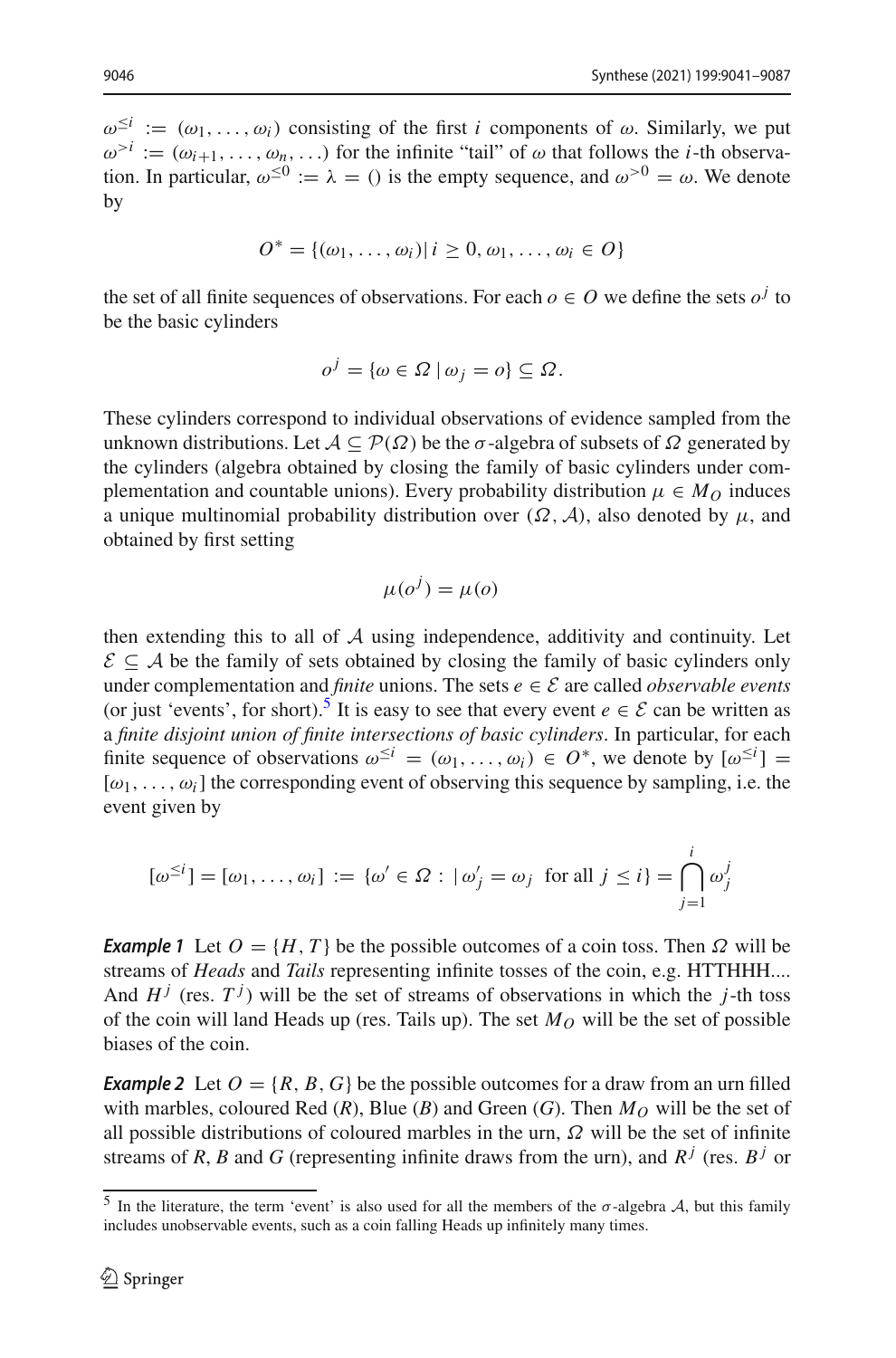$G<sup>j</sup>$ ) will be the set of streams of draws in which the *j*-th draw is a Red (res. Blue or Green) marble.

**Standard topology on**  $M_O$  Notice that a probability function  $\mu \in M_O$ , defined over the set  $O = \{o_1, \ldots, o_n\}$ , can be identified with an *n*-dimensional vector  $(\mu(o_1), \ldots, \mu(o_n))$ , corresponding to the probabilities assigned to each  $o_i$  respectively. Let  $\mathcal{D}_O := \{ \mathbf{x} \in [0, 1]^n \mid \sum x_i = 1 \}$ , then every  $\mu \in M_O$  can be identified with the point  $\bar{\infty} \subset [0, 1]^n$ . Thus probability functions in *M<sub>O</sub>* live in the vector space  $[0, 1]^n$ . In the other direction every  $\mathbf{x} \in \mathcal{D}_O$  defines a probability function *x* on *O* by setting  $x(o_i) = x_i$ . This gives a one to one correspondence between  $M_O$  and  $D<sub>O</sub>$ . There are various metric distances that can be defined on the space of probability measures over a (finite) set *O*, many of which are known to induce the same topology. Here we will consider the *standard topology* of [0, 1] *<sup>n</sup>*, induced by the Euclidean metric: for **x**,  $\mathbf{y} \in [0, 1]^n$ , put  $d(\mathbf{x}, \mathbf{y}) := \sqrt{\sum_{i=1}^n (x_i - y_i)^2}$ ; a basis for the standard topology is given by the family of all *open balls*  $\mathcal{B}_{\varepsilon}(\mathbf{x})$  *centred at some point*  $\mathbf{x} \in \mathbb{R}^n$ *with radius*  $\varepsilon > 0$ ; where

$$
\mathcal{B}_{\varepsilon}(\mathbf{x}) = \{ \mathbf{y} \in \mathbb{R}^n \, | \, d(\mathbf{x}, \mathbf{y}) < \varepsilon \}.
$$

We will make use of the following well-known facts:

**Proposition 1** *For any finite set O, the set*  $M<sub>O</sub>$  *of probability mass functions on O is compact in the standard topology.*

<span id="page-7-2"></span>*Proof* Notice that the set  $\{ \mathbf{x} \in [0, 1]^n \mid \sum_{i=1}^n x_i = 1 \}$  is compact in  $\mathbb{R}^n$ .

**Proposition 2** *Let X, Y be compact topological spaces,*  $Z \subseteq X$  *and*  $f : X \rightarrow Y$ 

- (1) *Every closed subset of X is compact.*
- (2) *If f is continuous, then f* (*X*) *is compact.*
- (3) *If Z is compact then it is closed and bounded.*

<span id="page-7-3"></span>*Proof* See Hunte[r](#page-45-16) [\(2012\)](#page-45-16), Theorem 1.40 and Proposition 1.41. 

**Lemma 1** *For each event e*  $\in \mathcal{E}$ *, the function*  $F_e$  :  $M_O \rightarrow [0, 1]$ *, defined as*  $F_e(\mu)$  := μ(*e*)*, is continuous.*

*Proof* This can be verified, using the above-mentioned fact that every event is a finite disjoint union of finite intersections of basic cylinders. The proof is by induction on the structure of this representation. The conclusion is immediate when  $e = o^j$  is a basic cylinder: given any  $\varepsilon > 0$ , we can take  $\delta := \varepsilon$ , and then, for all  $\mu, \nu \in M_O$  $\sqrt{\sum_{i=1}^{n} (\mu(o_i) - \nu(o_i))^2} = d(\mu, \nu) < \delta = \varepsilon$ . This can be extended to finite intersecwith  $d(\mu, \nu) < \delta$ , we have  $|F_e(\mu) - F_e(\nu)| = |\mu(e) - \nu(e)| = |\mu(o) - \nu(o)| \le$ tions of basic cylinders, by noting that if  $e = \bigcap_{k=1}^m \omega_k^{j_k}$  is such a finite intersection with all *j<sub>k</sub>* distinct,<sup>[6](#page-7-0)</sup> then by independence we have  $\overline{F}_e = \prod_{k=1}^m F_{\omega_k^j}$ , and then using the

<span id="page-7-1"></span>

<span id="page-7-0"></span><sup>&</sup>lt;sup>6</sup> If  $j_k = j_q$  and  $\omega_k \neq \omega_q$  for some  $j \neq q$ , then the intersection is empty; while if  $j_k = j_q$  and  $\omega_k = \omega_q$ (for  $j \neq q$ ), then we have  $\omega_k^{j_k} = \omega_q^{j_q}$ , so one of the two terms is redundant and can be eliminated from the representation.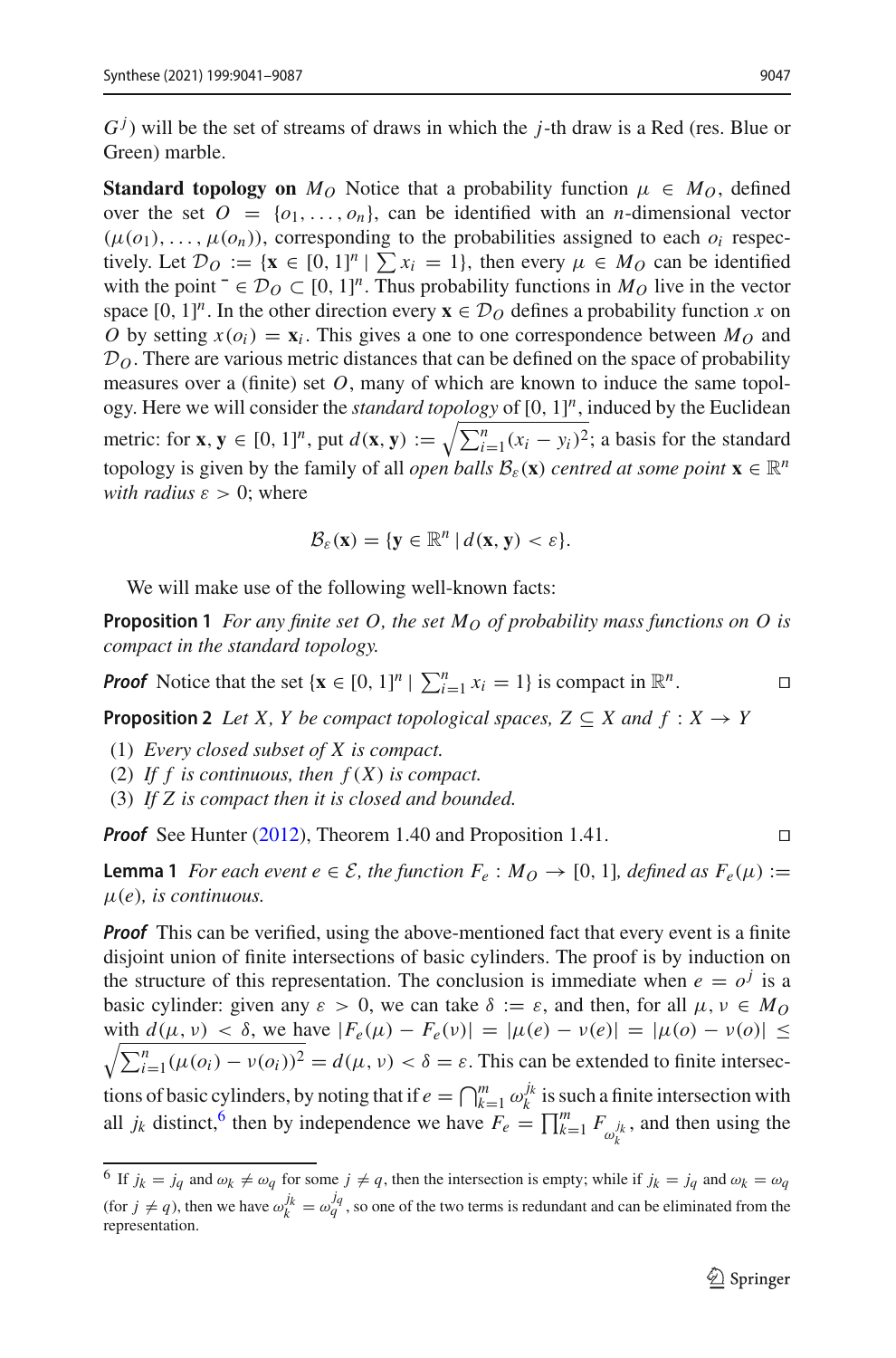fact that a finite product of continuous functions is continuous. Finally, we can extend to disjoint unions of finite intersections of basic cylinders, noting that if  $e = \bigcup_{i=1}^m e_i$ is a disjoint union of events (with  $e_i \cap e_j = \emptyset$  for  $i \neq j$ ), then by additivity we have  $F_e = \sum_{i=1}^{m} F_{e_i}$ , and then using the fact that a finite sum of continuous functions is  $\Box$ continuous. $\Box$ 

<span id="page-8-0"></span>**Proposition 3** *Every continuous function*  $f: X \rightarrow \mathbb{R}$  *on a compact topological space X is bounded, and it attains its supremum (i.e., it has a maximum value).*

*P[r](#page-45-16)oof* See Hunter [\(2012\)](#page-45-16), Theorem 7.35. □

**Theorem 1** (Hein-Cantor) Let M, N be two metric spaces and  $f : M \rightarrow N$  be *continuous. If M is compact then f is uniformly continuous.*

*Proof* See Rudi[n](#page-46-9) [\(1953\)](#page-46-9). □

Before presenting our framework, we need one more technical lemma that will prove useful in the proof of our convergence Theorem [1.](#page-35-0)

**Lemma 1** *For*  $0 < p_1, \ldots, p_n \leq 1$  *with*  $\sum p_i = 1$ *, the function*  $f(\mathbf{x}) = \prod_{i=1}^n x_i^{p_i}$  *has*  $\mathbf{x} = \mathbf{p}$  *as its unique maximizer on*  $M_Q$ .

*Proof* First we notice that  $f(\mathbf{x}) \ge 0$  on  $M_O = {\mathbf{z} \in [0, 1]^n | \sum z_i = 1}$  and by Propositions [1](#page-7-1) and [3](#page-8-0) *f* has a maximum value on  $M<sub>O</sub>$ . But note that  $f(z) = 0$  for any point  $z \in M_O$  having some zero coordinate  $z_i = 0$  (for any  $i \leq n$ ). Hence, f reaches its maximum on  $D = (0, 1]^n \cup M_O = {\mathbf{z} \in (0, 1]^n \mid \sum z_i = 1}.$ 

To prove the lemma, we will show that  $\log(f(\mathbf{x}))$  has  $\mathbf{x} = \mathbf{p}$  as its unique maximizer on *D*. The conclusion will then follow from noticing that  $f(x) \ge 0$  and the monotonicity of log function on  $\mathbb{R}^+$ . To maximise  $\log(f(\mathbf{x}))$  subject to condition  $\sum_i x_i = 1$ , we use Lagrange multiplier methods: let

$$
G(\mathbf{x}) = \log(f(\mathbf{x})) - \lambda \left( \sum_{i=1}^{n} x_i - 1 \right) = \sum_{i=1}^{n} p_i \log(x_i) - \lambda \left( \sum_{i=1}^{n} x_i - 1 \right).
$$

Setting partial derivatives of *G* equal to zero we get,

$$
\frac{\partial G(\mathbf{x})}{\partial x_i} = \frac{p_i}{x_i} - \lambda = 0
$$

which gives  $p_i = \lambda x_i$ . Inserting this in the condition  $\sum_i p_i = 1$  we get  $\lambda \sum_i x_i = 1$ and using  $\sum_i x_i = 1$  we get  $\lambda = 1$  and thus  $x_i = p_i$ . Since f has a maximum on this domain and the Lagrange multiplier method gives a necessary condition for the maximum, any point **x** that maximises *f* should satisfy the condition  $x_i = p_i$  and thus **p** is the unique maximiser for *f*. **p** is the unique maximiser for *f* . 

<span id="page-8-1"></span>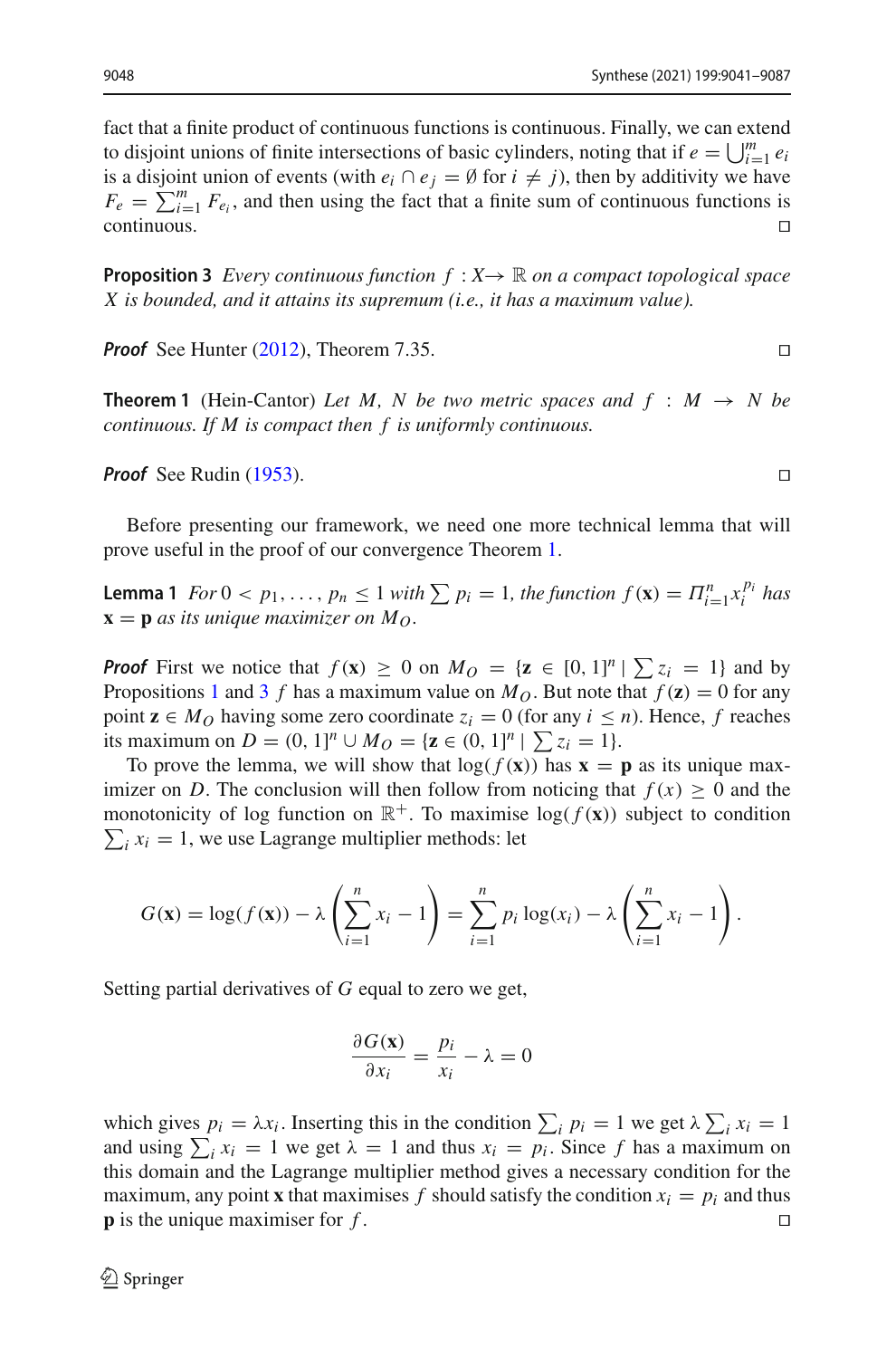#### <span id="page-9-0"></span>**3 Probabilistic plausibility models**

In this section, we introduce and exemplify our basic framework for dealing with radical uncertainty.

**Definition 1** (Plausibility measures) A *plausibility 'measure' (on K )* is a continuous function  $pla: K \to [0, \infty)$ , whose domain is some closed set of distributions  $K = \overline{K} \subseteq M_O$ . Given a plausibility measure on *K*, we can extend it to a map<sup>7</sup> on *propositions* (sets of distributions)  $P \subseteq M_O$ , by putting

$$
pla(P) := sup\{pla(\mu) \mid \mu \in P \cap K\}
$$

Similarly, we can extend it to *distribution-event pairs* ( $\mu$ ,  $e$ )  $\in K \times \mathcal{E}$ , by putting:

$$
pla(\mu, e) := pla(\mu) \cdot \mu(e),
$$

and further extend this to *proposition-event pairs*  $(P, e) \in \mathcal{P}(M_O) \times \mathcal{E}$ , by putting

$$
pla(P, e) := sup\{pla(\mu, e)) \mid \mu \in P\} = sup\{pla(\mu) \cdot \mu(e) \mid \mu \in P \cap K\}
$$

These last two maps give us a way of assessing the *joint plausibility* of having true distribution  $\mu$  (or true proposition  $P$ ) *and* observing event  $e$ .

It seems apt at this point to emphasize again that events  $e \in \mathcal{E} \subseteq \mathcal{A}$  in our setting are intended to capture observable events in multinomial experiments. The successive observations  $\omega_i$  in a finite sampling sequence  $\omega^{\leq i} = (\omega_1, \ldots, \omega_i)$  are thus regarded as outcomes of *i* independent and identically distributed trials as in Examples [1](#page-6-1) and [2](#page-6-2). In the same manner,  $\mu(e)$  encodes the probability assigned to *e* by the unique multinomial probability distribution induced by each  $\mu \in M_O$  on  $(\Omega, \mathcal{A})$  (which by a slight abuse of notation we also denote by  $\mu$ ).

**Definition 2** [Plausibility models] A *(probabilistic) plausibility model* is a structure  $\mathbf{M} = (M, pla)$  where  $M \neq \emptyset$  is a non-empty subset of  $M_Q$ , called the *set of 'possible*' *distributions'*, and  $pla : \overline{M} \rightarrow [0, 1]$  is a plausibility measure on the closure  $\overline{M}$ , called *probabilistic plausibility ranking map* (or just plausibility map, for short), and required to satisfy two additional conditions: (1) possible distributions have positive plausibility rank, i.e.  $pla(\mu) > 0$  for all  $\mu \in M$ ; (2)  $pla(M) = 1$ , or equivalently the maximum plausibility value on  $\overline{M}$  is 1.<sup>[8](#page-9-2)</sup>

<span id="page-9-1"></span><sup>7</sup> Using systematic ambiguity, we also denote this map by *pla*.

<span id="page-9-2"></span><sup>&</sup>lt;sup>8</sup> The equivalence between these conditions is easily seen if we note that, by the continuity of plausibility measures, we have  $pla(M) = sup\{pla(\mu) | \mu \in M\} = max\{pla(\mu) | \mu \in \overline{M}\} = pla(\overline{M})$ . Note that  $pla(M) = 1$  implies that *there exist possible distributions (in M)* with *plausibility arbitrarily close (or equal) to* 1.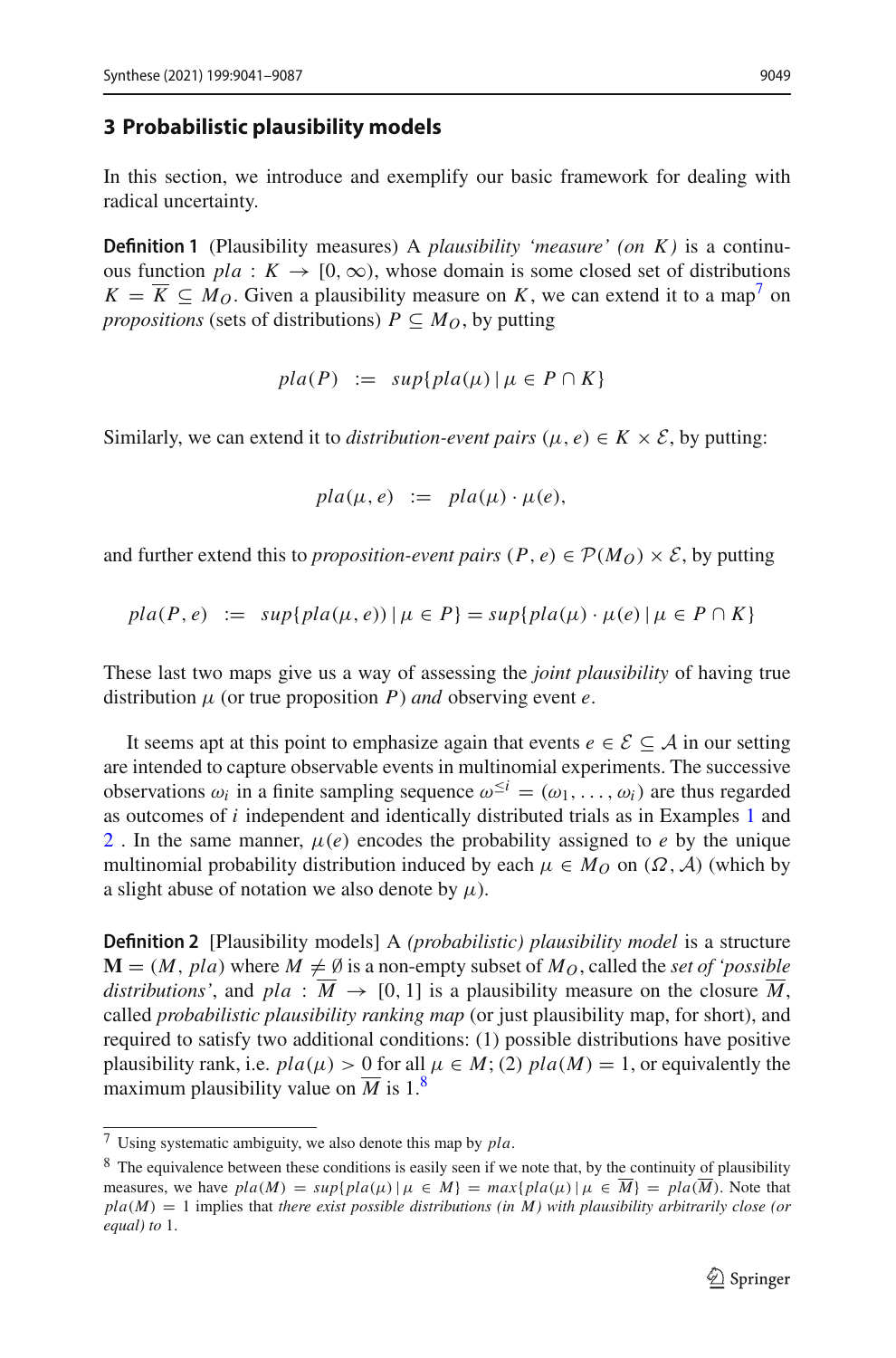The plausibility map induces a total preorder<sup>[9](#page-10-0)</sup>  $\leq$ <sup>M</sup> on the possible distributions in *M*, called the *plausibility ranking order*, and given by putting for all  $\mu, \nu \in M$ :

$$
\mu \leq^M \nu \text{ iff } pla(\mu) \leq pla(\nu).
$$

For every real number  $\delta \in [0, 1]$ , we put  $M^{\delta} := \{u \in M \mid pla(u) \geq \delta\}$  for the set of all distributions in *M* that have plausibility rank at least δ. A *(probabilistic) Grove sphere* is a non-empty set of the form  $M^{\delta} \neq \emptyset$ .<sup>[10](#page-10-1)</sup> It is easy to see that the family of all Grove spheres  $S := \{M^{\delta} | \delta \in [0, 1], M^{\delta} \neq \emptyset\}$  is *nested* (i.e. totally ordered by inclusion: in fact, for  $\delta \geq \varepsilon$  we have  $M^{\delta} \supseteq M^{\varepsilon}$ ), and *exhaustive* (i.e.  $M = \bigcup \mathcal{S}$ ).

The plausibility map *pla* attains its supremum (1) on *M* if and only if there exists a *smallest Grove sphere*, given by the set

$$
Max(M) := M1 = \{v \in M \mid pla(v) = 1\} = \{v \in M \mid v \geq^M v' \text{ for all } v' \in M\}
$$

of all *maximizers* of the function *pla* on *M*.

The *plausibility pla(e) of an event e in the model*  $\mathbf{M} = (M, pla)$  is defined as the joint plausibility *pla*(*M*, *e*):

$$
pla(e) := pla(M, e) = sup\{pla(\mu) \cdot \mu(e) \mid \mu \in M\}
$$

A plausibility model  $M = (M, pla)$  is said to be *closed* if the set M of possible distributions is closed (in the standard topology on  $M_O$ ). The model is said to be *convex* if the set *M* is convex (i.e.  $\alpha \cdot \mu + (1 - \alpha) \cdot \nu \in M$  for all  $\mu, \nu \in M$  and all  $\alpha \in [0, 1]$ ).

The difference between plausibility measures and (the special case of) plausibility ranking maps is a plausibilistic analogue of the difference between measures in Measure Theory and (the special case of) probability functions. Although conditions (1) and (2) in the definition of plausibility maps may appear very restrictive at first sight, they do not in fact restrict the generality of our plausibility ranking order: the next example shows that *any plausibility measure* can be used to define plausibility ranking maps.

**Generic example: plausibility-generating measures** Let  $pla : K \rightarrow [0, \infty]$  be any plausibility measure with  $dom(pla) = K = \overline{K} \subseteq M_Q$ . Then *pla* induces a plausibility model  $\mathbf{M} = (M, pla^M)$  on each non-empty subset  $M \subseteq \{\mu \in K \mid pla(\mu) \neq 0\}$ , with the plausibility map  $pla^M$  given by *renormalizing pla to M*, i.e. putting

$$
pla^{M}(\mu) := \frac{pla(\mu)}{pla(M)} = \frac{pla(\mu)}{sup\{pla(\nu) \mid \nu \in M\}} = \frac{pla(\mu)}{max\{pla(\nu) \mid \nu \in \overline{M}\}}
$$

<span id="page-10-0"></span><sup>&</sup>lt;sup>9</sup> A total preorder on *M* is a relation  $\leq \leq M \times M$ , which is reflexive ( $\mu \leq \mu$  holds for every  $\mu \in M$ ), transitive ( $\mu \leq \nu \leq \rho$  implies  $\mu \leq \rho$ ) and connected (either  $\mu \leq \nu$  or  $\nu \leq \mu$ , or both) hold, for every pair  $\mu, \nu \in M$ .

<span id="page-10-1"></span><sup>&</sup>lt;sup>10</sup> Note that we have  $M^{\delta} \neq \emptyset$  for every  $\delta < 1$ , so these are always Grove spheres;  $\delta = 1$  is the only value of  $\delta$  for which  $M^{\delta}$  may fail to be a sphere.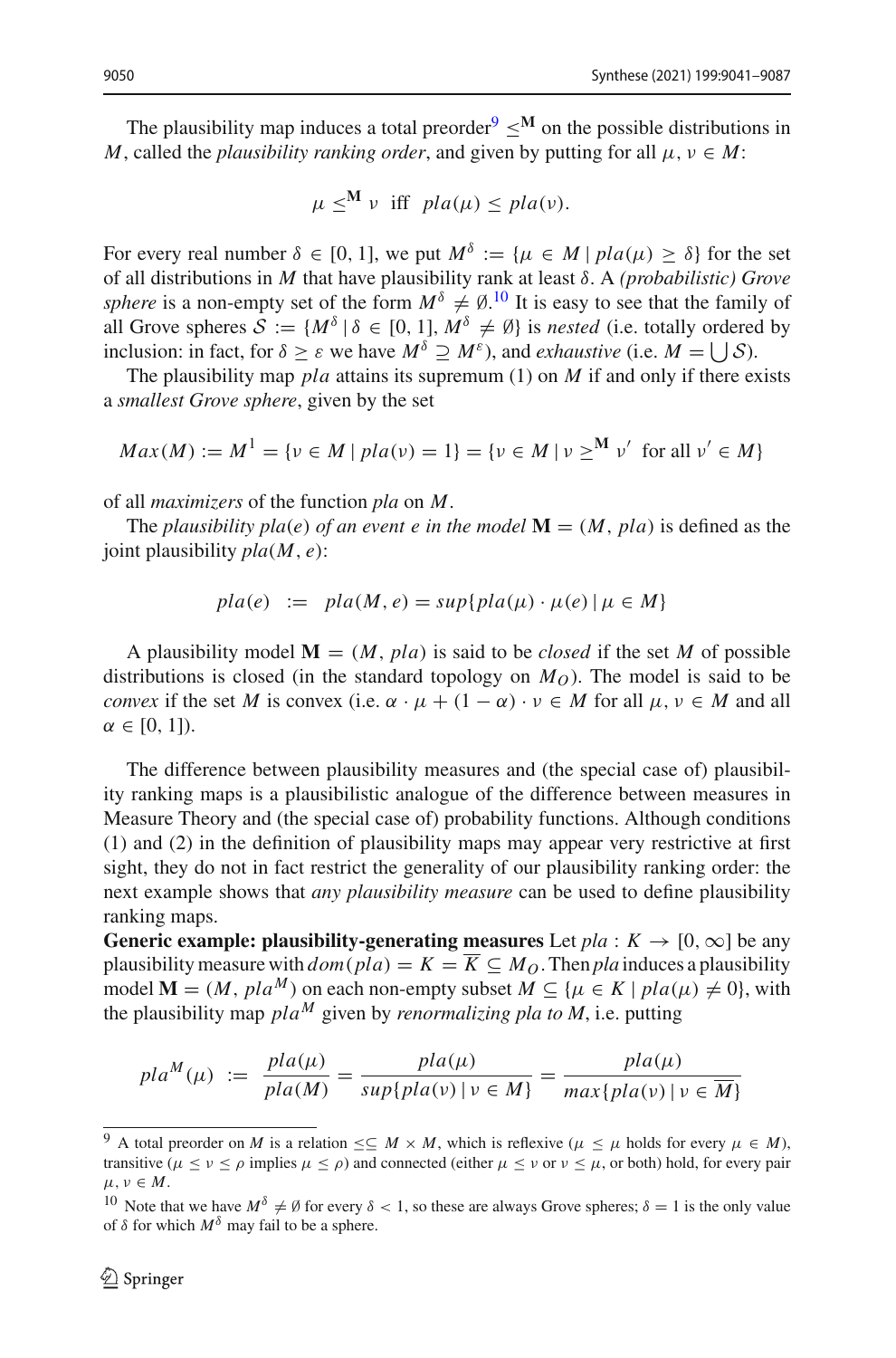for all  $\mu \in \overline{M}$ . In this case, we say that the plausibility ranking map *pla<sup>M</sup>* is *generated by the plausibility measure pla.* Note that the plausibility ranking order  $\leq^{\mathbf{M}}$  induced by  $pla^M$  on M coincides with the order induced by the generating measure pla, i.e. we have:

$$
\mu \leq^{\mathbf{M}} \mu' \text{ iff } pla(\mu) \leq pla(\mu').
$$

A plausibility-generating measure *pla* is said to be *fully positive* whenever its domain  $dom(pla) = M<sub>O</sub>$  is the full set of all distributions, and its codomain is  $(0, \infty)$  (i.e.  $pla(\mu) > 0$  for all  $\mu \in M_0$ ). This is a special case of great importance: *fully positive measures generate plausibility models on every non-empty set of distributions M* ⊆  $M_O$ .

**Interpretation** In a plausibility model, the current set of possibilities *M* encodes an agent's *current epistemic state*, her "hard information" or *higher-level knowledge* about a given probabilistic distribution  $\mu$ : all she knows for sure is that  $\mu \in M$ . The agent may have come to this prior knowledge due to some previously received information (either in the form of observations obtained by sampling or in the form of higher-level information about the mechanism underlying the unknown distribution). On the other hand, *pla* represents the agent's "soft information", her *current beliefs* (and conditional beliefs etc) about the unknown distribution, typically acquired by sampling. Unlike in probabilistic inference processes (Pari[s](#page-46-0) [1994](#page-46-0))(but like in most concrete examples of such processes), this doesn't give only one (unconditional) belief, but a whole ranking of the distributions, in the form of a continuous function (which will give rise to a series of conditional beliefs): she considers the higher-ranked distributions to be *more plausible* than the lower-ranked ones. But, in contrast to knowledge, such soft information is not enough to exclude the less plausible distributions: the agent 'believes' that they are not the real distribution; but she doesn't know it for certain. The agent believes every proposition satisfied by all the "top" (most plausible) distributions: the ones having plausibility rank 1; or, if such top distributions don't exist, the agent will believe every proposition satisfied by all distributions that are "plausible enough": i.e. all above any given plausibility rank  $1 - \varepsilon$  (for *any*  $\varepsilon > 0$ ).

The above-defined extensions of the plausibility map have epistemic/doxastic significance:  $pla(\mu, e)$  can be thought of as a way of assessing of *joint plausibility* of having true distribution μ *and* observing event *e*. Note the analogy with the formula for the joint probability of two events.<sup>[11](#page-11-0)</sup> Similarly,  $pla(P)$  gives us a way to assess the plausibility of a 'proposition': essentially, a set of distributions  $P \subseteq M$  is only as plausible as *the most plausible* element of *P* (if such an element exists); or more generally *P* is at least as plausible as all its elements, but no more than (i.e. *pla*(*P*) is the supremum of all plausibility ranks in *P*). Note now the analogy with, but also the difference from, probability: the role usually played by addition is played here by the supremum. With this notation, condition (2) on plausibility models (*M*, *pla*) can be restated simply as  $pla(M) = 1$ . Finally,  $pla(P, e)$  combines the formulas for  $pla(\mu, e)$  and for  $pla(P)$  in the natural way, giving the *joint plausibility of having the* 

<span id="page-11-0"></span><sup>11</sup> This analogy can be made more precise if we identify the *plausibility of an event e given a distribution* μ with the probability assigned by  $\mu$  to *e*, i.e. put  $pla(e|\mu) := \mu(e)$ . Then the joint plausibility formula reads  $pla(\mu, e) = pla(\mu) \cdot pla(e|\mu)$ .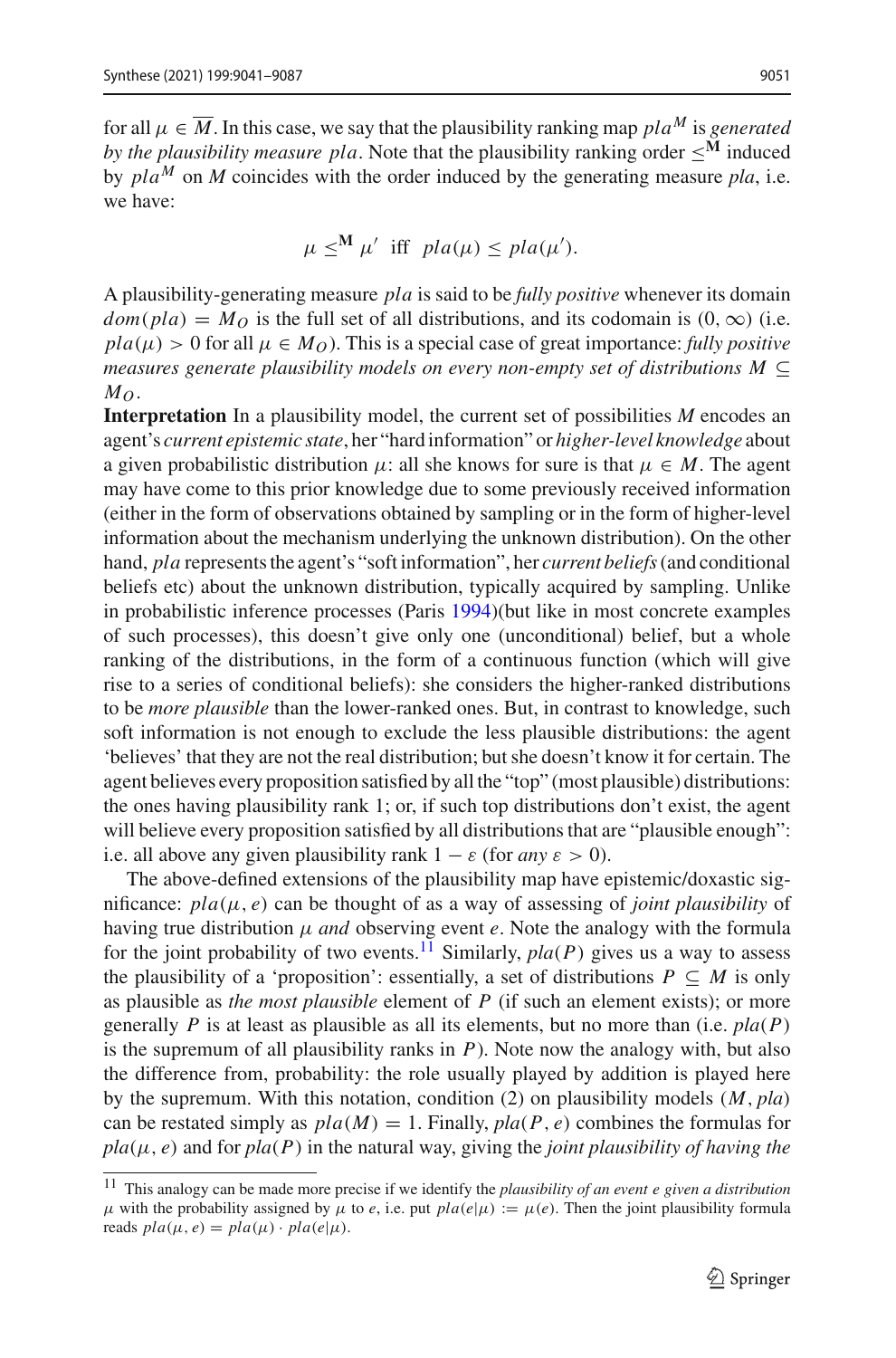*true distribution in P and observing event e. In particular,*  $pla(e) := pla(M, e)$  *is a* natural definition for the plausibility of the event *e*.

**Differences between plausibility and probability** Note the key differences between plausibility models and probabilistic models. First, unlike in the probabilistic case, maximal plausibility  $pla(\mu) = 1$  does *not* mean certainty or full belief, but only *consistency with all the agent's beliefs*: the distributions  $\mu$  with  $pla(\mu) = 1$  are "doxastically possible", i.e. they satisfy every proposition believed by the agent. Second, the plausibility map does *not* obey Kolmogorov's additivity axiom: the plausibility *pla(P)* of a set is *not* the sum of plausibility ranks of its elements, but rather their supremum. This, together with the above normalization requirement (2), suggests that *the plausibilistic analogue of addition of probabilities is the operation of maximization* (or more generally, taking the supremum).

**Models for experimental-based information** *Closed models* characterize the situations in which *all prior knowledge about the distribution is based only on experimental evidence* about the mechanism underlying this distribution: e.g. measurements of the side weights or asymmetries of a coin or dice; opening each of a number of urns (from which an unknown one will be chosen for later sampling) and counting (or approximately estimating) the marbles of a given color in the urn, etc. In such contexts, it is indeed natural to assume that *M* is closed: if a distribution is a limit of possible distributions in  $M$ , then it is indistinguishable from  $M$  by any such experimental means, and hence it cannot be excluded from *M*.

In the case that the experimental evidence is based only on *measurements*, it is natural to assume more, namely that *M* is *both closed and convex*: measurements typically produce *interval estimates* [ $a$ ,  $b$ ] for the probability  $\mu$ ( $o$ ) of each outcome. Indeed, such interval models are the ones most used when dealing with imprecise probabilities. More generally, the information obtained in this way may come in the form of *linear constraints* of the form  $\sum_{i=1}^{n} a_i \mu(o_i) \ge c$  (with  $a_1, \ldots, a_n, c \in Q$ ). Any finite set of such constraints gives a closed and convex set *M* of possible distributions.

One might wonder why do we permit distributions  $\overline{M}\setminus M$  to have positive plausibility ranks, or even why do we take the whole closure  $\overline{M}$  (instead of *M*) as the domain of the plausibility map. Given that the agent *knows for sure* that the true distribution lies within *M*, the distributions in  $M \setminus M$  are incompatible with the agent's hard information, so they are known to be 'impossible' in the view of this information. It would seem natural to require that  $pla \equiv 0$  on  $M \setminus M$ , or else just restrict the domain of *pla* to *M*. This can indeed be done *if M is closed*. But in general, the technical condition of continuity poses constraints on the plausibility ranks of distributions in the closure *M*, which may force some  $\mu \in M \backslash M$  to have non-zero plausibility ranks. Even from a purely conceptual perspective, distributions in  $\overline{M}\setminus M$  are in a sense "almost possible", since they are not distinguishable from the ones in *M* by any experimental means. Their epistemic impossibility is only due to higher-order, non-experimental information, and so it makes sense to take them into account. Moreover, it may be that such ideal limit-distributions may have a high inherent plausibility (despite being ruled out by the current information). In some cases, they may be inherently *more plausible* than the possible distributions. In such cases, these distributions would be in principle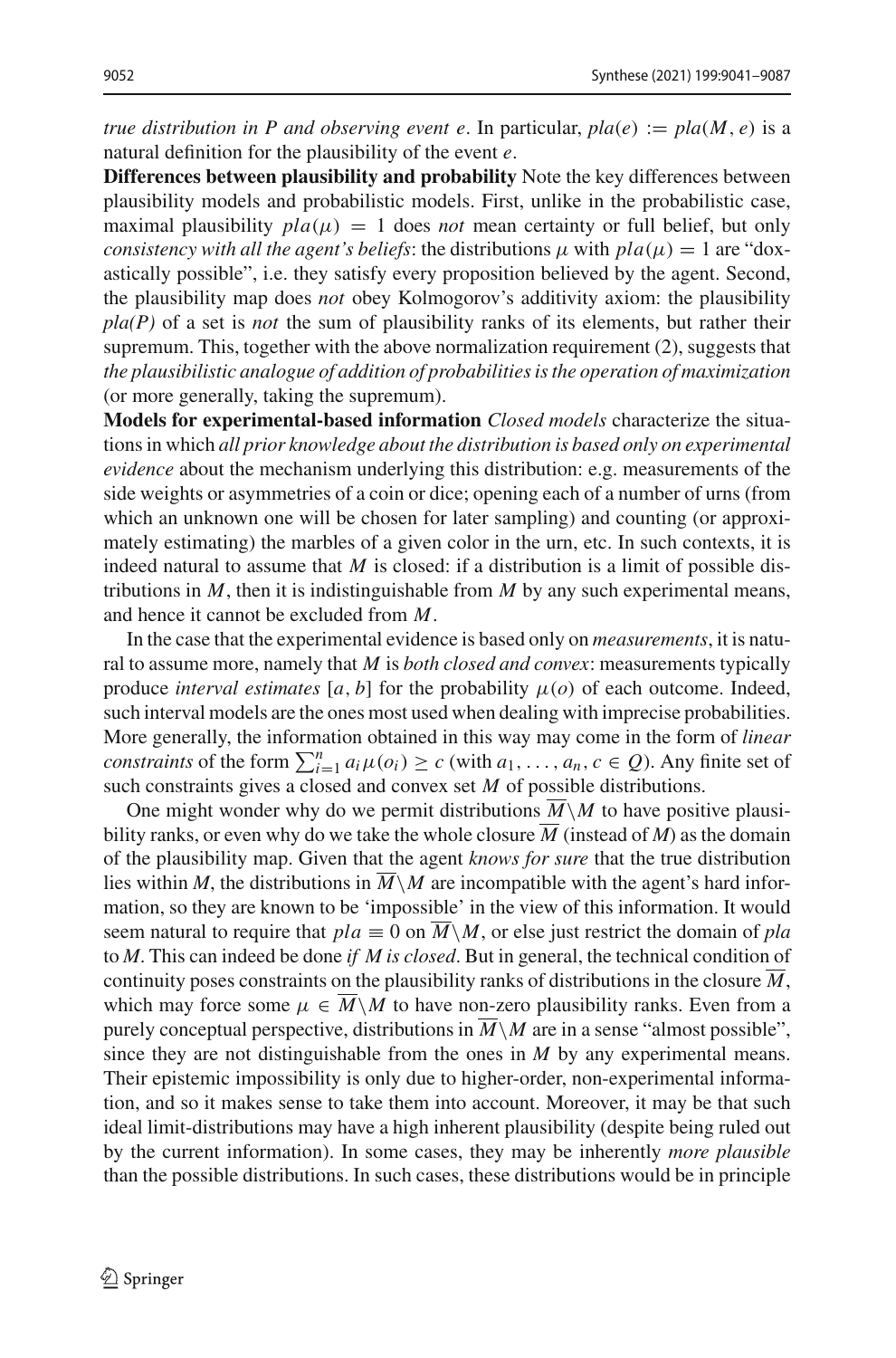believed on purely a priori grounds, though they are disbelieved (in fact known to be impossible) when the higher-level information is taken into account.<sup>[12](#page-13-0)</sup>

The above intuitions about knowledge and belief can be made formal as follows:

**Definition 3** [*Knowledge and belief*] We say that a proposition  $P \subseteq M_O$  is *known* in the model  $M = (M, pla)$ , and write  $M \models K(P)$ , if all possible distributions are in *P*; i.e. if  $M \subseteq P$ .

We say that  $P \subseteq M_O$  is *believed* in the model  $\mathbf{M} = (M, pla)$ , and write  $\mathbf{M} \models$ *B*(*P*), if *all "plausible enough" distributions in M* are in *P*; i.e. iff there exists some  $\mu \in M$  such that  $\{v \in M \mid v \geq^M \mu\} \subseteq P$ . An equivalent definition can be given in terms of Grove spheres: *B(P)* holds in **M** iff *P* includes some Grove sphere; i.e. iff there exists  $\delta \leq 1$  such that  $\emptyset \neq M^{\delta} \subseteq P$ ; or, yet another equivalence: there exists  $\varepsilon > 0$  such that  $\emptyset \neq M^{1-\varepsilon} \subset P$ .

**Connections to belief revision theory** Grove sphere models (in non-probabilistic form, consisting of possible worlds instead of distributions) form the standard semantic framework in Belief Revision Theory (Grov[e](#page-45-17) [1988\)](#page-45-17). Plausibility models (again, in their non-probabilistic version) are well-known equivalent relational descriptions of sphere models, that are preferred in Dynamic Epistemic Logic (Baltag and Smet[s](#page-45-18) [2008a](#page-45-18), [b;](#page-45-4) Baltag et al[.](#page-44-0) [2019a](#page-44-0); van Benthe[m](#page-47-3) [2007](#page-47-3), [2011\)](#page-47-4), as well as in the "dynamic interactive epistemology" approach developed by game-theorists (Boar[d](#page-45-3) [2004\)](#page-45-3). These are in fact adaptations to doxastic modeling of the older setting of Lewis spheres, with its equivalent description in terms of a comparative similarity relation (Lewi[s](#page-46-10) [2000](#page-46-10)). In these models, the elements of *M* are taken to be *possible worlds*, or possible 'states' of the world, and the structure is purely qualitative, given either in terms of a nested, exhaustive family of spheres, or in terms of a total preorder on worlds. Sometimes an additional converse well-foundedness condition, or a weaker 'Limit Condition', is imposed to ensure the existence of maximal elements  $Max(M) \neq \emptyset$  (or equivalently, the existence of a smallest sphere). As seen below, this simplifies the definition of (conditional) belief, as the doxastic analogue of Lewis conditionals. But as noted by Lewi[s](#page-46-10) [\(2000\)](#page-46-10), such additional assumptions are not really needed, since a satisfactory notion of conditional (or conditional belief) can still be defined in non-conversewellfounded models. Hence, we make no such additional assumptions here.

Our models are just a special case of plausibility models, adapted to a probabilistic setting: the possible worlds come as probability distributions, while the plausibility preorder and the Grove spheres are quantitatively defined from a plausibility ranking map. But the mechanism for forming beliefs  $B(P)$  and conditional beliefs  $B(P|Q)$ 

<span id="page-13-0"></span><sup>&</sup>lt;sup>12</sup> Take a coin, for which there is no reason to suspect an in-built bias. Initially, before receiving any other information, the set of possible distributions was [0, 1] (if we represent each distribution by the probability it assigns to *Heads*), and the most plausible distribution was the fair one μ*eq* (assigning probability 0.5 to *Heads*). But in the meantime, one piece of new higher-order information was received, namely that the coin is *not* perfectly fair (due to some small manufacture accidents). *Now*, μ*eq* is excluded as impossible, so the set of possibilities is  $M = [0, 1]\{0.5\}$ , but nevertheless, there is still no reason to suspect any systematic bias. So, the distributions that are closer to  $\mu_{eq}$  have higher plausibility, and their plausibility decreases as we move further away from it. The *only* way to extend this plausibility in a continuous way to the closure  $\overline{M}$  = [0, 1] is to continue to assign maximal plausibility to  $\mu_{eq}$ . This merely technical constraint makes also conceptual sense, if we think counterfactually: *if* the received information happened to be wrong, then we'd revert to considering μ*eq* as the most plausible distribution. A priori, this impossible distribution is still inherently the more plausible.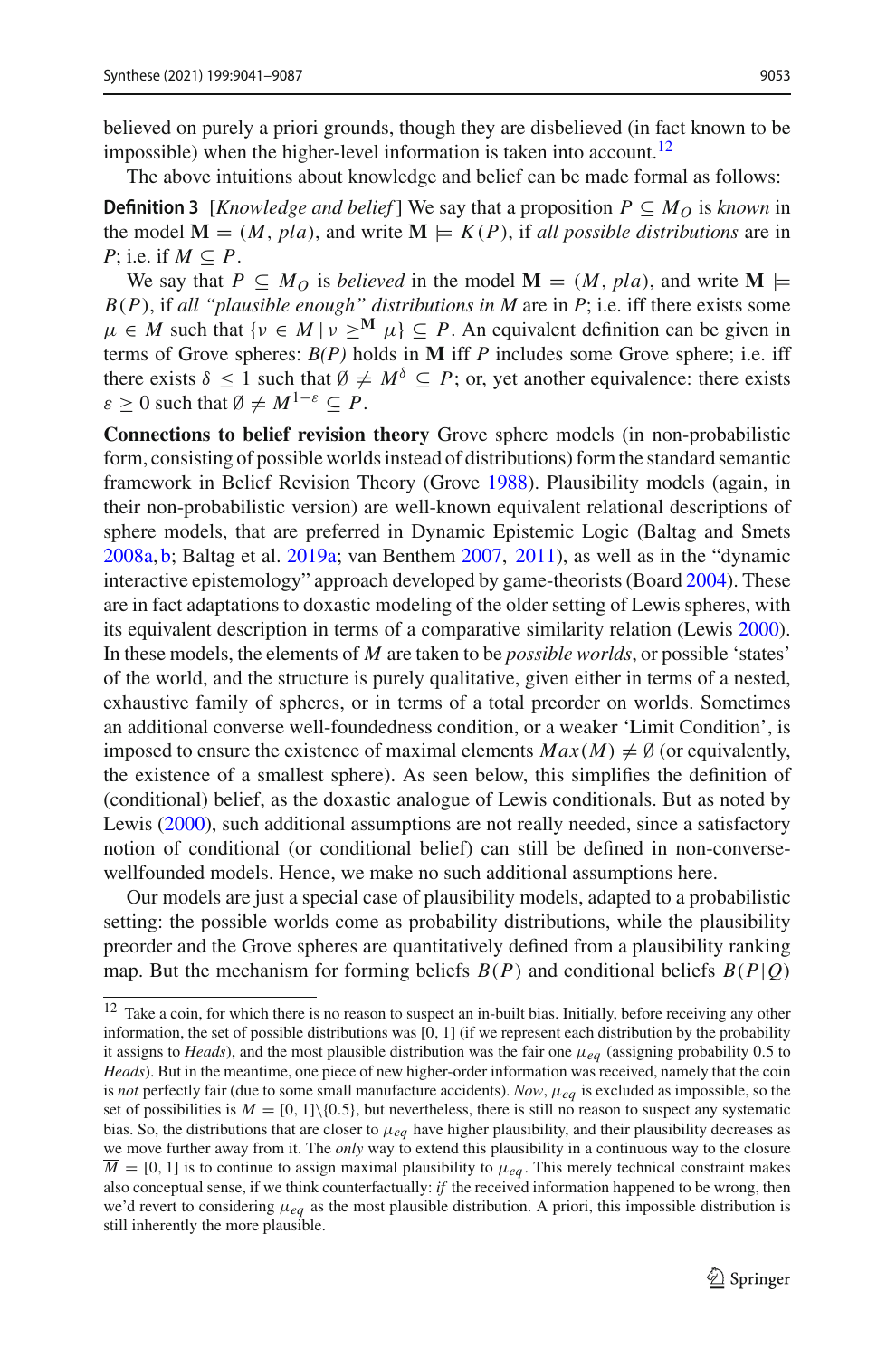in our probabilistic plausibility models will be exactly the same as in the general (non-converse-wellfounded, non-probabilistic) plausibility models.

**Connections to inference processes** Our probabilistic plausibility models can also be [s](#page-46-0)een as a generalization and refinement of Paris' *inference processes* (Paris [1994;](#page-46-0) Paris and Ra[d](#page-46-11) [2008](#page-46-11); Paris and Vencovsk[a](#page-46-12) [1997\)](#page-46-12). Roughly speaking, an inference process is a map *Bel* assigning to each set  $M \subseteq M_O$  of distributions some "believed" distribution  $Bel(M) \in M$ . The definition in Pari[s](#page-46-0) [\(1994\)](#page-46-0) actually restricts the domain of *Bel* to a subclass of  $P(M_O)$  (namely the ones definable by a set of linear inequalities), <sup>[13](#page-14-0)</sup> but our more general setting extends this to all sets of distributions. A good look at Paris' examples of interesting inference processes shows that all of them define the salient distribution *Bel(M)* by *maximizing (or minimizing) over M a certain continuous quantity* (entropy, distance from centre of mass, distance from barycentre, etc). Our approach makes explicit this method of generating inference processes, in the form of the plausibility map, and recognizes it as just a special case of the standard method of belief formation in Logic and Belief Revision Theory. Generalizing to arbitrary sets of distributions also forces us to give up on the insistence for only one most preferred distribution,<sup>[14](#page-14-1)</sup> or even a set of most preferred distributions. Following Lewis' approach (Lewi[s](#page-46-10) [2000](#page-46-10)) (as later adapted to non-converse-wellfounded plausibility models), one can still define beliefs as we did above, in terms of propositions that hold on all distributions that are plausible enough. Indeed, this seems the most natural generalization of maximization-based inference processes to arbitrary sets.

In closed models (and more generally in models in which plausibility map attains its maximum value 1) the definition of belief can be simplified, yielding the maximizationbased notion of belief that is standard in both inference processes and Belief Revision Theory (in terms of maximizing plausibility rank). In such cases, *belief amounts to truth in all the 'most plausible' distributions* (the ones with plausibility rank 1):

**Proposition 4** *If*  $M = (M, pla)$  *is a closed model, then there exists some*  $\mu \in M$  *with*  $pla(\mu) = 1$ ; *i.e.* we have  $Max(M) \neq \emptyset$ .<sup>[15](#page-14-2)</sup> Moreover, whenever **M** = (*M*, *pla*) *is* any model with  $Max(M) \neq \emptyset$  (and hence in particular, whenever M is closed) and  $P \subseteq M_O$  *is any proposition, we have that: P is believed iff all distributions in M with* plausibility 1 satisfy *P; i.e.*

<span id="page-14-3"></span> $B(P)$  *holds in* **M** *iff*  $Max(M) \subseteq P$ .

*Proof* For the first part, let  $M \subseteq M_O$  be closed. Since *pla* is a continuous function, we can use Propositions [1,](#page-7-1) [2\(](#page-7-2)1) and [3](#page-8-0) , to conclude that *pla* attains its supremum on *M*, hence  $M^1 = Max(M) \neq \emptyset$ .

<span id="page-14-0"></span><sup>&</sup>lt;sup>13</sup> In fact, there are other differences: Paris' approach is syntactic, so the linear inequalities involve probabilities of sentences in a given language.

<span id="page-14-1"></span><sup>&</sup>lt;[s](#page-46-0)up>14</sup> The existence of maximizers in Paris [\(1994\)](#page-46-0) is ensured by the fact that the sets defined by linear inequalities are closed, while the quantity to be maximized is continuous. The uniqueness of the maximizer is ensured there by the fact that these sets are convex, while the relevant quantity is concave (or convex, in the case of minimization).

<span id="page-14-2"></span><sup>&</sup>lt;sup>15</sup> Recall that  $Max(M) = M^1 = \{v \in M \mid pla(u) = 1\} = \{v \in M \mid v >^M v' \text{ for all } v' \in \mathbb{R}\}$ *M*}, if non-empty, is the smallest Grove sphere.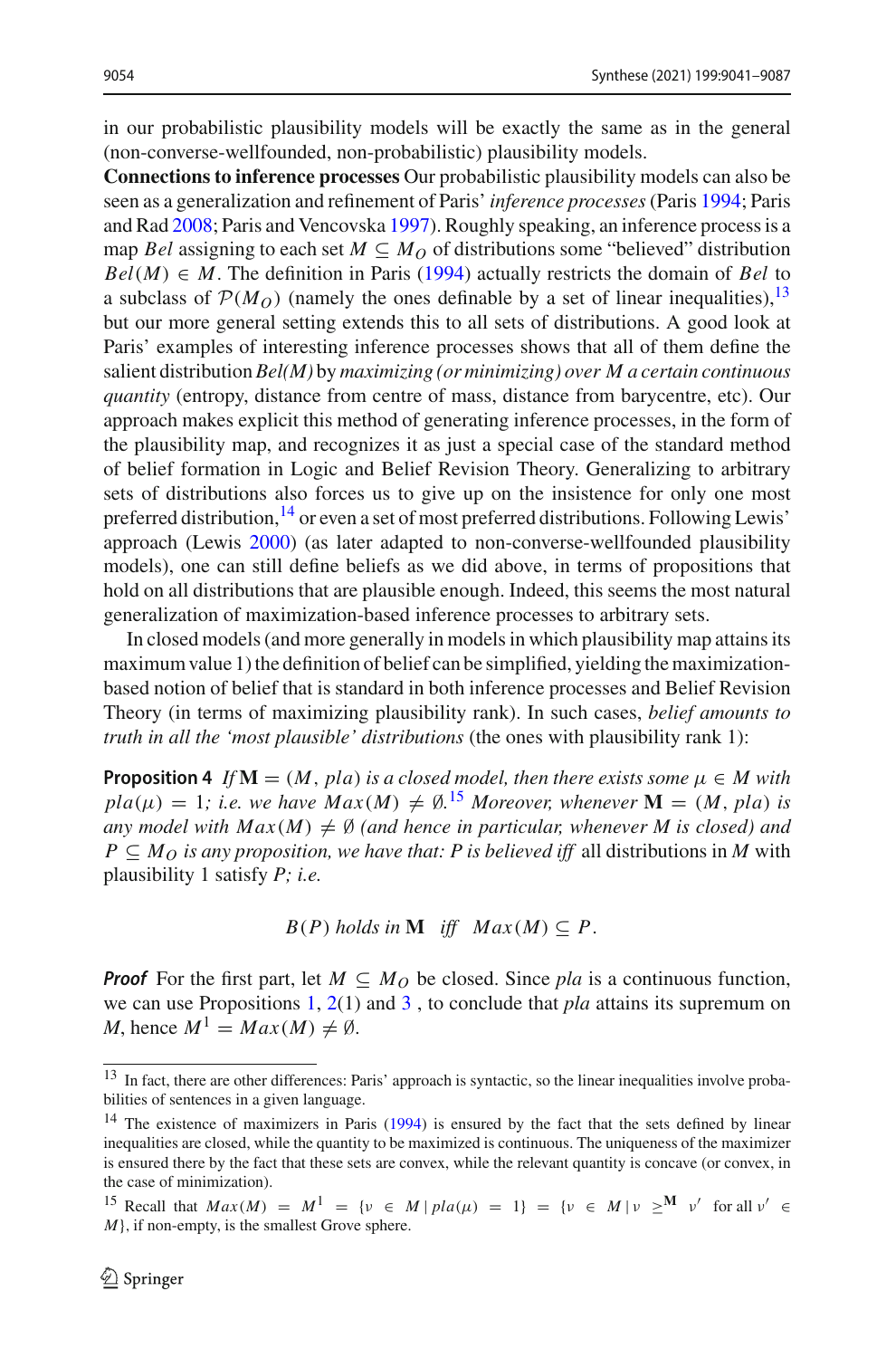For the second part, assume only that  $Max(M) \neq \emptyset$ . To prove the left-to-right direction in the displayed equivalence, suppose that *B(P)* holds; then by definition, there exists  $\delta \leq 1$  such that  $\emptyset \neq M^{\delta} \subseteq P$ . But  $\delta \geq 1$  implies  $M^1 \subseteq M^{\delta}$ , hence by transitivity of inclusion we conclude that  $Max(M) = M^1 \subset P$ , as desired.

For the converse, suppose that we have  $Max(M) = M^1 \subseteq P$ . Since  $Max(M) \neq \emptyset$ , take any  $\mu \in Max(M) = M^1$ . Then we have  $\{v \in M \mid pla(v) \geq pla(\mu) = 1\} = M^1$ (since *pla* cannot take values larger than 1), hence  $\{v \in M \mid pla(v) \geq pla(\mu)\}\subseteq P$ , i.e.  $B(P)$  holds in **M** i.e.  $B(P)$  holds in **M**.

#### **Some canonical plausibility maps and plausibility-generating functions**

Here are some specific examples:

1. *Entropy-based* plausibility maps: The most direct implementation of the Principle of Indifference is to take as our generating plausibility measure the *Shannon entropy Ent* :  $M_Q \rightarrow [0, \infty)$ , given by putting

$$
Ent(\mu) := -\sum_{o \in O, \, \mu(o) \neq 0} \mu(o) \log(\mu(o))
$$

It is convenient to assume that the logarithms are taken in base *n* (where recall that  $n = |O|$  is the number of outcomes in *O*). This measure generates a plausibility model  $\mathbf{M} = (M, Ent^M)$  on every non-empty set  $M \subseteq M_Q$  of distributions with *positive entropy*. The generated probabilistic plausibility map  $Ent^M$  is obtained by renormalizing entropy wrt *M*, as described in the generic example above: for  $\mu \in \overline{M}$ , put  $Ent^M(\mu) := \frac{Ent(\mu)}{Ent(M)}$ , where  $Ent(M) := sup\{Ent(\nu) | \nu \in M\}$ . So the most plausible distribution will be the one with highest Shannon entropy, i.e. the *most uninformative* one.<sup>[16](#page-15-0)</sup> More generally, less informative distributions will be more plausible than more informative ones. Note also that, when using logarithms in base  $n = |O|$ , we have  $Ent(M_O) = Ent(\mu^{eq}) = \sum_{1 \le i \le n} -\frac{1}{n} log_n \frac{1}{n} = 1$ (where  $\mu^{eq}$  is the distribution that gives equal probability  $\frac{1}{n}$  to every outcome), hence  $Ent^{M_O} = Ent$ .

One of the "defects" of entropy *Ent* as a plausibility-generating measure is that it may take value zero, so it is not fully positive. This means there exist non-empty sets of distributions *M*, for which *(M, Ent)* is technically speaking *not* a plausibility model (since  $Ent(\mu) = 0$  for some  $\mu \in M$ ): indeed, the set  $M_O$  of all distributions is such a counterexample! But recall that only the plausibility (pre-)order  $\leq^M$  is of relevance when forming beliefs. So we can take instead any positive continuous function that induces the same order. One simple way to do this is to add to entropy some fixed positive number, say 1. In this way we obtain a *fully positive version of entropy measure*  $Ent^+$ :  $M_O \rightarrow (0, \infty)$ , given by putting

$$
Ent^{+}(\mu) := 1 + Ent(\mu) = 1 - \sum_{o \in O, \mu(o) \neq 0} \mu(o) \log(\mu(o)).
$$

<span id="page-15-0"></span><sup>&</sup>lt;[s](#page-46-0)up>16</sup> This mechanism for prior belief-formation matches the so-called entropic inference process (Paris [1994](#page-46-0)).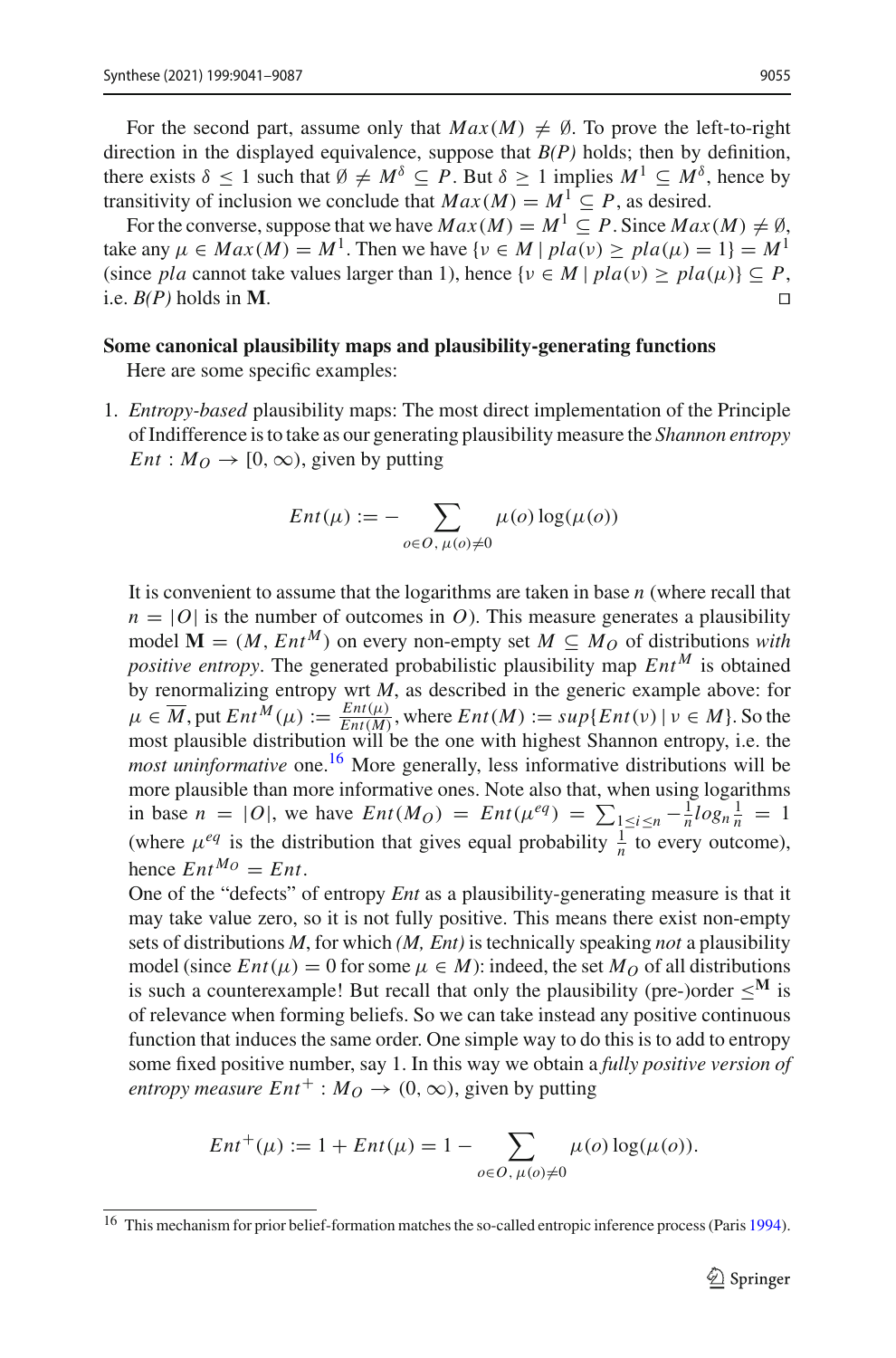Using  $Ent^+$  as our plausibility-generating measure, we generate a plausibility model (*M*,  $Ent^{+M}$ ) on *every* non-empty set  $M \subseteq M_O$ , whose plausibility map is once again obtained by renormalizing  $Ent^+$  to *M*. Moreover,  $Ent^{+M}$  agrees with  $Ent^{M}$  on the ranking order between any two distributions, so it induces the same plausibility ranking order as the one given by entropy. As a consequence, for every plausibility model  $(M, Ent^M)$ , all beliefs and conditional beliefs (as well as knowledge) are the same as in the model  $(M, Ent^{+M})$ .

Philosophically speaking, taking either *Ent* or  $Ent^+$  as one's plausibility measure amounts intuitively to the adoption of the Principle of Indifference at the level of the possible outcomes.

2. *Cautious* plausibility: The most 'cautious' choice of plausibility is assigning *equal plausibility* to all possible distributions, e.g. taking

$$
C(\mu) := 1 \qquad \text{for all } \mu \in M_O.
$$

Obviously, this is a fully positive plausibility measure, so it induces a plausibility model on every non-empty set  $M \subset M_O$  (with the generated plausibility map given by the restriction of *C* to *M*).

Cautious plausibility can be thought of as yet another application of the Principle of Indifference at a higher level (that of all possible distributions): since a priori there is no reason to prefer a distribution to another, the prior plausibility assigns equal rank to all of them. With this cautious choice, the prior beliefs do not go beyond what is known: *the agent only believes what she knows*. (But as we'll see, this is no longer the case after more information is received, e.g. via sampling evidence from the unknown distribution.)

3. *Typicality-based* plausibility maps: The so-called Limiting Centre of Mass of a set of distributions  $M \subseteq M_O$  (also called Centre of Mass Infinity) is the output of a probabilistic inference process (Pari[s](#page-46-0) [1994\)](#page-46-0), that involves maximizing the quantity  $\sum_{o \in O(M)} \log(\mu(o))$ , where we fixed a set  $M \subseteq M_O$  and used the notation  $O(M) = \{o \in O \mid \exists \mu \in M \text{ with } \mu(o) > 0\}.$  Whenever it exists and is unique (as e.g. in the case of closed and convex sets *M*), the maximizer of this function over a set of distributions  $M \subseteq M_Q$  gives a form of 'averaging' over M. So, in general, distributions for which this quantity has a higher value are closer to the average of *M*.

Unfortunately, the function  $\sum_{o \in O(M)} \log(\mu(o))$  takes *no positive values*, since its range is  $[-\infty, 0)$ . But once again, only the induced ranking order is of relevance when forming beliefs, so we can apply any continuous transformation from  $[-\infty, 0)$  to  $[0, 1)$  (e.g.  $x \mapsto 2^x$ ), to obtain a plausibility measure

$$
CM_{\infty}(\mu) := 2^{\sum_{o \in O(M)} \log(\mu(o))} = \prod_{o \in O(M)} \mu(o),
$$

where here we assumed that the logarithm is taken in binary base. Assume now that  $M \subseteq M_O$  is a non-empty set with the property that for every outcome  $o \in O$ , we have either  $\mu(o) = 0$  for all  $\mu \in M$  or else  $\mu(o) > 0$  for all  $\mu \in M$ . Then the measure  $CM_{\infty}$  generates a probabilistic plausibility map on *M*, obtainable once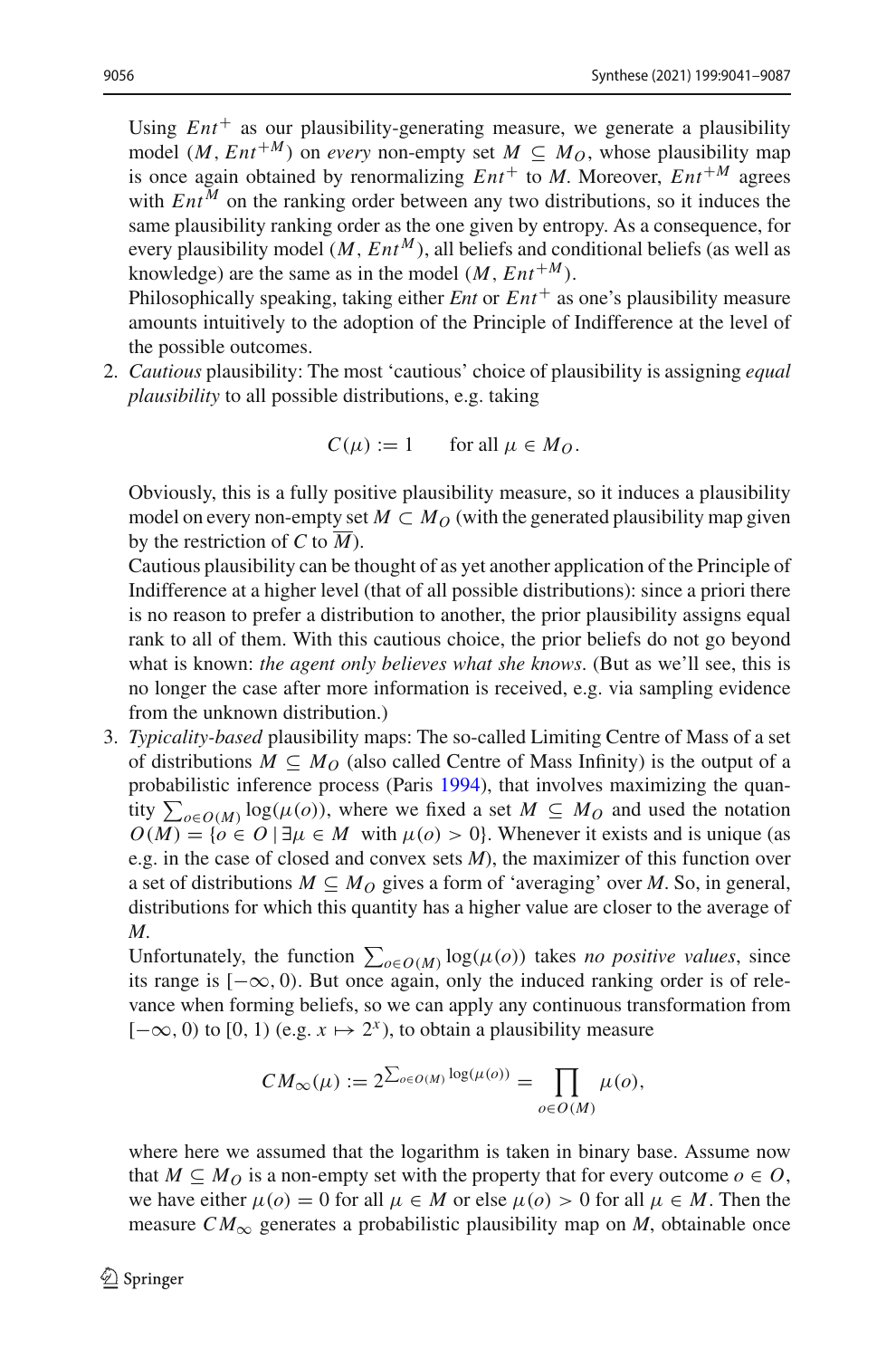again by renormalization to *M*.

If we instead apply first a slightly different transformation  $(x \mapsto 1 + 2^x)$ , we can go further and convert  $CM_{\infty}$  into a *fully positive* plausibility measure  $CM_{\infty}^+$ . This helps avoid any restrictions on *M*: as long as  $M \neq \emptyset$ ,  $CM_{\infty}$  generates a probabilistic plausibility map  $CM_{\infty}^{+M}$  on *M*, that induces the same preorder  $\leq^M$  as the original function  $\sum_{o \in O(M)} \log(\mu(o))$ . Hence,  $(M, CM_{\infty}^{+M})$  is a plausibility model for every non-empty  $\hat{M}$ , and its ranking order, beliefs, conditional beliefs etc, agree with the one of  $(M, CM_{\infty}^M)$ , whenever the second is a plausibility model.

Taking  $CM_{\infty}^M$  or  $CM_{\infty}^{+M}$  as one's plausibility ranking amounts intuitively to the adoption of a Principle of 'Averageness' or Typicality. Indeed, the probability distributions in *M* that have a higher  $CM_{\infty}^{+M}$ -plausibility will be those that are "more typical", more 'normal' or representative for *M*; while the most plausible ones are the "most typical".

Another typicality-based plausibility map is related to the *barycentre inference process* (Pari[s](#page-46-0) [1994](#page-46-0)): this involves *minimizing* the function

$$
\mu \mapsto \sup \{ d(\mu, \nu) \, | \, \nu \in M \}
$$

If it exists and is unique, the minimizer of this function over *M* is called the *barycentre* of the set *M*, and it gives another notion of averageness or representativeness. It chooses the distribution  $\mu$  that minimizes the worst error that could be made (when one wrongly takes  $\mu$  to be the true probability). To convert this into a maximization problem, we can apply the transformation  $2^{-x}$ , obtaining the (fully positive) *barycentric plausibility measure BM* :  $M \rightarrow (0, 1]$ , for any non-empty set  $M \subseteq M_Q$  and arbitrary distribution  $\mu \in \overline{M}$ :

$$
B^M(\mu) := 2^{-sup\{d(\mu,\nu) \,|\, \nu \in M\}}.
$$

Using again renormalization, this generates a probabilistic plausibility map on *M*, that will assign higher plausibility to distributions that are closer to *M*'s barycenter.

- 4. *Evidence-based* plausibility: Given an observed event  $e \in \mathcal{E}$ , we may prefer distributions that maximize the probability of *e*. This corresponds to taking as our plausibility measure the function  $F_e$  from Lemma [1,](#page-7-3) given by  $F_e(\mu) = \mu(e)$ . This gives higher ranking to distributions that assign higher probability to the event *e*. When renormalized to any non-empty set  $M \subseteq M_O$  with the property that  $\mu(e) > 0$  for all  $\mu \in M$ , it induces a plausibility model  $(M, F_e^M)$ , given by  $F_e^M(\mu) := \frac{\mu(e)}{\sup\{v(e) \mid v \in M\}}$ .<br>
5. *Centered plausibility*: Given a salient distribution  $\mu$  (that is considered as the most
- plausible), one may adopt a plausibility map given by a "normal" curve centered at  $\mu$ . This means that distributions that are closer to  $\mu$  are considered more plausible than the ones that are farther:  $pla(v) \geq pla(v')$  iff  $d(v, \mu) \leq d(v', \mu)$ . One example of a fully positive plausibility measure that induces this ranking order is  $C_\mu$  :  $M_O \rightarrow (0, 1]$ , given by putting  $C_\mu(v) := 2^{-d(v, \mu)}$ .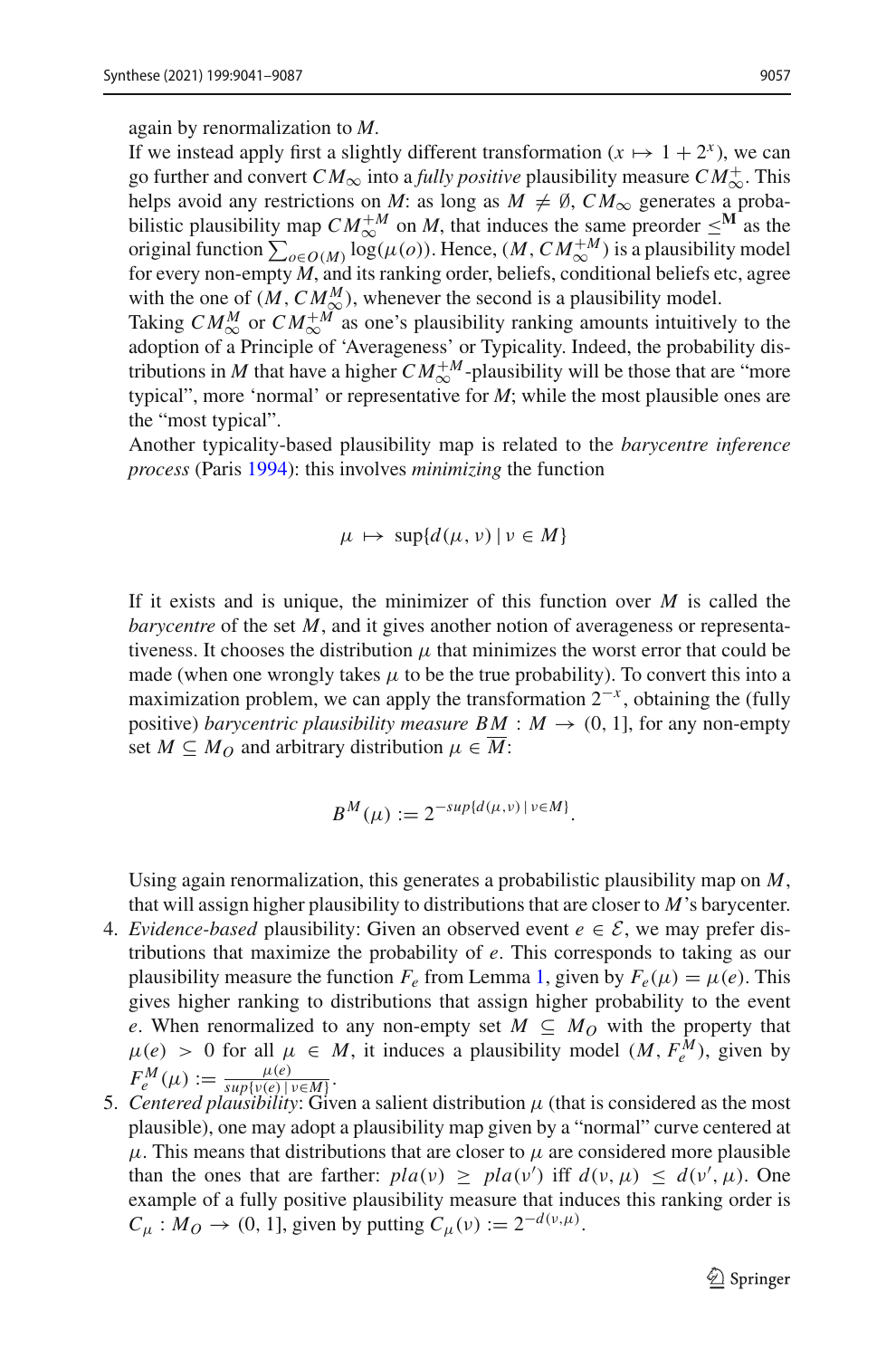6. Plausibility based on second-order probability: Let  $M \subseteq M_O$  be a discrete<sup>[17](#page-18-0)</sup> set of distributions, and let  $P : M \to [0, 1]$  be any second-order probability mass function (cf. Gaifman and Sni[r](#page-45-5) [1982](#page-45-5); Gaifma[n](#page-45-6) [2016\)](#page-45-6), that is required to satisfy  $P(\mu) > 0$  for all  $\mu \in M$  and  $\sum_{\mu \in M} P(\mu) = 1$ . Then this function can be extended to a continuous function  $P : \overline{M} \to [0, 1]$ , by putting  $P(\mu) := 0$  for all limit points  $\mu \in \overline{M} \backslash M$ . The fact that this extension is continuous follows from the assumption that  $\sum_{\mu \in M} P(\mu) = 1$ , which implies that  $\lim_{n \to \infty} P(\mu_n) = 0$  for any infinite sequence of distinct points  $\mu_n \in M$ . By taking this extended function *P* as our plausibility measure, we generate a plausibility model  $(M, P^M)$ , by renormalizing as above:  $P^M(\mu) := \frac{P(\mu)}{\sup\{P(\mu) | \mu \in M\}} = \frac{P(\mu)}{\max_M(P)}$ . (Note that, in order for  $\sum_{\mu \in M} P(\mu)$  to have a finite value, *P* must attain a maximum value  $max_M(P) := max\{P(\mu) | \mu \in M\}$  on *M*.)

However, note that the beliefs based on the plausibility ranking  $P^M$  will *not* necessarily match the Lockean beliefs based on the second-order probability *P*. Only the distributions  $\mu \in Max(M)$ , having  $P^M(\mu) = 1$ , or equivalently  $P(\mu) = max_M(P)$ , are relevant for the agent's plausibilistic beliefs: she will believe that the true distribution is one of the ones in *Max*(*M*). This will hold *even in the case that*  $\sum_{\mu \in Max(M)} P(\mu) < \frac{1}{2}$ ; while an agent using *P* as her second-order probability will have in this case *precisely the opposite belief* : she believes that the true distribution is in  $M\backslash Max(M)$ , since this is more likely to be the case. This points yet again to the *fundamental difference* between the interpretation of a function as a plausibility map versus its meaning as a probability function. Plausibility ranks do not obey the Kolmogorov additivity axiom, but instead higher plausibility ranks simply dominate lower ones.

*Example 1* (*continued*). In the Coin example, we initially have no information about the coin, the set of possible coin biases will be the set  $M<sub>O</sub>$  of *all* probability mass functions on  $O = \{H, T\}$ . Suppose that we have background information that the extremal distributions ( $\mu_0$  with  $\mu_0(H) = 0$ , and  $\mu_1$  with  $\mu_1(H) = 1$ ) are impossible. Then the set of possibilities is given by  $M := M_0 \setminus {\mu_0, \mu_1}$ . We can choose the *entropy Ent* as our plausibility map, as this can be justified here in terms of symmetry: the faces of a coin (or a dice) are symmetric, so there is no reason to prefer one outcome over another. Then  $(M, Ent^+)$  is a plausibility model, where the highest plausibility will be given to the distribution with the highest entropy: the fair-coin distribution  $\mu^{eq}$ , assigning  $\mu^{eq}(H) = \mu(T) = \frac{1}{2}$  (since for every  $\nu \neq \mu^{eq}$  we have  $Ent(v) < Ent(\mu^{eq})$ ). So entropic plausibility starts with an initial belief in the fairness of the coin (and more generally it assigns a higher ranking to a distribution that corresponds to a more well-balanced coin). Note that *entropic plausibility induces the same ranking order on this model as the centered plausibility*  $C_{\mu}$ *<sup><i>eq*</sup> (centered at the fair-coin distribution  $\mu^{eq}$ ).

If, however, we cannot exclude *any* distribution (not even the extremal ones), then the set of possibilities is the whole  $M_O$ , and  $Ent$  will no longer give us a plausibility model. Still, we can choose instead the positive version of entropic plausibility  $Ent^+$ , which makes ( $M_O$ ,  $Ent^+$ ) into a plausibility model, while maintaining the same initial

<span id="page-18-0"></span><sup>&</sup>lt;sup>17</sup> A set is discrete if it consists only of isolated points. Discrete subsets of  $M_O$  are either finite or countable.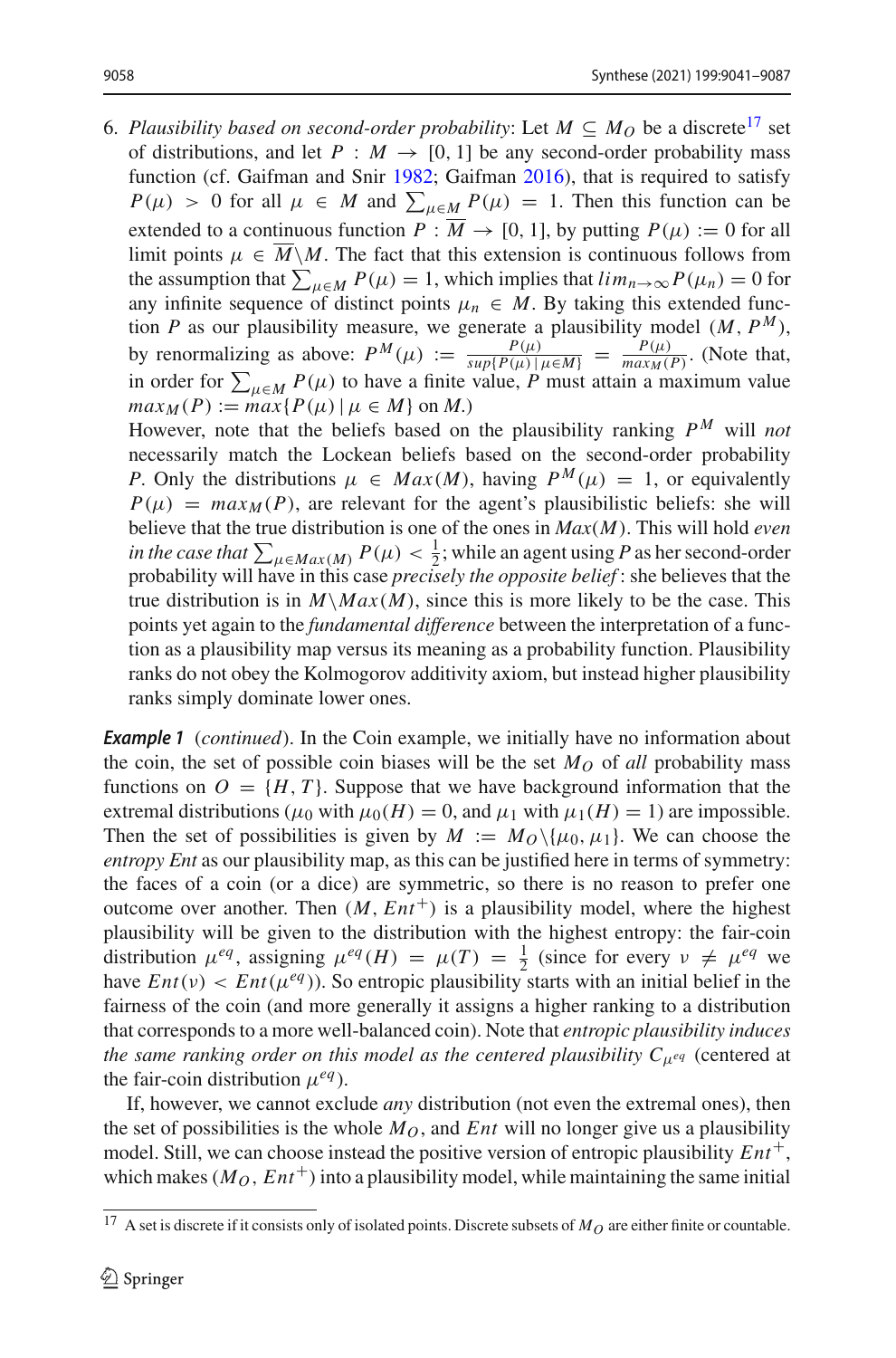belief in the coin's fairness (and the same preference for more well-balanced coins). Note again that  $Ent^+$  still induces the same ranking order on this model as the centered plausibility *C*μ*eq* .

*Example 2* (*continued*). In the Urn example, we initially have no other information besides the three colors, so the set of possibilities is the set  $M<sub>O</sub>$  of all distributions over  $O = \{R, B, G\}$ . Since there is no reason to prefer any one distribution over any other (and no considerations of symmetry are relevant, since we cannot see inside the urn to somehow assess whether there is a rough balance between the quantities of marbles of different colors), the most natural prior ranking seems to be in this case the *cautious plausibility C*: each possible distribution is assigned an equal plausibility of 1. In the plausibility model  $(M_O, C)$ , the agent has no other rational beliefs at this stage, beyond what she knows.<sup>[18](#page-19-0)</sup>

<span id="page-19-1"></span>**Proposition 5** Let  $M = (M, pla)$  be any model, then Knowledge and belief satisfy *the following properties:*

- 1. *Knowledge is truthful: if K(P) holds, then P holds at all possible distributions (i.e.*  $M \subseteq P$ );
- 2. *Tautologies are known:*  $K(M<sub>O</sub>)$  *holds*;
- 3. *Knowledge implies belief: if K(P) holds then B(P) holds.*
- 4. *Belief is consistent: B*(∅) *never holds;*
- 5. *Knowledge and belief are closed under entailment: if*  $P \subseteq Q$ *, then K(P) implies K(Q), and similarly B(P) implies B(Q);*
- 6. *Knowledge and belief are (finitely) conjunctive: if*  $K(P_i)$  *holds for all*  $1 \leq i \leq$ *n, then*  $K(\bigcap_{i=1}^{n} P_i)$  *holds; similarly, if*  $B(P_i)$  *holds for all*  $1 \leq i \leq n$ *, then*  $B(\bigcap_{i=1}^n P_i)$  *holds;*
- 7. Any finite number of beliefs are mutually consistent: if  $B(P_i)$  holds for all  $1 \leq i \leq j$ *n*, then  $\bigcap_{i=1}^{n} P_i \neq \emptyset$ .

*Proof* Properties 1,2,3,4 follow immediately from the definitions of knowledge and belief. Property 5 for knowledge follows directly from property 1. For property 5 for belief: *B(P)* gives the existence of some  $\delta > 0$  with  $\emptyset \neq M^{\delta} \subseteq P$ , which together with *P* ⊆ *Q* gives us  $\emptyset \neq M^{\delta}$  ⊆ *Q*, hence *B*(*Q*) holds. Property 6 for knowledge follows from property 1, via the sequence of implications: if  $K(P_i)$  holds for all  $1 \le i \le n$ , then  $M \subseteq P_i$  for all  $1 \le i \le n$ , so  $M \subseteq \bigcap_{i=1}^n P_i$ , hence  $K(\bigcap_{i=1}^n P_i)$  holds. Property 6 for belief: suppose that  $B(P_i)$  holds for all  $1 \le i \le n$ ; so, for every  $1 \le i \le n$ , there exists some  $\delta_i > 0$  s.t.  $\emptyset \neq M^{\delta_i} \subseteq P_i$ . Take  $\delta = \min{\{\delta_i | 1 \leq i \leq n\}}$ . Then we have  $\delta > 0$ ,  $M^{\delta} \neq \emptyset$ , and  $M^{\delta} \subseteq \bigcap_{i=1}^{n} M^{\delta_i} \subseteq \bigcap_{i=1}^{n} P_i$ , hence  $B(\bigcap_{i=1}^{n} P_i)$  holds. Property 7 follows immediately from properties 6 and 4. 

Finally, one should note that belief in closed models (or more generally, any model having most plausible distributions) is better behaved, having stronger consistency and conjunctivity properties, than in arbitrary models:

<span id="page-19-0"></span><sup>&</sup>lt;sup>18</sup> Similarly to Example 1, we can also consider here the case in which we are given the background information that all three possible colors actually occur, so that the extremal distributions are impossible, i.e. we have  $\mu(R)$ ,  $\mu(B)$ ,  $\mu(G) \neq 0$ .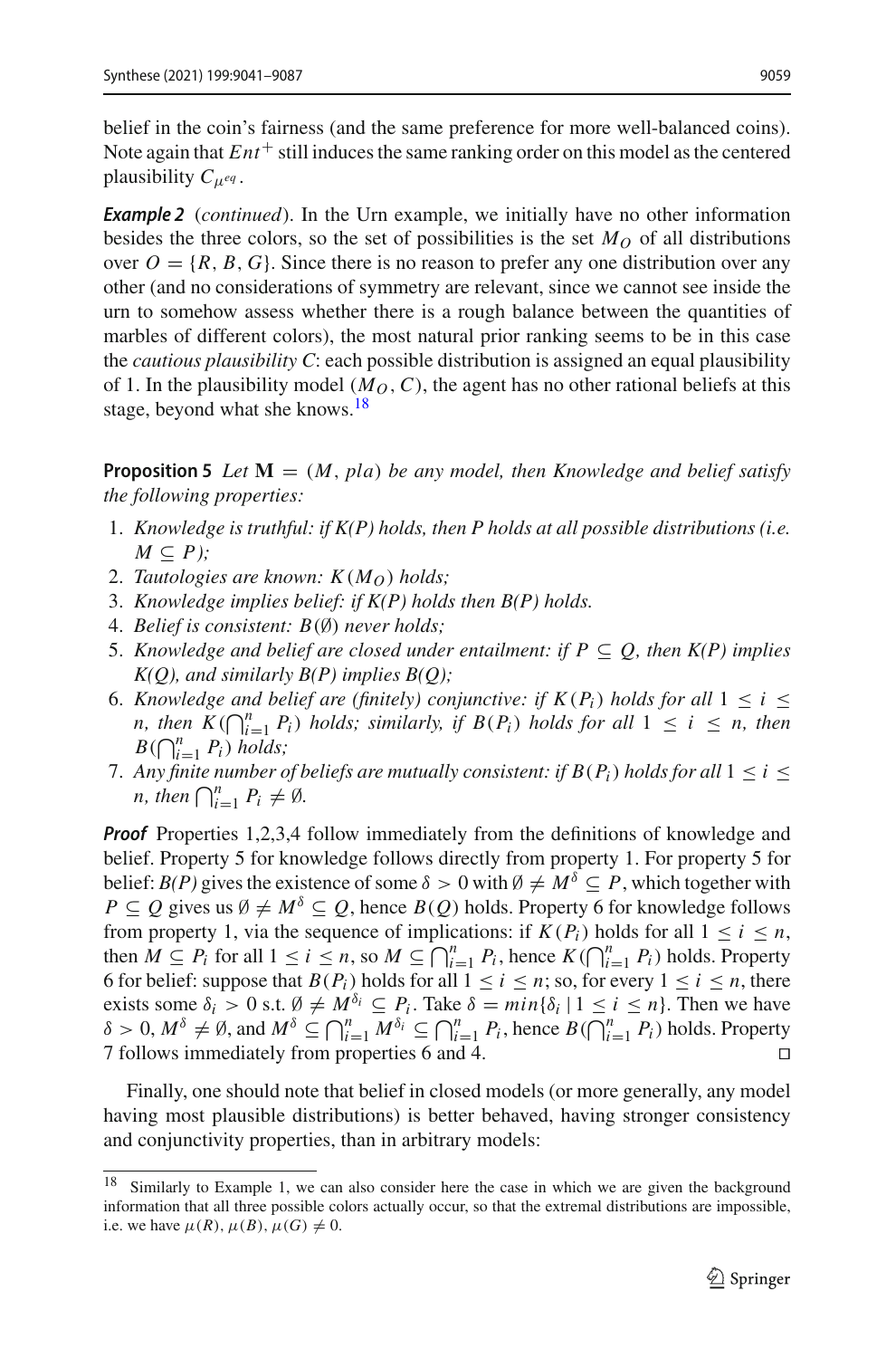**Proposition 6** *Let*  $\mathbf{M} = (M, pla)$  *be any model with*  $Max(M) \neq \emptyset$ *. Then we have the following:*

- *–* beliefs are closed under arbitrary conjunctions*: if* {*Pi* | *i* ∈ *I*} *is a family of propositions such that*  $B(P_i)$  *holds for all i* ∈ *I*, *then*  $B(\bigcap_{i \in I} P_i)$  *also holds;*
- *– beliefs are* globally consistent:  $\bigcap \{ P \subseteq M_O \mid B(P) \text{ holds in } M \} \neq \emptyset$ .

*In particular, these properties hold in* closed *models.*

*Proof* For the first item, suppose that  $B(P_i)$  holds for all  $i \in I$ . Then by the second part of Proposition [4,](#page-14-3) we have  $Max(M) \subseteq P_i$  for all *i*, and hence  $Max(M) \subseteq \bigcap_{i \in I} P_i$ , hence  $B(\bigcap_{i \in I} P_i)$  (again by Proposition [4\)](#page-14-3).

For the second item, we apply the first item to the family  ${P \subseteq M_Q \mid B(P) \text{ holds in } M}$ to infer that we have  $B({P \subseteq M_O | B(P) \text{ holds in } M})$ , then apply Proposition [5.](#page-19-1)3 to obtain the desired conclusion. obtain the desired conclusion. 

The following example shows that the above properties do *not* necessarily hold in arbitrary probabilistic plausibility models!

**Counterexample:** Suppose that, in the Coin Example, our agent learns from the manufacturer only one piece of information: the coin is *not* completely fair, due to very small, accidental imperfections (rather than any intentional bias). What is a rational agent, who forms entropy-based beliefs, supposed to believe? Smaller imperfections seem to be more plausible than larger ones: hence, any bias closer to  $\frac{1}{2}$  is more plausible than one that is farther. On the other hand, the agent knows for sure that the coin is not fair. Our agent has acquired omega-inconsistent beliefs, which nevertheless seem rational, given her information.

To formalize this counterexample, take  $O = \{H, T\}$  as in the Coin Example, and take the model  $(M, Ent^+)$  with  $M = M_O \setminus {\{\mu^{eq}\}},$  where  $\mu^{eq}(H) = \mu(T) = \frac{1}{2}$  is the fair-coin distribution and  $Ent^+$  is the positive version of entropic plausibility. Recall that *Ent*<sup>+</sup> yields on the same ranking order on  $M_O$  as the centered plausibility  $C_{\mu^{eq}}$ : distributions that are closer to  $\mu^{eq}$  are more plausible than the ones that are farther. For each  $n \ge 2$ , take  $P_n := \{ \mu \in M \mid \mu(H) \in (\frac{1}{2} - \frac{1}{n}, \frac{1}{2} + \frac{1}{n}) \}$ . Then  $B(P_n)$  holds for all  $n \geq 2$  (since every distribution close enough to  $\mu^{eq}$  is in  $P_n$ ), but  $\bigcap_{n \geq 2} P_n = \emptyset$  (since  $\mu^{eq} \notin M$ ), hence beliefs are globally inconsistent; moreover,  $B(\bigcap_{n=2}^{\infty} P_n)$  does not hold (since *B*(∅) is false, by Proposition [5.](#page-19-1)3), hence *beliefs are not necessarily closed under countable conjunctions*.

This counterexample shows that plausibility-based beliefs in non-closed models may be subject to a kind of Infinite Lottery Paradox: though believing, for each  $n \geq 2$ , that the coin's bias is in  $(\frac{1}{2} - \frac{1}{n}, \frac{1}{2} + \frac{1}{n})\setminus{\{\frac{1}{2}\}}$ , our agent does *not* believe that the bias is in (empty) intersection of all these sets. So beliefs in non-closed models may exhibit a type of 'omega-inconsistency': though each belief is consistent, and any finitely many beliefs are mutually consistent, the family of all beliefs may still be inconsistent, when taken as a whole!

We think this is a small price to pay for being able to form beliefs when given arbitrary information  $M \subseteq M_O$ . Situations such as in the above counterexample can occur in practice, whenever partial information is obtained, say by communication. Still, readers who consider global doxastic consistency to be an inherent feature of rationality are welcome to restrict our framework to models in which the plausibility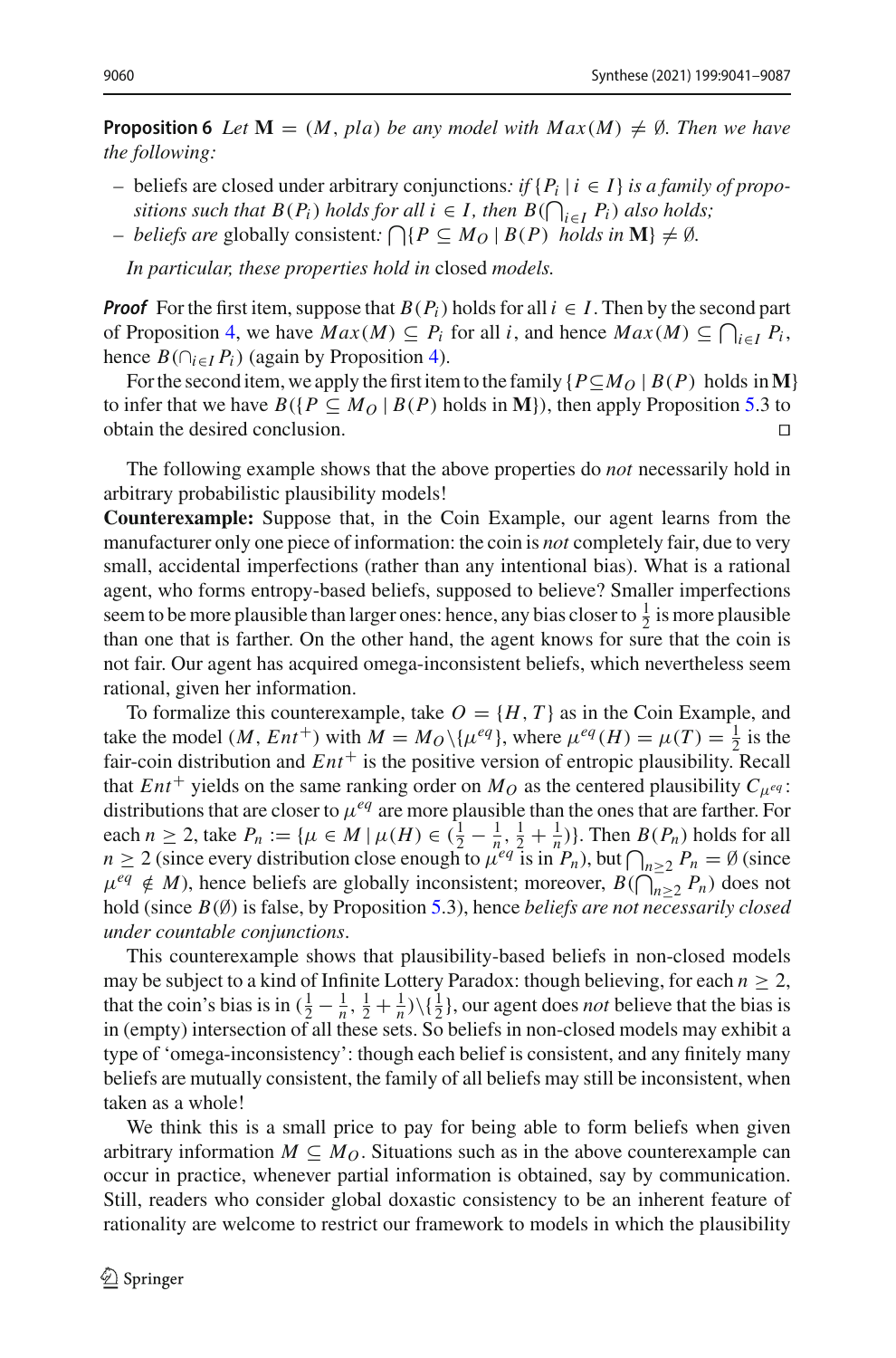map attains a maximum value. Full infinitary conjunctivity and global consistency of beliefs can be regained in this way, without any other loss, except for generality.

#### <span id="page-21-0"></span>**4 Conditioning and belief dynamics**

One of the main motivations for developing the setting that we investigate here is to capture the *process of learning a distribution* as a form of iterated belief revision, that results from receiving new information. But, as already explained, the two components of our probabilistic plausibility models  $M = (M, pla)$  capture *two different types of information* about the unknown distribution  $\mu$ : the set *M* represents the agent's hard higher-level information about  $\mu$  (her 'knowledge', given by the proposition  $M \subseteq M_O$ ); while the plausibility map  $pla : M_O \rightarrow [0, 1]$  represents the agent's soft information about  $\mu$  (typically obtained by sampling or other observational events), her "beliefs" given by the ranking order. Each of these two forms of information is subject to its own type of revision, captured by its own form of conditioning or update: (1) *conditioning on a new proposition*  $Q \subseteq M_O$ , resulting in an eliminative update with the hard information  $Q$ , by which some distributions are eliminated, while the plausibility ranking stays the same; (2) *conditioning on a new observational event*  $e \in \mathcal{E}$  (resulting in an upgrade of the plausibility map, by which distributions assigning a higher probability to *e* get a boost ranking, while the set *M* typically stays the same (except possibly for the elimination of those extreme distributions that assigned zero probability to *e*).

**Definition 4** [*Two forms of conditioning and updating*] Given a plausibility model **M** = (*M*, *pla*), a proposition *P* ⊆ *M*<sub>O</sub> is said to be *compatible with* **M** if the intersection  $M \cap P \neq \emptyset$  is non-empty. Similarly, an event  $e \in \mathcal{E}$  is said to be *compatible with* **M** if there exist distributions  $\mu \in M$  with  $\mu(e) \neq 0$ , i.e. the set  $M_e := \{ \mu \in$  $M | \mu(e) \neq 0$  is non-empty.

Let  $Prop_{\mathbf{M}}$  be the family of all propositions compatible with **M**, and let  $\mathcal{E}_{\mathbf{M}}$  be the family of all events compatible with **M**. We can define two binary operations *pla*(.|.) :  $M \times Prop_{\mathbf{M}} \to [0, 1]$  (*conditioning on a proposition*) and  $pla(.): M \times \mathcal{E}_{\mathbf{M}} \to [0, 1]$ (*conditioning on an event*), by putting

$$
pla(\mu|P) := \frac{pla(\mu)}{pla(M \cap P)} = \frac{pla(\mu)}{sup\{pla(\nu) \mid \nu \in M \cap P\}},
$$
  
\n
$$
pla(\mu|e) := \frac{pla(\mu, e)}{pla(e)} = \frac{pla(\mu, e)}{pla(M, e)} = \frac{pla(\mu) \cdot \mu(e)}{sup\{pla(\nu) \cdot \nu(e) \mid \nu \in M\}}.
$$

The two types of conditioning give rise to two forms of dynamic operations on models, corresponding to two distinct varieties of learning: updating the plausibility model  $M = (M, pla)$  with a compatible proposition  $P \in Prop_M$  yields the *P*-*updated model*  $\mathbf{M}_P = (M_P, \text{plap})$ , given by  $M_P := M \cap P$  and  $\text{plap}(\mu) := \text{pla}(\mu | P)$  for  $\mu \in M \cap P$ ; while updating the same model with a compatible event  $e \in \mathcal{E}_M$  yields the *e-updated model*  $M_e = (M_e, pla_e)$ , given by  $M_e := \{ \mu \in M : \mu(e) \neq 0 \}$  and  $pla_e(\mu) := pla(\mu \mid e)$  for  $\mu \in M_e$ .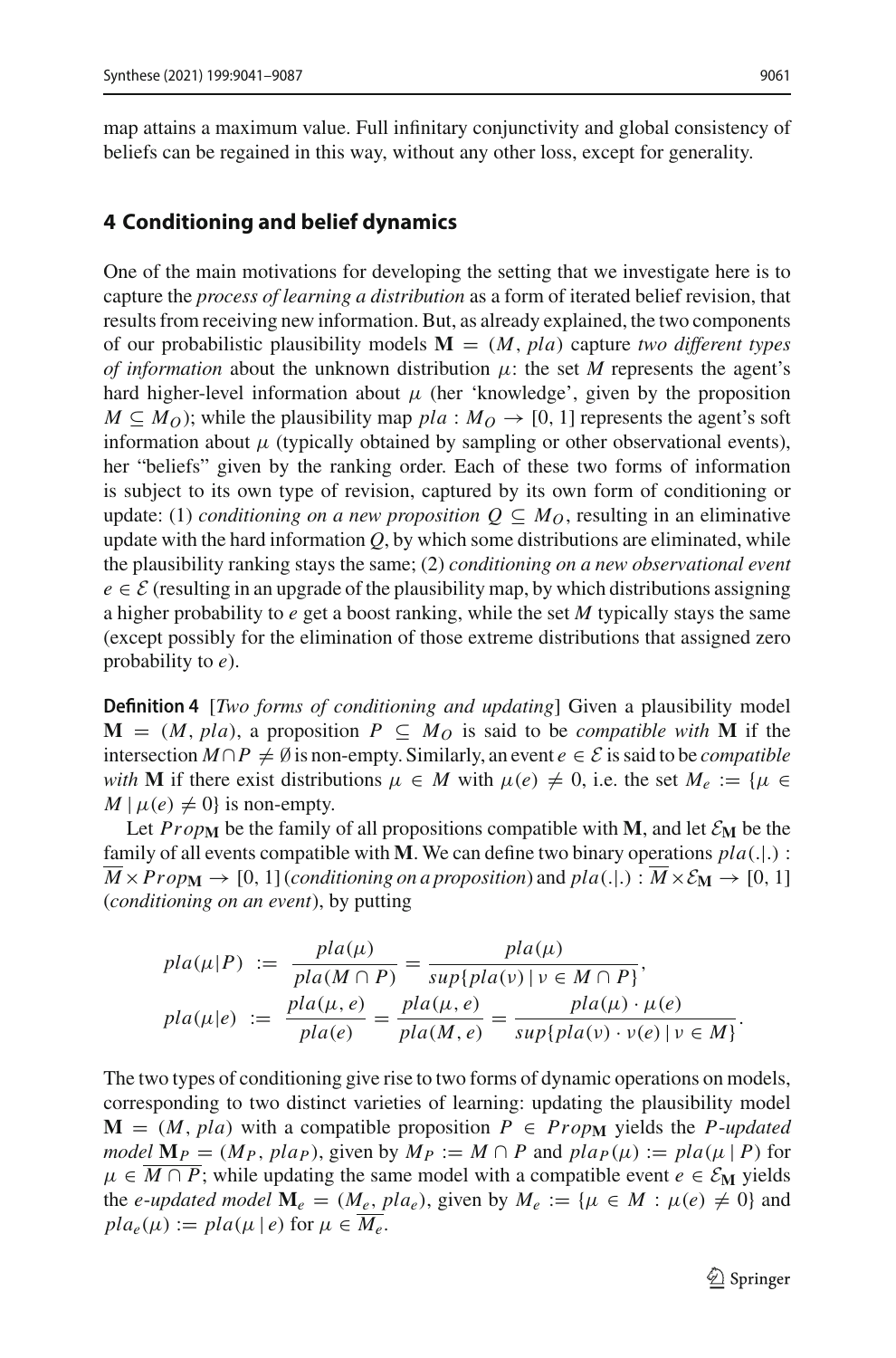The first type of conditioning can be recognized as a *plausibilistic analogue of the Kolmogorov definition of conditional probability*, that fits well with *propositional learning*. Note that the *P-conditional plausibility order*  $\leq_P$  in the model  $\mathbf{M}_P$ , given by

 $\mu \leq_P \mu'$  iff  $plan(\mu) \leq plan(\mu')$  iff  $pla(\mu) \leq pla(\mu')$  iff  $\mu \leq \mu'$ ,

is *the same* as the initial plausibility order <, except that it is restricted to  $M \cap P$  (since the renormalizing denominator  $pla(M \cap P)$  in the definition of  $pla_P$  doesn't make a difference for the order). Indeed, the propositional update (generated by receiving new "hard" higher-order information *P*) shrinks the space of possible distributions *M* by eliminating certain possibilities, while leaving the plausibility map "essentially the same" (modulo the renormalizing factor). This shows that our propositional update falls well within the scope of traditional Belief Revision Theory, representing a special case of AGM conditioning.

On the other hand, the second type of conditioning can be seen as a *plausibilistic analogue of Bayes' conditioning formula* (where in both cases, the operation *sup* of taking supremum plays the role usually played by addition  $\Sigma$ ), and thus captures a notion of *learning through sampling*. The event conditioning rule weights the plausibility of each distribution with how well it predicts the observed sampling event *e*. Note that *e-conditional plausibility order*  $\leq_e$  in the model  $M_e$  is given by

 $\mu \leq_e \mu'$  iff  $pla_e(\mu) \leq pla_e(\mu')$  iff  $pla(\mu) \cdot \mu(e) \leq pla(\mu') \cdot \mu'(e)$ .

Indeed, the event update is generated by receiving "soft" information (obtained by sampling), and it naturally resembles soft doxastic 'upgrades' (rather than updates) from Dynamic Epistemic Logic (Baltag and Renn[e](#page-45-9) [2016](#page-45-9); van Benthe[m](#page-47-4) [2011;](#page-47-4) Baltag and Smet[s](#page-45-4) [2008b](#page-45-4)): it leaves the set of possibilities *M* "essentially the same" (since it does not necessarily eliminate any distribution, except for the extremal ones, assigning probability 0 to  $e$ , if there any in  $M$ ), but rather only changes the plausibility over them. Distributions that better fit the sampling evidence are only 'promoted' in plausibility, while the others are demoted (but not eliminating, except for the extremal ones).

<span id="page-22-0"></span>The next result confirms that our updates are well-defined operations on plausibility models:

**Proposition 7** Let  $M = (M, pla)$  be a plausibility model,  $P \in Prop_M$  be a compat*ible proposition, and e*  $\in \mathcal{E}_{\mathbf{M}}$  *be a compatible event. Then*  $\mathbf{M}_P = (M_P, \text{plap})$  *and*  $\mathbf{M}_e = (M_e, \text{pla}_e)$ , as defined above, are plausibility models.

*Proof* For propositional updates, the compatibility of *P* with **M** implies that the domain of the *P*-updated model is non-empty:  $M_P = M \cap P \neq \emptyset$ . Similarly, the compatibility of the event *e* with **M** implies that  $M_e \neq \emptyset$ . It is easy to check that the function  $pla P$  :  $\overline{M \cap P}$  → [0, ∞), given by  $pla P(\mu) = \frac{pla(\mu)}{pla(\mu)P}$ , takes indeed values in  $[0, 1]$ (since  $0 < pla(\mu) \leq max\{pla(\nu) | \nu \in \overline{M \cap P}\} = sup\{pla(\nu) | \nu \in M \cap P\}$  $pla(M \cap P)$  for  $\mu \in \overline{M \cap P}$ ; moreover,  $pla_P(\mu) > 0$  for all  $\mu \in M_P = M \cap P$ (since the denumerator  $pla(\mu) > 0$  for all  $\mu \in M$ ); and finally  $sup\{pla^{P}(v) | v \in$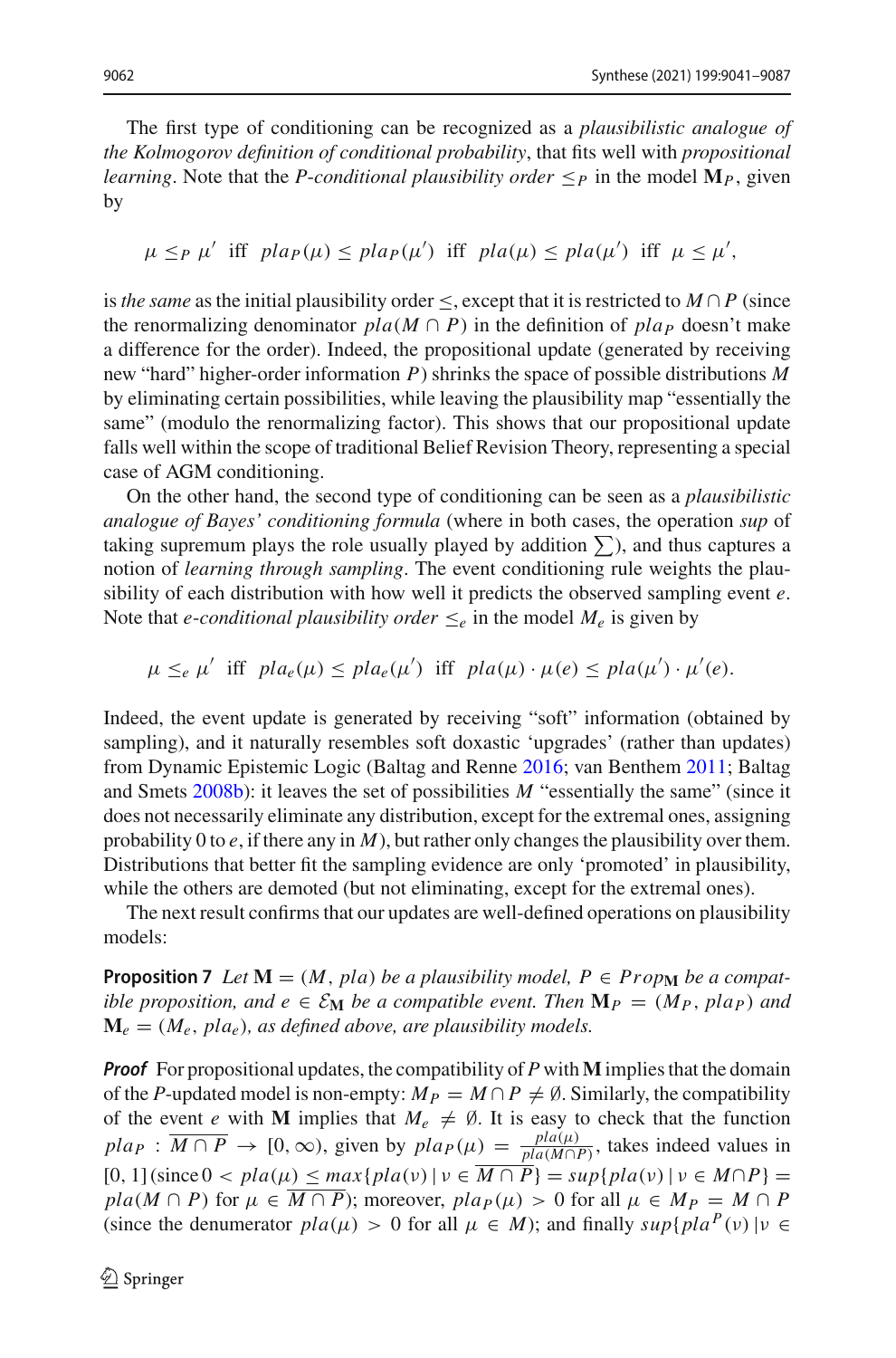$M \cap P$ } =  $sup\{\frac{pla(v)}{pla(M \cap P)} | v \in M \cap P\} = \frac{sup\{pla(v) | v \in M \cap P\}}{pla(M \cap P)} = 1$  (again using the fact that  $sup\{pla(v) | v \in M \cap P\} = pla(M \cap P)$ .

Similarly, the definition of  $M_e$  ensures that the function  $pla_e(\mu) = pla(\mu | e) =$  $\frac{pla(\mu) \cdot \mu(e)}{h_e(\mu) \cdot \mu(e)}$ , takes only positive values on  $M_e$ , and that its supremum is 1 on  $\frac{p_{i}^{H}(\mu)\cdot\mu(e)}{p_{i}^{H}(\mu(e)\cdot\nu(e)|\nu\in M_e)}$  takes only positive values on  $M_e$ , and that its supremum is 1 on  $M_e$ . To show that  $p_l a_e$  is continuous, we put together the definition of conditional plausibility, the fact that  $pla_e = \frac{pla \cdot F_e}{k}$  (where  $F_e$  is the function introduced in Lemma [1](#page-7-3) and  $k = \sup\{pla(v) \cdot v(e) | v \in M_e\}$  is a non-zero constant), the continuity of *pla* (by definition) and of  $F_e$  (by Lemma [1\)](#page-7-3), and use the closure of continuous functions under products and division by non-zero constants.

This fact allows us to *iterate* and even *interleave* the two forms of updating. For simplicity, we only do it for events and propositions that *fit the true distribution* (since this automatically ensures their mutual compatibility):

**Definition 5** (*Iterated updating*) Given a plausibility model  $\mathbf{M} = (M, pla)$ , and let  $\mu \in M$  be the 'true' distribution, we can define the *iterated update*  $\mathbf{M}_{\sigma}$ , for every finite sequence  $\sigma = (\sigma_1, \ldots, \sigma_n) \in (Prop \cup \mathcal{E})^*$  consisting of true propositions ( $\sigma_i \in Prop$ with  $\mu \in \sigma_i$ ) or truly observable events ( $\sigma_i \in \mathcal{E}$  with  $\mu(\sigma_i) \neq 0$ ). The definition is by recursion on the length of the  $\sigma$ , by putting:

$$
\mathbf{M}_{\lambda} := \mathbf{M}, \text{ for the empty sequence } \lambda = 0,
$$
  
\n
$$
\mathbf{M}_{\sigma,e} := (\mathbf{M}_{\sigma})_e, \text{ for observable } e \in \mathcal{E} \text{ (with } \mu(e) \neq 0),
$$
  
\n
$$
\mathbf{M}_{\sigma,P} := (\mathbf{M}_{\sigma})_P, \text{ for truthful } P \in \text{Prop} \text{ (with } \mu \in P).
$$

The next three results ensure that updating satisfies some standard rationality constraints: Proposition [8](#page-23-0) guarantees that the result of repeated conditionalisation is independent of the order of application; Proposition [9](#page-24-0) says that the result of conditioning is independent of whether it is done successively (conditioning on each independent observation, one after the other) or in one global step (conditioning on the whole sequence of independent observations, as one big single event); while Proposition [10](#page-24-1) shows that, when conditioning with a sequence of observations, the result is independent of the temporal order of the observations. These last three facts are important as they ensure that the agent's posterior beliefs depend only on the *evidence* that is observed (and the prior plausibility model), not on the temporal or logical order in which this evidence is observed or processed.

**Proposition 8** *The order of applying (iterated) conditionalization is irrelevant: if*  $\sigma, \sigma' \in (Prop \cup \mathcal{E})^*$  *are sequences of equal length m of propositions and/or events, s.t.* σ *is obtained by permuting the components of* σ *(i.e. there exists some bijection*  $g: \{1, \ldots, m\} \rightarrow \{1, \ldots, m\}$  *s.t.*  $\sigma'_i = \sigma_{g(i)}$  *for all i), then we have* 

<span id="page-23-0"></span>
$$
\mathbf{M}_{\sigma}=\mathbf{M}_{\sigma'}
$$

*Proof* It is enough to show that we can commute the order of any two basic updates, since then the desired conclusion follows by induction. So we only need to check that we have  $M_{P,e} = M_{e,P}$ ,  $M_{P,Q} = M_{Q,P}$  and  $M_{e,e'} = M_{e',e}$ . This is an easy but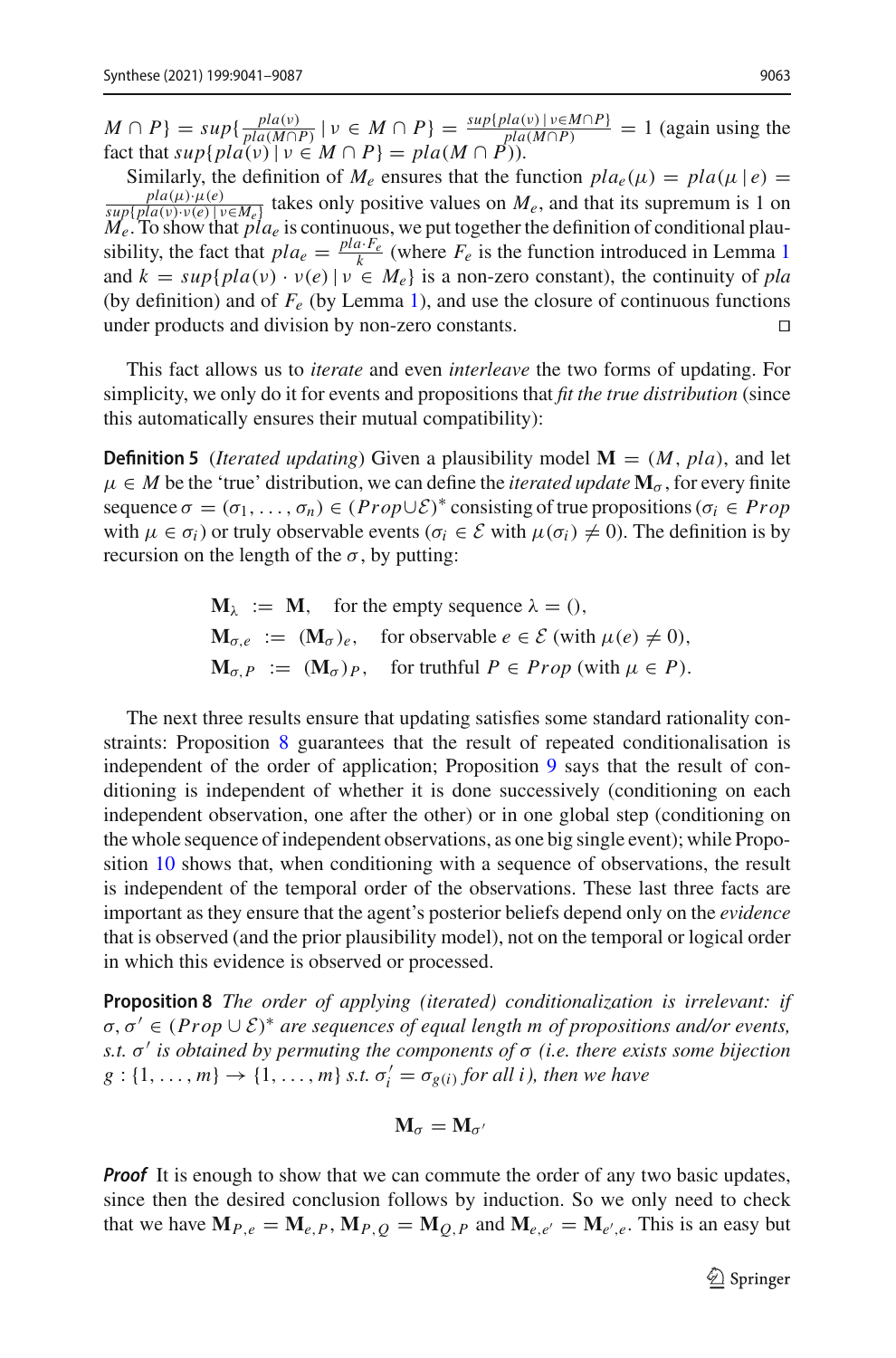tedious verification, so we only sketch here the last case: for the underlying set we have  $M_{e,e'} = (M_e)_{e'} = \{v \in M_e | v(e') \neq 0\} = \{v \in M | v(e) \neq 0, v(e') \neq 0\}$ , which immediately gives us  $M_{e,e'} = M_{e',e}$ ; for the plausibility map, we have  $pla_{e,e'}(\mu)$ fiately gives us  $M_{e,e'} = M_{e',e}$ ; for the plausibility map, we have  $pla_{e,e'}(\mu) =$ <br>  $\frac{pla_{e}(\mu) \cdot \mu(e')}{\mu(e)} = \frac{pla(\mu) \cdot \mu(e) \cdot \mu(e')}{\mu(e)}$ , which again immediately give  $\frac{pla_e(\mu) \cdot \mu(e')}{sup\{pla_e(\nu) \cdot \nu(e') \mid \nu \in M_{e,e'}\}} = \frac{pla(\mu) \cdot \mu(e) \cdot \mu(e')}{sup\{pla(\nu) \cdot \nu(e') \cdot \nu(e') \mid \nu(e')\}}$  $\frac{p_i(a(t), p_i(e), p_i(e))}{\sup\{p_i(a(v)\cdot v(e)\cdot v(e'))\, v\in M_{e,e'}\}},$  which again immediately give us  $pla_{e}e' = pla_{e'}e$ . ,*e*. 

The next proposition shows that conditioning successively on a number of independent observations is the same as conditioning on the single event consisting of the whole sequence of observations:

**Proposition 9** If  $\mathbf{M} = (M, pla)$  *is a plausibility model and events e, e'*  $\in \mathcal{E}$  *are* independent wrt all distributions  $\mu$  *with*  $\mu \in M$ *, then we have:* 

<span id="page-24-0"></span>
$$
(\mathbf{M}_e)_{e'} = \mathbf{M}_{e \cap e'}
$$

*As a consequence, for any event of the form*  $[\omega_1, \ldots, \omega_m] = \bigcap_{k=1}^m \omega_i^i$ , we have:

$$
\mathbf{M}_{\omega_1^1, \omega_2^2, ..., \omega_m^m} = \mathbf{M}_{[\omega_1, ..., \omega_m]}
$$

*(where recall that, for any outcome*  $o = \omega_i \in O$ *, the event*  $\omega_i^j = o^j := \{ \tilde{\omega} \in$  $\Omega | \tilde{\omega}_i = o = \omega_i$  *is the one of observing outcome*  $o = \omega_i$  *at the j-th sampling from the unknown distribution, while*  $[\omega_1, \ldots, \omega_m] = \bigcap_{i=1}^m \omega_i^i$  *is the event associated to the observational sequence*  $\omega_1, \ldots, \omega_m$ *).* 

*Proof* By independence we have  $\mu(e \cap e') = \mu(e) \cdot \mu(e')$ , so we get  $(M_e)_{e'} = {\mu \in M | \mu(e) \neq 0, \mu(e') \neq 0} = {\mu \in M | \mu(e) \cdot \mu(e') \neq 0}$  $\{\mu \in M \mid \mu(e \cap e') \neq 0\} = M_{e \cap e'}$ . Similarly, as seen in the proof of Proposition [8,](#page-23-0) we have  $pla_{e,e'}(\mu) = \frac{pla(\mu) \cdot \mu(e) \cdot \mu(e')}{sup\{pla(\nu) \cdot \nu(e) \cdot \nu(e') \mid \nu(e')\}}$  $\frac{p_i a(\mu) \cdot \mu(e) \cdot \mu(e)}{sup\{p_l a(\nu) \cdot \nu(e) \cdot \nu(e') \mid \nu \in M_{e,e'}\}}$ . Using the independence assumption, we obtain  $pla_{e,e'}(\mu) = \frac{pla_{e\cap e'}(\mu)}{\sup\{pla_{e\cap e'}(v) \mid v \in M_{e,e'}\}} = pla_{e\cap e'}(\mu).$ 

The second claim of our Proposition follows by an easy induction from the first (given that, by the definition of  $\mu$ , each event  $\omega_j^j$  is independent on the event  $\bigcap_{k=1}^{j-1} \omega_k^k$ ).  $\Box$ 

While Proposition [8](#page-23-0) states that the *logical* order of applying conditionalization (with both events and propositions) is irrelevant, the next result shows that the *temporal* order in which the outcomes are observed is also irrelevant:

**Proposition 10** *For m*  $\geq$  1*, let g be a permutation of the first m positive integers (i.e. a bijection g* :  $\{1, 2, ..., m\} \rightarrow \{1, 2, ..., m\}$ *). For any two events of the form*  $[\omega_1, \ldots, \omega_m] = \bigcap_{k=1}^m \omega_i^i$  *and*  $[\omega_{g(1)}, \ldots, \omega_{g(m)}] = \bigcap_{i=1}^m \omega_{g(i)}^i$ *, we have* 

<span id="page-24-1"></span>
$$
\mathbf{M}_{[\omega_1,\dots,\omega_m]} = \mathbf{M}_{[\omega_{g(1)},\dots,\omega_{g(m)}]}.
$$

**Proof** Using the notations  $F_e$  from Lemma [1,](#page-7-3) and applying the multiplicative rule for independent events (as well as the associativity and commutativity of multiplication), we obtain:  $F_{[\omega_1,...,\omega_m]}(\mu) = \mu(\bigcap_{i=1}^m \omega_i^i) = \prod_{i=1}^m \mu(\omega_i^i) = \prod_{i=1}^m \mu(\omega_i) =$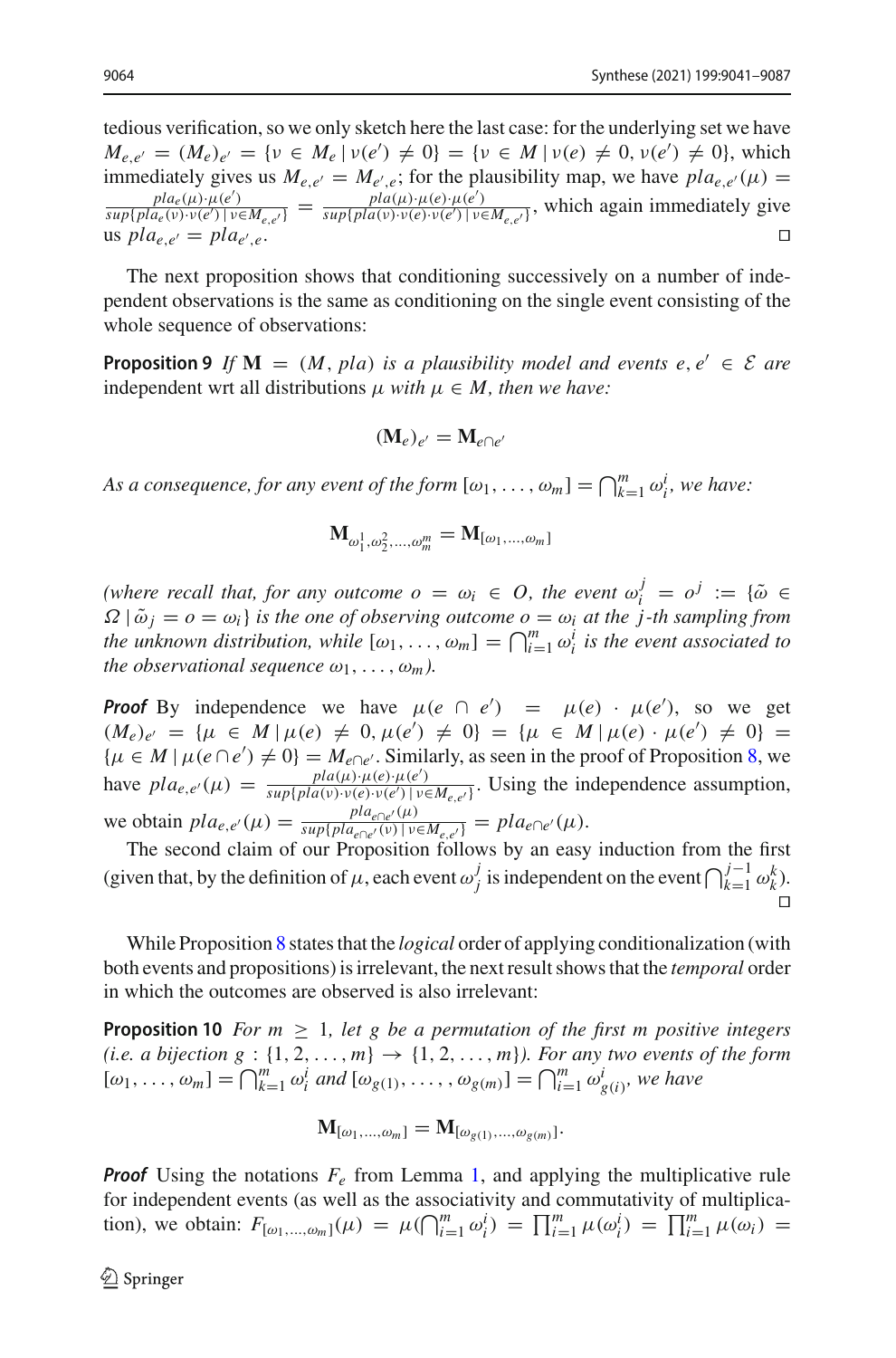$\prod_{i=1}^{m} \mu(\omega_{g(i)}) = \prod_{i=1}^{m} \mu(\omega_{g(i)}^{i}) = \mu(\bigcap_{i=1}^{m} \omega_{g(i)}^{i}) = F_{[\omega_{g(1)},\dots,\omega_{g(m)}]}(\mu)$ , for all  $\mu \in M_0$ . Using this, we get that  $M_{[\omega_1,...,\omega_m]} \cong {\mu \in M \mid F_{[\omega_1,...,\omega_m]}(\mu)} \neq$ 0} = { $\mu \in M \mid F_{[\omega_{g(1)},...,\omega_{g(m)}]}(\mu) \neq 0$ } =  $M_{[\omega_{g(1)},...,\omega_{g(m)}]}$ . Similarly (using also the definition of conditional plausibility), we conclude that  $pla_{[\omega_1,...,\omega_m]}(\mu) =$ <br> $pla(\mu) \cdot F_{[\omega_1,...,\omega_m]}(\mu)$   $\qquad \qquad pl_{a}(\mu) \cdot F_{[\omega_{g(1)},...,\omega_{g(m)}]}(\mu)$  $\frac{pla(\mu) \cdot F_{[\omega_1,...,\omega_m]}(\mu)}{\sup\{pla(\nu) \cdot F_{[\omega_1,...,\omega_m]}(\nu) \mid \nu \in M\}} = \frac{pla(\mu) \cdot F_{[\omega_{g(1)},...,\omega_{g(m)}]}(\mu)}{\sup\{pla(\nu) \cdot F_{[\omega_{g(1)},...,\omega_{g(m)}]}(\nu) \mid \nu \in M\}} = pla_{[\omega_{g(1)},...,\omega_{g(m)}]}(\mu).$  $\Box$ 

*Example 1* (*continued*) Take the plausibility model (*M*, *Ent*) as before where *<sup>M</sup>* :=  $M_O \setminus \{\mu_0, \mu_1\}$  is the set of all non-extremal biases of the coin and  $Ent^M : \overline{M} = M_O$  is the entropic plausibility. Since in this case  $O = {Heads, Tails}$  has  $n = 2$  outcomes, our entropy calculations will use logarithms in binary base. We have  $Ent(M) =$  $Ent(M_O) = Ent(\mu^{eq})$ , where  $\mu^{eq}$  is the fair distribution, so  $Ent^M = Ent$ . Let  $e := [H, H, H] = H^1 \cap H^2 \cap H^3 \in \mathcal{E}$  be the event that "the first three tosses" of the coin have landed on Heads". After observing *e*, no distribution is eliminated (since the only distribution incompatible with the evidence is  $\mu_0$  with  $\mu(H) = 0$ , which has already been excluded from the start), so  $M_e = M = M_O \setminus {\mu_0, \mu_1}.$ The new plausibility function is given by  $pla_e(\mu) = \frac{pla(\mu,e)}{pla(M,e)}$ , where  $pla(\mu,e) =$ *Ent*( $\mu$ ) ·  $\mu$ (*e*). Thus the most plausible probability function will no longer be  $\mu^{eq}$ and ones with a bias towards Heads will become more plausible. Let  $\mu_1$ ,  $\mu_2$  and  $\mu_3$ be such that  $\mu_1(Heads) = 0.75$ , but  $\mu_2(Heads) = 0.8$  and  $\mu_3(Heads) = 0.9$ then it is easy to check that  $pla_e(\mu_1) < pla_e(\mu_2) > pla_e(\mu_3).$ <sup>[19](#page-25-0)</sup> So the maximizer has  $\mu(Heads) \in (0.8, 0.9)$ . This is natural: the initial belief in fairness is no longer realistic; the agent now believes there is a bias towards Heads.

If however, we cannot initially exclude the extremal distributions, then *Ent* is not a good plausibility map, and we have to once again take its positive version to form the initial plausibility model  $(M_O, Ent^+)$ . The same event  $e = [H, H, H]$  will now change the model differently: it will now eliminate  $\mu_0$ , yielding  $M_e = M_O \backslash {\mu_0}$ as the new set of possibilities, while new plausibility map is given by  $pla_{\epsilon}(\mu) :=$  $(1 + Ent(\mu)) \cdot \mu(e)$ . This changes the initial belief in fairness, and distributions with a higher bias towards Heads become more plausible (though the maximizer will be slightly different than in the previous situation). Also, note that the new plausibility map still inherits from the entropic plausibility the aversion towards extremal distributions: e.g. the distribution  $\mu_1$  with  $\mu_1(Heads) = 1$ , though it can no longer be excluded (since  $\mu_1 \in M_e$  now) and though it, in fact, matches exactly the observed frequency of Heads, will still *not* be believed (and in fact will *never* become the most plausible, after no finite sequence of observations, no matter how many times the coin falls Heads up).

**Example 2** (*continued*) Take the plausibility model  $(M<sub>O</sub>, C)$  as before where  $M<sub>O</sub>$  is the set of all possible distributions over the set  $O = \{R, G, B\}$ , and *C* is the *cautious* plausibility. Recall that  $C(\mu) = 1$  for all  $\mu \in M_O$  and hence all distributions are maximizers of  $pla<sub>C</sub>$ , so initially there are no special beliefs about the distribution.

<span id="page-25-0"></span><sup>&</sup>lt;sup>19</sup> To see this notice that:  $pla(\mu_1, e) = Ent(\mu_1) \times \mu_1(e) = (-0.75 \times \log_2 0.75 - 0.25 \times \log_2 0.25) \times$  $(0.75)^3 = 0.220767$ , while  $pla(\mu_2, e) = Ent(\mu_2) \times \mu_2(e) = (-0.8 \times \log_2 0.8 - 0.2 \times \log_2 0.2) \times (0.8)^3$ 0.369612, and finally  $pla(\mu_3, e) = Ent(\mu_3) \times \mu_3(e) = (-0.9 \times \log_2 0.9 - 0.10 \times \log_2 0.1) \times (0.9)^3$ 0.3418977.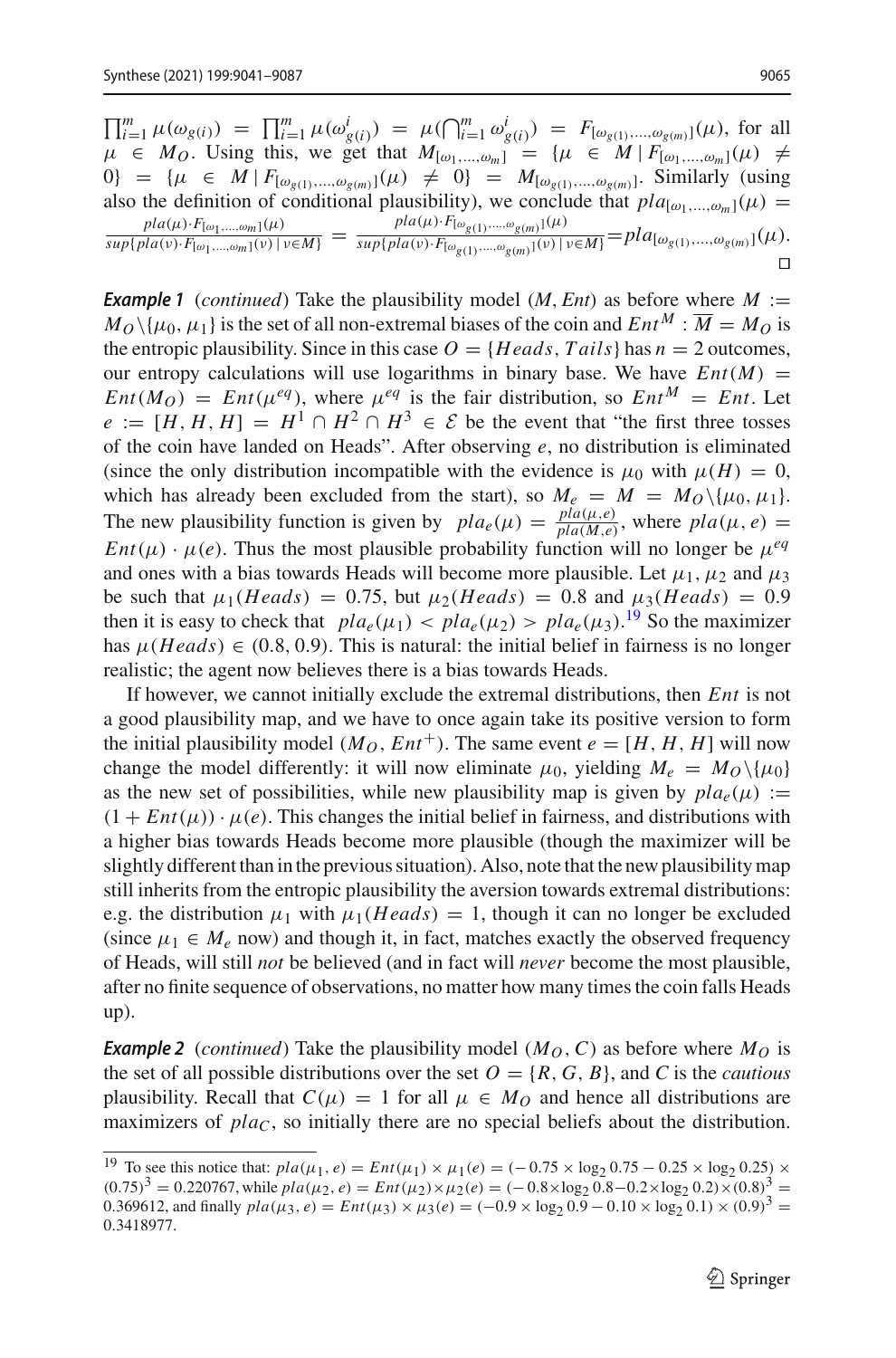The agent starts sampling marbles, noting their colour, and replacing them in the urn. Let  $e := [R, R, R] = R^1 \cap R^2 \cap R^3$  be the event that "the first three sampled marbles" are all Red". After observing *e*, all distributions  $\mu$  with  $\mu(R) = 0$  are eliminated, so that the new set of possibilities is  $M_e = {\mu \in M_O : \mu(R) \neq 0}$ , and the new plausibility map is given by  $pla_e(\mu) = \mu(e) = \mu(R)^3$ . The maximizer of this function is  $\mu_R$ , given by  $\mu_R(R) = 1$  and  $\mu_R(G) = \mu_R(B) = 0$ . So the agent now believes that there are only Red marbles in the urn: this is natural since based on her current evidence there is no reason to assume there are any Green or Blue marbles inside. If however, the next sampled marble comes up Green, then we have the event  $f := e \cap G^4 = [R, R, R, G] = R^1 \cap R^2 \cap R^3 \cap G^4$ . After observing this, all distributions with  $\mu(G) = 0$  are also eliminated, so the new set of possibilities is  $M_f = \{ \mu \in M_O : \mu(R) \cdot \mu(G) \neq 0 \}.$  Note that the previously believed distribution  $\mu_R$  has been eliminated now: not it is no longer believed, it is known now to be impossible! Furthermore, the new plausibility map is given by  $pla_f(\mu) = \mu(f)$  $\mu(R)^3 \cdot \mu(G)$ . The unique maximizer of this function is the distribution  $\mu_{2R1G}$ , given by  $\mu_{2R1G}(R) = \frac{2}{3}$ ,  $\mu_{2R1G}(G) = \frac{1}{3}$  and  $\mu_{2R1G}(B) = 0$ . So the agent now believes that there are twice as many Red marbles than Green marbles (and no Blue marbles) in the urn. Again, this is natural, since twice as many Red marbles were observed than Green (and no Blue). One can in fact show that, when the prior is given by the cautious plausibility, the most plausible distribution after any sequence of observations will always be the one matching the observed frequencies.

The above notion of conditional plausibility gives us immediately a theory of belief revision, which can be formalized in terms of a notion of *conditional belief*. Note that this is conditionalisation on an *observable event*, corresponding to learning from observations (i.e. from sampling from the unknown distribution). On the other hand, the standard AGM setting in Belief Revision Theory and Logic (Alchourrón et al[.](#page-44-1) [1985](#page-44-1); Boar[d](#page-45-3) [2004](#page-45-3); Baltag and Smet[s](#page-45-4) [2008b](#page-45-4); van Benthe[m](#page-47-4) [2011](#page-47-4)) involves revising with a *proposition* (i.e. set of distributions), rather than an event. This corresponds to learning high-level information about the unknown distribution, which allows to further shrink the range of possibilities to some subset of the prior set of possible distributions. We thus obtain *two forms of conditional beliefs*: a Bayesian-type conditioning on events, encoding 'statistical' learning; and an AGM-type of conditioning on propositions, encoding 'logical' belief revision.

**Definition 6** [*Two forms of conditional belief*] Let  $M = (M, pla)$  be a plausibility model, and  $P \subseteq M$  be a proposition. For an event  $e \in \mathcal{E}$ , we say that P is *believed conditional on e* in **M**, and write  $\mathbf{M} \models B(P|e)$ , iff all *e*-plausible enough distributions in *M* are in *P*; i.e. for some  $\mu \in M$ ,  $\{v \in M \mid pla_{e}(v) \geq pla_{e}(\mu)\} \subseteq P$ . For a proposition  $Q \subseteq M$ , we say that *P* is *believed conditional on*  $Q$  in **M**, and write  $\mathbf{M} \models B(P|Q)$ , if and only if all plausible enough distributions in Q are in P; i.e. for some  $\mu \in Q$ ,  $\{v \in Q \mid pla(v) \geq pla(\mu)\}\subseteq P$ .

It should be clear that  $B(P)$  is equivalent to  $B(P|\Omega)$  and to  $B(P|M)$ , where the set Ω of all observation streams represents the *tautological event* (corresponding to "no observation") and the set *M* of all worlds represents the *tautological proposition* (corresponding to "no further higher-order information").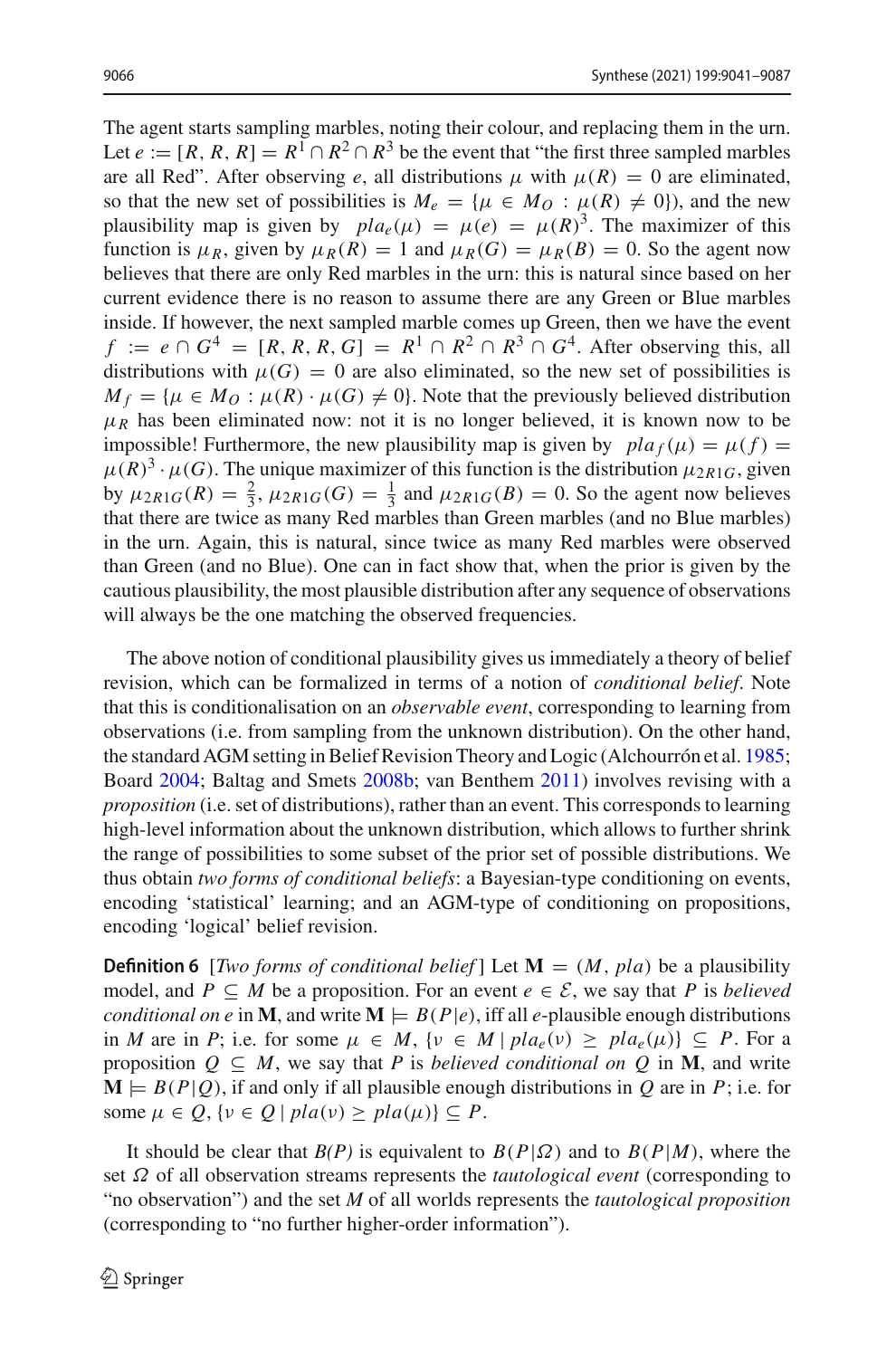It should be equally clear that *conditional beliefs track the updated beliefs*: for every  $P \subseteq M_O$ ,  $B(P|Q)$  holds in **M** iff  $B(P)$  holds in  $M_O$ ; and similarly,  $B(P|e)$  holds in **M** iff  $B(P)$  holds in  $\mathbf{M}_e$ .<sup>[20](#page-27-0)</sup> This allows us to generalize conditional beliefs to iterated conditioning:

**Definition 7** [*General conditional belief*] Let  $\mathbf{M} = (M, pla)$  be a plausibility model, and *P*  $\subseteq$  *M* be a proposition. For any finite sequence  $\sigma = (\sigma_1, \ldots, \sigma_n) \in (Prop \cup \mathcal{E})^*$ of propositions/and or events, we say that *P* is *believed conditional on*  $\sigma$  in **M**, and write  $M \models B(P|\sigma)$ , iff *P* is believed in  $M_{\sigma}$ .

Conditional belief is consistent whenever the evidence is (i.e. if  $e \neq \emptyset$ , then  $B(P|e)$ ) implies  $P \neq \emptyset$ , and similarly for  $B(P|Q)$ ). As we'll see, beliefs conditional on events allow us to inductively learn from repeated sampling, and to ultimately converge to the true distribution. As such, they behave in a way that is somewhat similar to the usual Bayesian conditioning, used in statistical learning. In contrast, beliefs conditional on propositions will behave as a 'logical' form of belief update, satisfying all the standard axioms of Conditional Doxastic Logic (Boar[d](#page-45-3) [2004](#page-45-3); Baltag and Smet[s](#page-45-4) [2008b](#page-45-4))(which are in fact just an equivalent formulation of the so-called AGM postulates (Alchourrón et al[.](#page-44-1) [1985\)](#page-44-1) from Belief Revision Theory).

As for simple belief, the definition of belief conditional on events can be simplified in closed models. In this case, *conditional belief B(P|e) amounts to truth in all the most e-plausible distributions*:

**Proposition 11** *If*  $\mathbf{F} = (M, pla)$  *is a closed model and*  $e \in \mathcal{E}$  *is compatible with* **M***, then there exists some*  $\mu \in M_e$  *with highest e-revised plausibility in M (i.e. s.t.*)  $pla_e(\mu) \geq pla_e(\mu')$  for all  $\nu' \in M_e$ ). In other words, we have

$$
Max_e(M_e)\neq\emptyset,
$$

*where for any proposition*  $P \subseteq M_O$ *, we put*  $Max_e(P) := \{v \in P \mid v \geq_e v' \text{ for all } v' \in E\}$  $P$ } = { $\nu \in P$  |  $pla_e(\nu) \geq pla_e(\nu')$  *for all*  $\nu' \in P$ }*.* 

*Moreover, for any proposition P*  $\subseteq$  *M*<sub>*O</sub>*, we have that P is believed conditional on</sub> *e iff all most e-plausible distributions in M are in P:*

 $B(P|e)$  holds in **F** iff  $Max_e(M_e) \subseteq P$ .

*Proof* By Proposition [7,](#page-22-0) *plae* is a plausibility function, hence it is continuous. Recall that **M** is closed and hence (by Propositions [1,](#page-7-1) [2\(](#page-7-2)1) and [3\)](#page-8-0)  $pla_e$  has a maximum value on *M*. Let  $\mu \in M$  be a distribution in which this maximum value is attained, i.e. we have  $pla_e(\mu) \geq pla_e(\mu')$  for all  $\mu' \in M$  (and thus also for all  $\mu' \in M_e \subseteq M$ ). Since *e* is compatible with **M**, there exists some  $\nu \in M$  s.t.  $\nu(e) > 0$ , and hence  $pla_e(\mu) \geq pla_e(\nu) = pla(\nu) \cdot \nu(e) > 0$ . So we have  $0 < pla_e(\mu) = pla(\mu) \cdot \mu(e)$ , which implies that  $\mu(e) \neq 0$ , i.e.  $\mu \in M_e$ . This, together with the fact that  $pla_e(\mu) \ge$  $pla_e(\mu')$  for all  $\mu' \in M_e$ , gives us that  $\mu \in Max_e(M_e) \neq \emptyset$ .

<span id="page-27-0"></span><sup>&</sup>lt;sup>20</sup> These facts hold semantically, for propositions represented as *sets*  $P \subseteq M_O$ . As we'll see later, there is a difference between update and conditioning at the *syntactic* level. For qualitative AGM updates, this fact is well-known in Dynamic Epistemic Logic.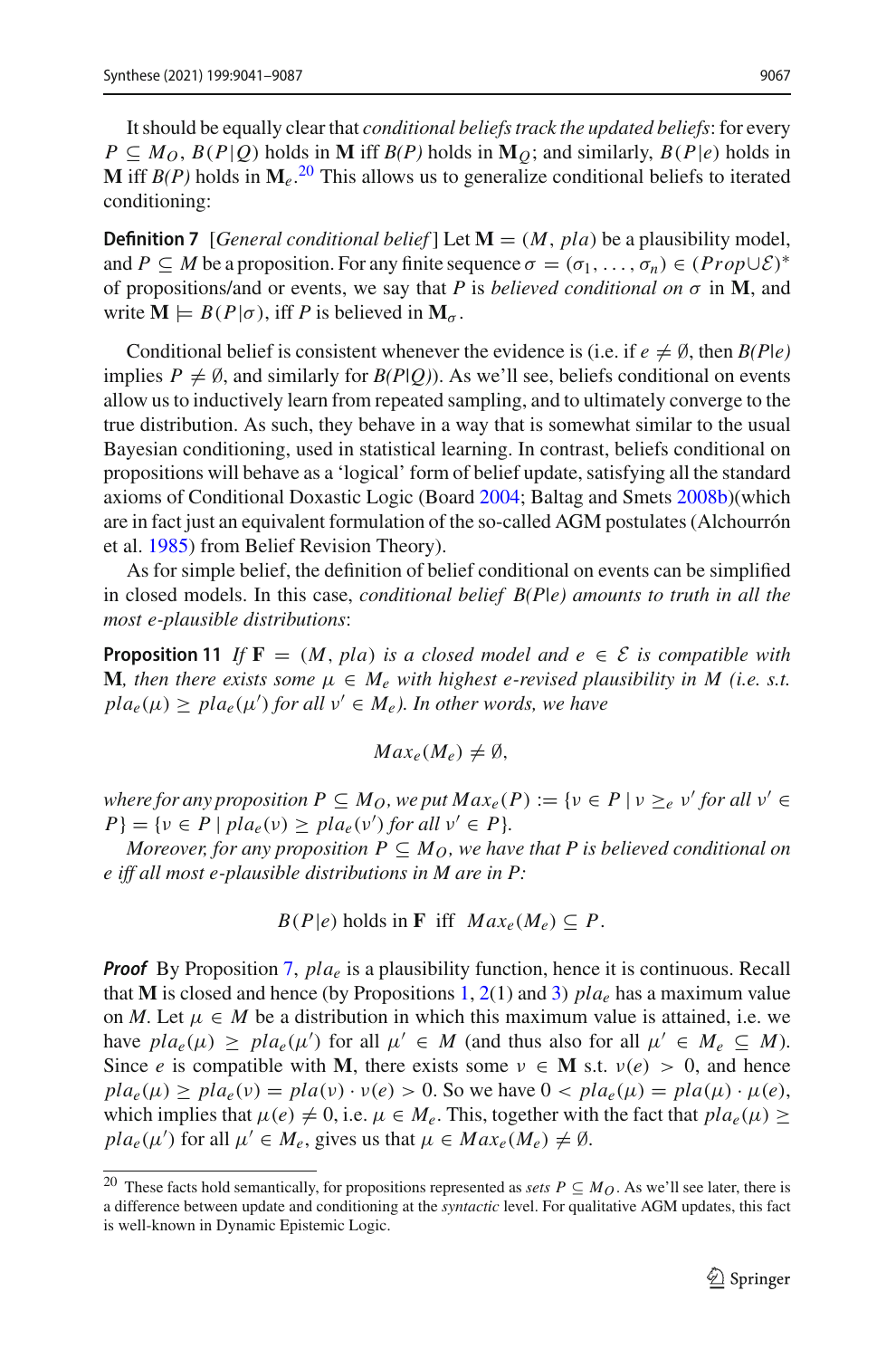The rest of the proof goes exactly as in the proof of Proposition [4,](#page-14-3) by replacing unconditional belief  $B(P)$ , plausibility *pla* and  $Max(M)$  by their conditional versions  $B(P|e)$ ,  $pla_e$  and  $Max_e(M_e)$ .

#### <span id="page-28-0"></span>**5 Safe belief, statistical knowledge, and verisimilitude**

Until now, we only used the notion of knowledge  $K$  that is most common among logicians, economists and computer scientists: absolutely certain, infallible, irrevocable, and fully introspective knowledge. This matches what philosophers call "(hard) evidence" or "(hard) information". But the notion of knowledge favoured by epistemologists is *softer*: fallible, less-than-absolutely-certain, revisable, and possibly non-introspective (or at least not always negatively introspective). It is the kind of knowledge that we typically encounter in daily life or in empirical sciences, where absolute certainty may be hard to achieve. This is known sometimes as *defeasible knowledge*, and it is also related to the notion of *inductive knowledge* in Philosophy of Science. Here, we are interested in developing such a soft notion of knowledge that can apply to *statistical learning*: after repeatedly updating our beliefs by sampling from an unknown distribution, when do our beliefs become focused enough and stable enough to qualify as soft 'knowledge' of the true distribution (at least to some good enough approximation)?

Various formalizations have been proposed for this notion. Here, we will borrow ideas from the so-called Defeasibility Theory of Knowledge (Lehre[r](#page-46-1) [1990\)](#page-46-1): the main principle is that 'knowledge' is a form of robust belief, namely belief that is resilient under conditioning with truthful information. These ideas go back to Plato's *Meno* and were more recently championed in various forms by Klein, Lehrer, Pappas and Swayn, Rott and others. Before going on to formalize and then criticize the defeasibility theory, Stalnake[r](#page-46-2) [\(1996](#page-46-2)) summarizes it as follows: "An agent knows that  $\phi$  if and only if  $\phi$ is true, she believes that  $\phi$ , and she continues to believe  $\phi$  if any true information is received". Rot[t](#page-46-3) [\(2004\)](#page-46-3) develops a version called *stability theory*, and states it as: "A belief *K* is a piece of knowledge of the subject *S* iff *K* is not given up by *S* on the basis of any true information that *S* might receive". Baltag and Smet[s](#page-45-4) [\(2008b\)](#page-45-4) restated Stalnaker's formalization, under the name of *safe belief*, and developed it in the framework of dynamic epistemic logic. Here, we adapt this concept to our setting, and later strengthen it to a notion of *statistical knowledge*.

**Definition 8** [*Safe Belief*] Let  $M = (M, pla)$  be a plausibility model, in which we also specify the 'true' distribution  $\mu$ . We say that a proposition  $P \subseteq M$  is *safely believed* (or is a "safe belief") at  $\mu$  in **M**, and write  $\mu \models_M Sb(P)$ , if P is believed in **M** conditional on every *true* proposition *Q*; i.e. *B*(*P*|*Q*) holds for all  $Q \in Prop$  with  $\mu \in O$ .

This is simply the same notion as the one defined by Baltag and Smet[s](#page-45-4) [\(2008b\)](#page-45-4) in general plausibility models, but stated here in the special case of our probabilistic plausibility models. As such, it satisfies the following general characterization, given in Baltag and Smet[s](#page-45-4) [\(2008b](#page-45-4)):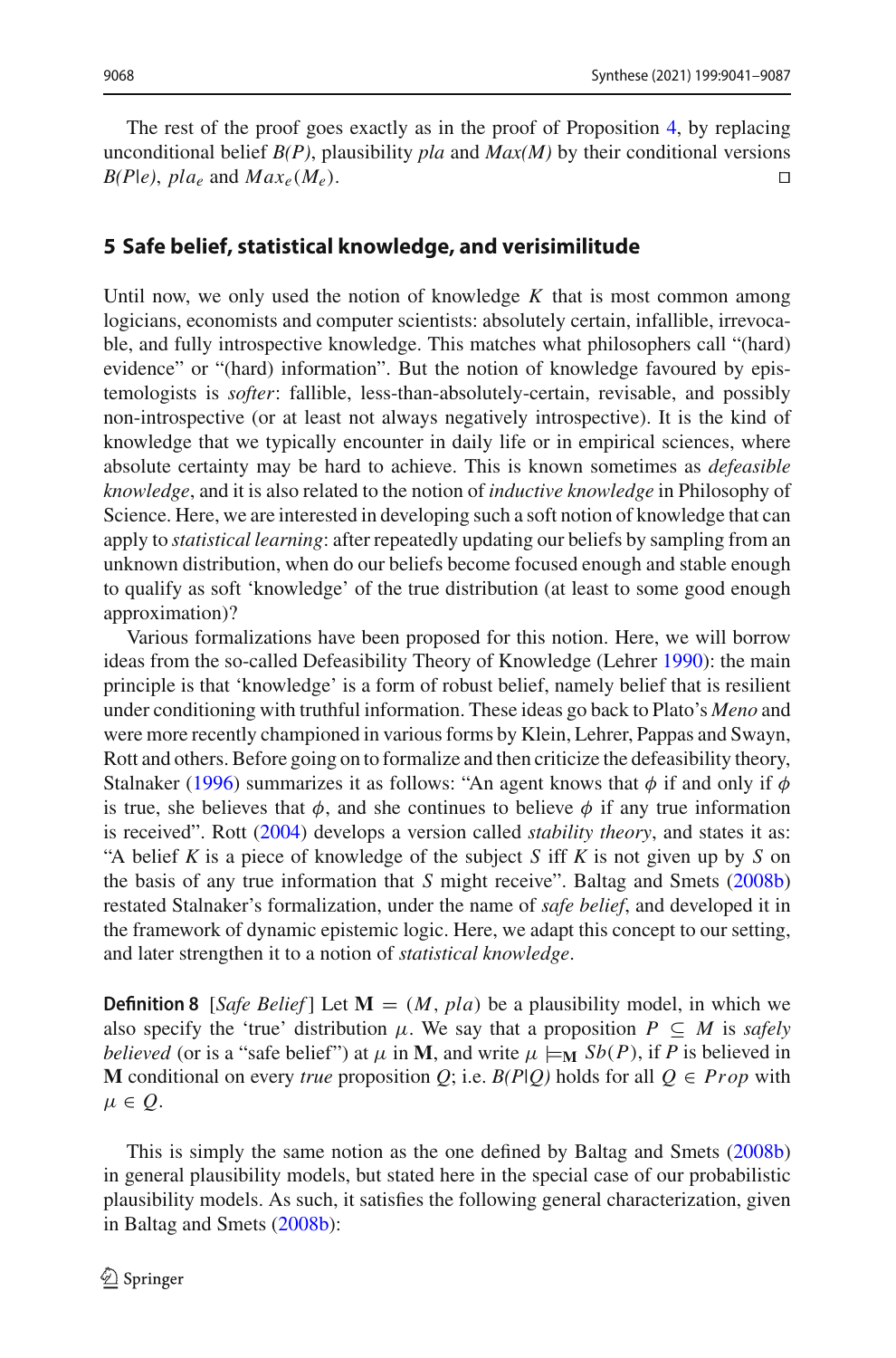#### <span id="page-29-0"></span>**Proposition 12** *The following are equivalent:*

- *P is safely believed at* μ *in* **M***;*
- *all distributions in M that are at least as plausible as* μ *satisfy P; i.e., we have that*  $\{v \in M \mid pla(v) \geq pla(\mu)\} \subseteq P.$

It is easy to see that, if *P* is a safe belief, then *P* is a true belief. As such, the notion of safe belief gives a good formal approximation of the defeasibility conception of knowledge.

**Distance from the truth and verisimilitude** We can think of a plausibility model  **as an epistemic/doxastic approximation of some unknown probabil**ity distribution  $\mu \in M$ . The natural question that arises is: how 'truthlike' is our model **M**, how good an approximation is it? To assess this, we connect with notions from Verisimilitude Theory, cf Poppe[r](#page-46-13) [\(1976\)](#page-46-13), Tich[y](#page-47-5) [\(1974\)](#page-47-5), Mille[r](#page-46-14) [\(1974](#page-46-14)), Niiniluot[o](#page-46-15) [\(1987,](#page-46-15) [1998](#page-46-16)), Kuiper[s](#page-46-17) [\(1987](#page-46-17)) and others. In particular, we adapt to our setting ideas coming from the metric approach to truthlikeness Niiniluot[o](#page-46-15) [\(1987\)](#page-46-15). We are looking for a notion of *distance of a model* **M** *from a distribution*  $\mu \in M$ , which measures how far the agent's beliefs are from the truth. In the case of closed models, the beliefs are given by the set  $Max(M)$ , so the natural notion of distance would be given in this case by the quantity

$$
\delta_{\mu}(\mathbf{M}) := sup\{d(\mu, \nu) \mid \nu \in Max(M)\},\
$$

which measures the "worst possible error" one could make when taking as the true distribution to be any of the ones compatible with the agent's beliefs. However, when *M* is *not* closed, we might have  $Max(M) = \emptyset$ , which would render the above notion of distance-from-the-truth meaningless, or at least useless (in case we adopt the natural convention that  $sup\emptyset = \infty$ ). But one can weaken the above definition to include in the relevant set of possibilities (whose distances from the truth are assessed) all the "plausible enough" distributions, and in particular *all the ones that are at least as plausible as the true distribution*. In this way, we arrive at the following definition of distance-from-the-truth:

$$
d_{\mu}(\mathbf{M}) := sup\{d(\mu, \nu) \mid \nu \in M, \, pla(\nu) \geq pla(\mu)\} = sup\{d(\mu, \nu) \mid \nu \in M, \, \nu \geq^{\mathbf{M}} \mu\}.
$$

This measures the worst possible error one could make when taking as the true distribution any of the ones that are currently thought to be at least plausible as the "truly true" distribution  $\mu$ . It is easy to see that we have that the distance-from-the-truth matches the radius of the smallest open ball around the true distribution that is safely believed:

$$
d_{\mu}(\mathbf{M}) = \inf \{ \varepsilon > 0 \, | \, \mu \models_{\mathbf{M}} Sb(\mathcal{B}_{\varepsilon}(\mu)) \} = \min \{ \varepsilon \ge 0 \, | \, \mu \models_{\mathbf{M}} Sb(\mathcal{B}_{\varepsilon}(\mu)) \}.
$$

So  $d_{\mu}(\mathbf{M}) \geq \varepsilon$  tell us that the agent has a *safe belief of the approximate value of the true distribution within an* ε*-margin of error*. It is also easy to see that we have

$$
0 \le \delta_{\mu}(\mathbf{M}) \le d_{\mu}(\mathbf{M}) \quad \text{whenever } Max(M) \ne \emptyset,
$$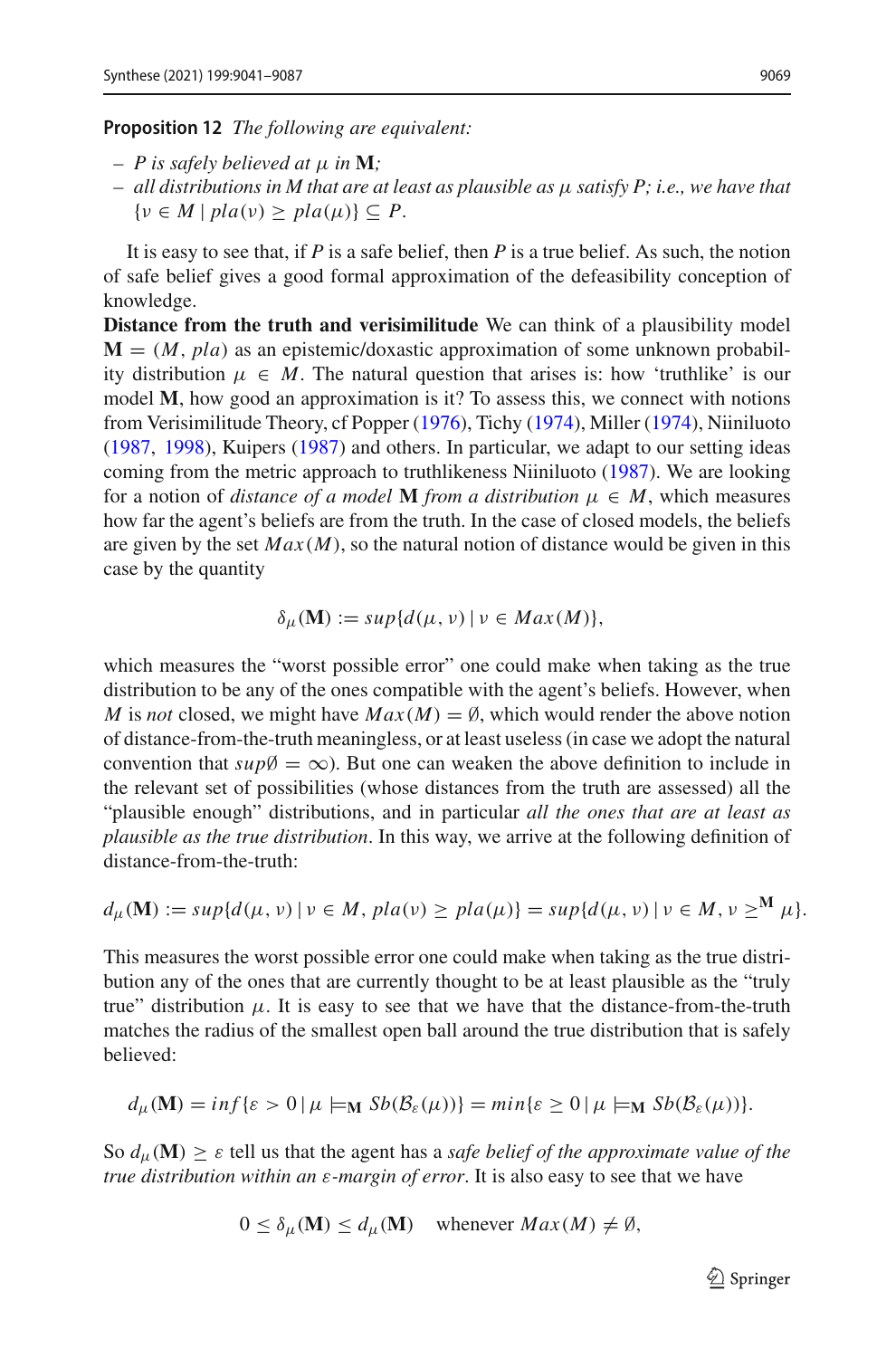and also that we have

#### $d_{\mu}(\mathbf{M})=0$  iff  $\delta_{\mu}(\mathbf{M})=0$  iff  $Max(M) = {\mu}$  iff  $\mathbf{M} \models B({\mu})$  iff  $\mu \models_{\mathbf{M}} Sb({\mu}).$

So 0-distance (according to either definition) indicates that the agent's (safe) beliefs fully match the true distribution.

When we have  $d_{\mu}(\mathbf{M}) < d_{\mu}(\mathbf{M}')$  for the true distribution  $\mu$ , we say that **M** is *more truthlike* than **M** . This verisimilitude order suffices for our purposes. But we could also convert it into an actual measure of truthlikeness, by defining the verisimilitude  $v_{\mu}(\mathbf{M})$ of a model **M** wrt a distribution  $\mu$ , say by putting  $v_{\mu}(\mathbf{M}) := 2^{-d_{\mu}(\mathbf{M})}$ . The maximum verisimilitude  $v_{\mu}(\mathbf{M}) = 1$  is achieved when  $d_{\mu}(\mathbf{M}) = 0$ , i.e. when  $\mu \models_{\mathbf{M}} Sb(\{\mu\})$ .

**Safe belief is not safe from conditioning on events** While of inherent interest, the notion of safe belief does not fully capture the intended meaning of defeasible knowledge in a probabilistic framework. Although safe belief is resilient under conditioning with any true 'proposition', in our setting propositions are not the only kind of new information; and indeed, safe beliefs are *not* necessarily stable under conditioning on events. Indeed, even if we restrict to truly observable events (whose true probability  $\mu \neq 0$ ), one can show that *no non-trivial belief is stable under every such event!* 

This means we have to moderate our safety requirements when dealing with events. Note that, for inductive learning, absolute safety (under all observable sampling events) is irrelevant: what is important is that our correct beliefs are resilient *throughout the (actual) future sampling history*. This resembles the notion of identification in the limit in Formal Learning Theory (Gol[d](#page-45-7) [1967\)](#page-45-7), as well as the concepts of inductive knowledge developed in e.g. Kell[y](#page-45-13) [\(2014\)](#page-45-13) and Baltag et al[.](#page-44-3) [\(2019b](#page-44-3)). In our setting, this gives rise to the concept of *statistical knowledge*:

**Definition 9** [*Statistical Knowledge*] Let  $M = (M, pla)$  be a plausibility model, let  $\mu$  be some distribution (representing the 'true' probability), and let  $\omega \in \Omega$  be an infinite observation stream (representing the 'true' future sampling history from the unknown distribution  $\mu$ ). We say that a proposition  $P \subseteq M$  is *statistically known* (or is "statistical knowledge") at  $\mu$  wrt  $\omega$  in **M**, and write  $\mu$ ,  $\omega \models_M Sk(P)$ , if P is believed in **M** conditional on every 'true' proposition *Q* and every (event corresponding to an) initial segment of the 'true' sampling history  $\omega$ ; i.e. if we have  $B(P|Q, [\omega^{\geq n}])$ , for all  $Q \in Prop$  with  $\mu \in Q$ , and all  $n > 0$ .

It is obvious that, if *P* is statistically known, then it is safely believed. But statistical knowledge is much more resilient: it essentially captures a strong form of inductive knowledge. Using Proposition [12,](#page-29-0) we immediately obtain the following characterization:

#### **Proposition 13** *The following are equivalent:*

- $P$  *is statistically known at*  $\mu$  *wrt*  $\omega$  *in* **M***;*
- *after every initial segment* [ω≤*n*] *of the true sampling history* <sup>ω</sup>*, every distribution in M that is at least as plausible as* μ *satisfies P; i.e. we have:*

$$
\forall v \in M \,\forall n \geq 0 \,\left(\, pla_{\left[\omega^{\leq n}\right]}(v) \geq pla_{\left[\omega^{\leq n}\right]}(\mu) \Rightarrow v \in P\,\right).
$$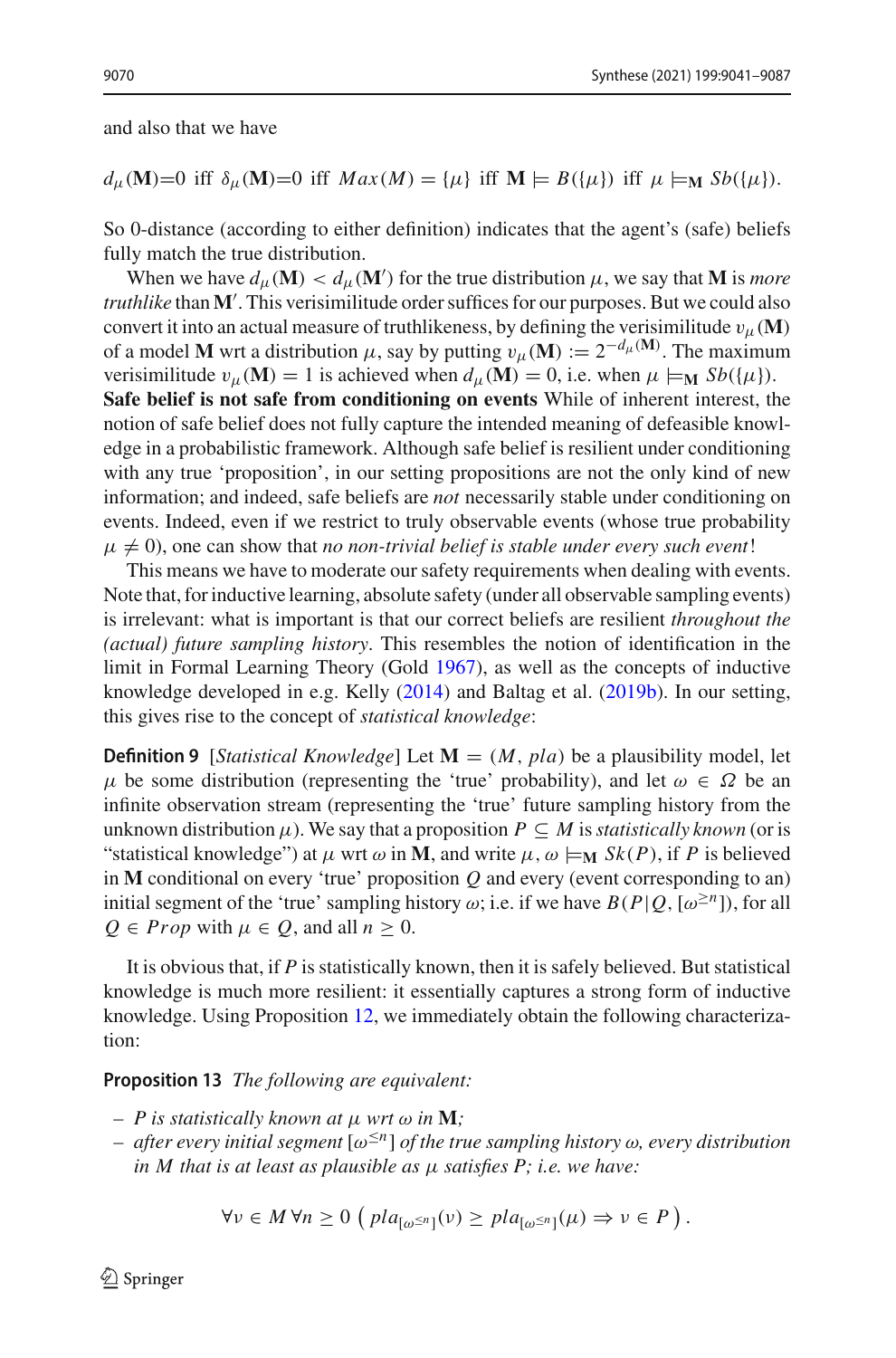In the next section, we show that this notion is actually realistically achievable, and in fact unavoidable: repeated sampling will almost surely eventually lead to statistical knowledge of the true distribution with any desired accuracy.

#### <span id="page-31-0"></span>**6 Tracking the truth**

**Definition 10** For  $\mu \in M$ , we define the set  $\Omega_{\mu}$  of  $\mu$ -*normal observations* as the set of infinite sequences from  $O$  for which (1) the limiting frequencies of each  $o_i$  correspond to  $\mu(o_i)$  and (2) no outcome with probability 0 is ever observed:

$$
\Omega_{\mu} := \left\{ \omega \in \Omega \mid \forall o \in O \ \lim_{n \to \infty} \frac{|\{i \leq n \mid \omega_i = o\}|}{n} = \mu(o) \} \setminus \{ \omega \in \Omega \mid \exists i \in \mathbb{N} \ \mu(\omega_i) = 0 \right\}
$$

**Proposition 14** *For every probability function*  $\mu$ ,  $\mu(\Omega_{\mu}) = 1$ . *Hence, if*  $\mu$  *is the true probability distribution over O, then almost all observable infinite sequence from O will be* μ*-normal.*

*Proof* Let  $\Delta = {\omega \in \Omega \mid \exists i \in \mathbb{N} \mu(\omega_i) = 0}$ . Using the law of large numbers it is enough to show that  $\mu(\Delta) = 0$ . To see this let  $\mu(o) = 0$  then

$$
\mu(\{\omega \in \Omega \mid \exists i \in \mathbb{N} \ \omega_i = o\}) = \mu\left(\bigcup_{i \in \mathbb{N}} \{\omega \in \Omega \mid \omega_i = o\}\right) \le \sum_{i \in \mathbb{N}} \mu(o^i) = 0.
$$

The result then follows from finiteness of *O*. 

We are now in the position to look into the learnability of the correct probability distribution via plausibility-revision induced by repeated sampling. We first prove a preliminary result on convergence.

**Lemma 2** *Let*  $M = (M, pla)$  *be a plausibility model, and*  $\mu \in M$ *. Then, when repeatedly sampling from an unknown distribution*  $\mu$ *, we have that for every*  $\varepsilon > 0$ *, the plausibility of having a distribution* ε*-farther from* μ *will become in the limit vanishingly smaller than the plausibility pla*( $\mu$ ) *of the true distribution*  $\mu$ *.* 

*More precisely: for every*  $\mu$ *-normal sequence*  $\omega \in \Omega_{\mu}$  *and every positive real*  $\varepsilon > 0$ *, we have* 

<span id="page-31-1"></span>
$$
\lim_{n\to\infty}\frac{pla_{[\omega^{\leq n}]}(M\setminus\mathcal{B}_{\varepsilon}(\mu))}{pla_{[\omega^{\leq n}]}(\mu)}=0
$$

*(where recall that*  $\mathcal{B}_{\varepsilon}(\mu) = \{v \in M_O | d(\mu, v) < \varepsilon\}$ ).

*Proof* We first need to make some preliminary notations and observations. If  $O =$  $\{o_1, \ldots, o_n\}$  is the set of outcomes, and  $\mu$  is the fixed distribution in the statement of our Lemma, then we put  $p_i := \mu(o_i)$ , for all  $1 \le i \le n$ . More generally, for all distributions  $v \in \overline{M}$ , all  $\mu$ -normal sequences  $\omega \in \Omega_{\mu}$  and all  $1 \le i \le n$ , we put:  $\nu_i := \nu(o_i)$ ,  $m_{i,\omega} := |\{k \leq m \mid \omega_k = o_i\}|$  for the number of occurrences of  $o_i$  in the sequence  $\omega^{\leq m} = (\omega_1, \dots, \omega_n)$ , and  $\alpha_{i,m,\omega} := \frac{m_{i,\omega}}{m}$  for the relative frequency of  $o_i$  in

$$
\Box
$$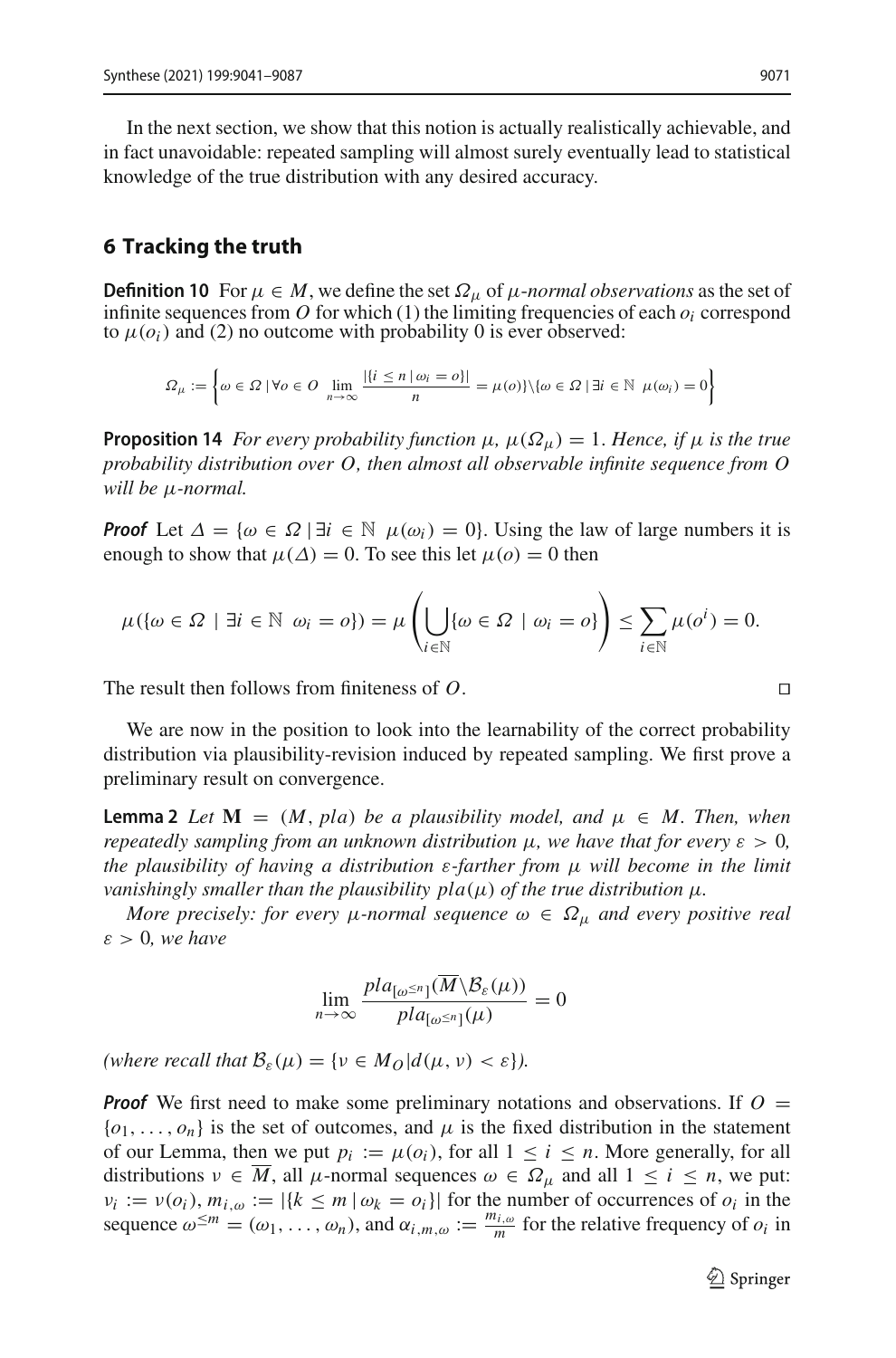$ω^{\leq m}$ . Since  $ω ∈ Ω<sub>μ</sub>$ ) we have (by the definition of  $Ω<sub>μ</sub>$ ) that: lim<sub>*m*→∞</sub>  $α<sub>i,m,ω</sub> = p<sub>i</sub>$ for all  $1 \le i \le n$ ; and also that  $m_{i,\omega} = \alpha_{i,m,\omega} = 0$  holds whenever  $p_i = \mu(o_i) = 0$ (because of the normality of the sequence  $\omega$ ).

Let us put  $A := \{1 \le i \le n | p_i \neq 0\}$ . Since  $\lim_{m \to \infty} \alpha_{i,m,\omega} = p_i > 0$  for  $i \in A$ , there must exist some  $N_{1,\omega}$  such that  $0 < \frac{p_i}{2} \le \alpha_{i,m,\omega} \le 2 \cdot p_i$  for all  $m \ge N_{1,\omega}$  and all  $i \in A$ . Since  $0 \leq p_i, v_i \leq 1$ , this gives us that

$$
(*) \quad \nu_i^{m \cdot 2 \cdot p_i} \le \nu_i^{m \cdot \alpha_{i,m,\omega}} \le \nu_i^{m \cdot \frac{p_i}{2}} \quad \text{for all } \nu \in \overline{M}, \text{ all } i \in A \text{ and all } m \ge N_{1,\omega},
$$

and in particular  $p_i^{m \cdot 2 \cdot p_i} \leq p_i^{m \cdot \alpha_{i,m,\omega}} \leq p_i^{m \cdot \frac{p_i}{2}}$  for all such  $\nu, i, m$ .

Using independence, we have

$$
(**) \quad pla_{[\omega^{\leq m}]}(v) = pla(v)\cdot v([\omega^{\leq m}]) = pla(v)\cdot \Pi_{i=1}^n v_i^{m_{i,\omega}}
$$

$$
= pla(v)\cdot \Pi_{i\in A}v_i^{m\cdot \alpha_{i,m,\omega}}
$$

(where we used the fact that, for every  $i \notin A$  we have  $p_i = 0$ , so by normality of the sequence we also have  $m_{i,\omega} = \alpha_{i,m,\omega} = 0$ , and thus  $v_i^{m_{i,\omega}} = 1$ , hence these factors can be skipped from the product). In particular, for  $v := \mu$  (so  $v_i = p_i$ ), we get that

$$
(***)\quad pla_{[\omega^{\leq m}]}(\mu)=pla(\mu)\cdot\mu([\omega^{\leq m}])=pla(\mu)\cdot\Pi_{i\in A}p_i^{m\cdot\alpha_{i,m,\omega}}>0
$$

(since  $p_i \neq 0$  for  $i \in A$ , and also  $pla(\mu) \neq 0$  because  $\mu \in M$ ).

Using these abbreviations and facts, we can now prove our lemma. Fix  $\omega \in \Omega_{\mu}$ and  $\varepsilon > 0$ . To prove the desired conclusion, let now  $v \in M \setminus \mathcal{B}_{\varepsilon}(\mu)$ , and let N be any arbitrarily chosen natural number. Using the above unfoldings (\*\*) and (\*\*\*) of the definitions of  $pla(M \setminus \mathcal{B}_{\varepsilon}(\mu))$  and  $pla_{[\omega] \leq n}(\mu)$ , we see that it is enough to show that, for any such arbitrarily chosen *N*, we have

<span id="page-32-0"></span>
$$
N \cdot pla(\nu) \cdot \Pi_{i \in A} \nu_i^{m \cdot \alpha_{i, m, \omega}} < pla(\mu) \cdot \Pi_{i \in A} p_i^{m \cdot \alpha_{i, m, \omega}} \tag{1}
$$

for all large enough *m*.

We prove this by cases. In the first case, assume that  $pla(v) = 0$ , then the left hand side of [\(1\)](#page-32-0) is 0 and the inequality holds. In the second case, assume that  $pla(\nu) > 0$ . Let  $\Delta = \{v \in \overline{M} \mid v_i = 0 \text{ for some } i \in A\}$ , and similarly for any  $\delta > 0$ , put  $\Delta_{\delta} = \{v \in \overline{M} \mid v_i = 0 \text{ for some } i \in A\}$  $\overline{M}$  |  $\nu_I < \delta$  for some  $i \in A$ }, and so  $\overline{\Delta_{\delta}} = {\nu \in \overline{M} \mid \nu_I \leq \delta}$  for some  $i \in A$ } is its closure. Choose some  $\delta > 0$  small enough such that we have  $\Pi_{i \in A} v_i^{\frac{p_i}{2}} < \Pi_{i \in A} p_i^{2 \cdot p_i}$ for all  $\nu \in \overline{\Delta_{\delta}}$  (-this is possible, since  $\Pi_{i \in A} v_i^{\frac{p_i}{2}} = 0 < \Pi_{i \in A} p_i^{2 \cdot p_i}$  for all  $\nu \in \Delta$ , so the continuity of  $\Pi_{i \in A} v_i^{\frac{p_i}{2}}$  gives us the existence of  $\delta$ ). Hence, we have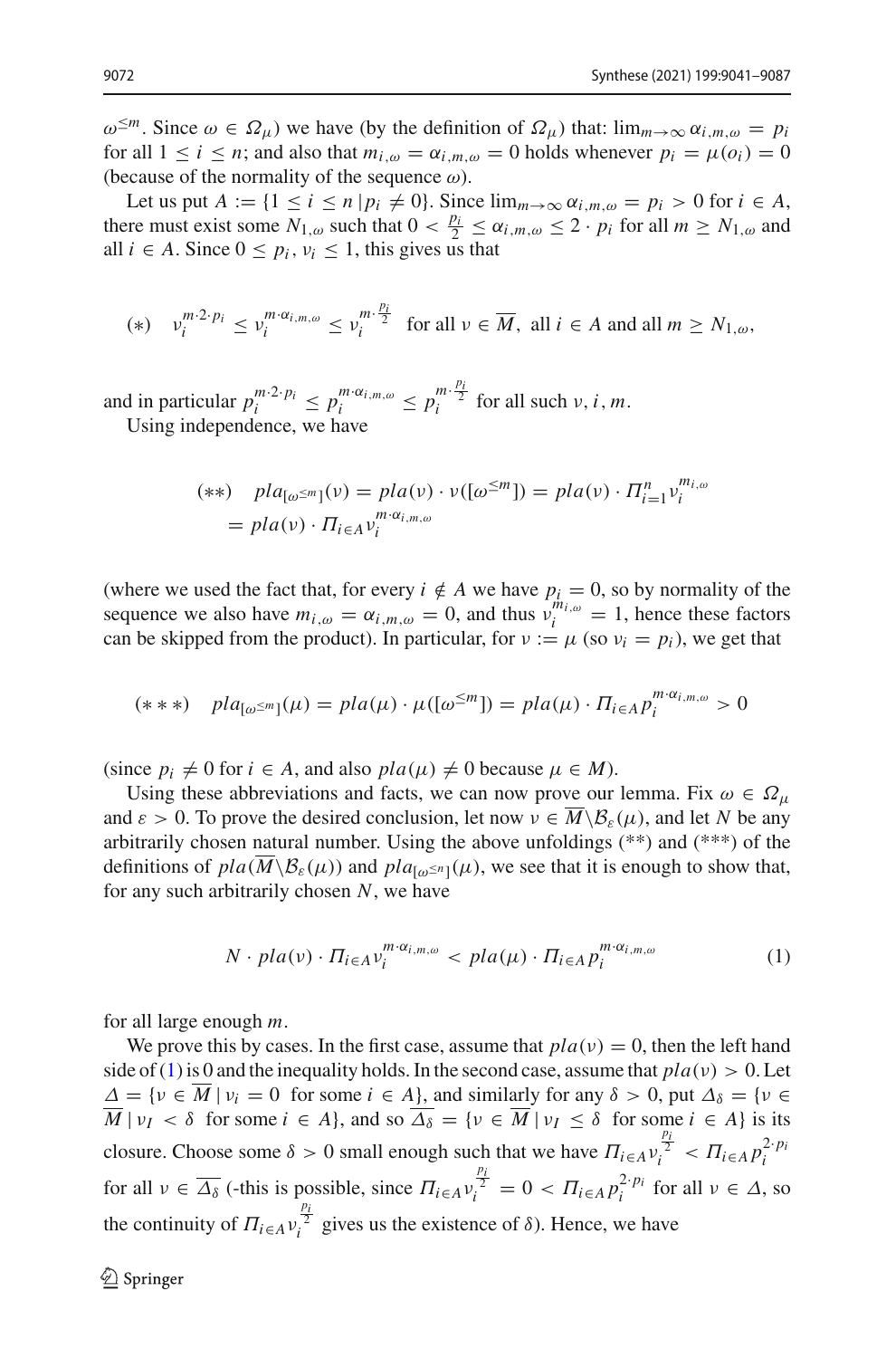$$
0 \le \frac{\prod_{i \in A} v_i^{\frac{p_i}{2}}}{\prod_{i \in A} p_i^{2 \cdot p_i}} < 1 \text{ for all } v \in \overline{\Delta_{\delta}}
$$

(where we used again the fact that  $p_i > 0$  for  $i \in A$ ). The set  $\overline{\Delta_{\delta}}$  is closed, hence the continuous function  $\frac{\Pi_{i\in A}v}{\pi}$ *pi* 2 *i*  $\frac{H_{\text{EAP}}}{\prod_{i\in A} p_i^2}$  has a maximum value *Q* on  $\Delta_{\delta}$ . Note that *Q* < 1 (-this follows from the inequality above), so there exists some  $N_2 > N_{1,\omega}$  (where  $N_{1,\omega}$  is the number satisfying the inequality (\*) in the preliminary facts above) s.t. we have  $Q^m < \frac{pla(\mu)}{N}$  for all  $m > N_2$ . Recalling also that by definition  $pla(\nu) \le 1$ , we obtain, for all  $\nu \in \Delta_{\delta}$ :

$$
N \cdot pla(v) \cdot \Pi_{i \in A} v_i^{m \cdot \alpha_{i,m,\omega}} \leq N \cdot 1 \cdot \Pi_{i \in A} v_i^{m \cdot \frac{p_i}{2}} \leq N \cdot (Q \cdot \Pi_{i \in A} p_i^{2 \cdot p_i})^m
$$
  
= 
$$
N \cdot Q^m \cdot \Pi_{i \in A} p_i^{m \cdot 2 \cdot p_i} < N \cdot \frac{pla(\mu)}{N} \cdot \Pi_{i \in A} p_i^{m \cdot \alpha_{i,m,\omega}} = pla(\mu) \cdot \Pi_{i \in A} p_i^{m \cdot \alpha_{i,m,\omega}}
$$

(where we used the above facts as well as the inequality (\*)). So we proved that the inequality [\(1\)](#page-32-0) holds for all  $v \in \Delta_{\delta}$ . It thus remains only to prove it for all  $v \in M' :=$  $\overline{M}\setminus (B_\varepsilon(\mu)\cup \Delta_\delta)$ . For this, note that  $M':=\overline{M}\setminus (B_\varepsilon(\mu)\cup \Delta_\delta)$  is closed and that  $v_i\neq 0$ over this set for all  $i \in A$ , while for all  $i \notin A$  we have  $\alpha_{i,m,\omega} = 0$ . Hence using the assumption that  $pla(v) \neq 0$ , [\(1\)](#page-32-0) is equivalent over this set with:

$$
\left(\frac{pla(\mu)}{pla(\nu)}\right) \cdot \left(\frac{\prod_{i=1}^{n} p_i^{m \cdot \alpha_{i,m,\omega}}}{\prod_{i=1}^{n} v_i^{m \cdot \alpha_{i,m,\omega}}}\right) > N
$$
\n(2)

Applying logarithm (and using its monotonicity, and its other properties), this in turn is equivalent to

$$
\log(pla(\mu)) - \log(pla(\nu)) + \sum_{i=1}^{n} m \cdot \alpha_{i,m,\omega} \cdot (\log p_i - \log \nu_i) > log N \qquad (3)
$$

So we see that it is enough to show that, for all large *m* and for  $v \in M'$ , we have

<span id="page-33-0"></span>
$$
m > \frac{\log N + \log(\text{pla}(v)) - \log(\text{pla}(\mu))}{\sum_{i=1}^{n} \alpha_{i,m,\omega} \cdot (\log p_i - \log v_i)}
$$
(4)

Recall that  $\alpha_{i,m,\omega} \ge \frac{p_i}{2}$  for all  $m > N_2 > N_1$  and all  $1 \le i \le n$ . Thus, to prove [\(4\)](#page-33-0), it is enough to show that, for large *m* and for all  $v \in M'$ , we have

<span id="page-33-1"></span>
$$
m > \frac{f(v)}{g(v)},\tag{5}
$$

where we introduced the auxiliary continuous functions  $f, g : M' \rightarrow R$ , defined by putting  $f(v) = 2 \cdot (\log N + \log(\text{pla}(v)) - \log(\text{pla}(\mu)))$  and  $g(v) = \sum_{i=1}^{n} p_i$ .  $(\log p_i - \log v_i)$  for all  $v \in M_O$ .

 $\mathcal{D}$  Springer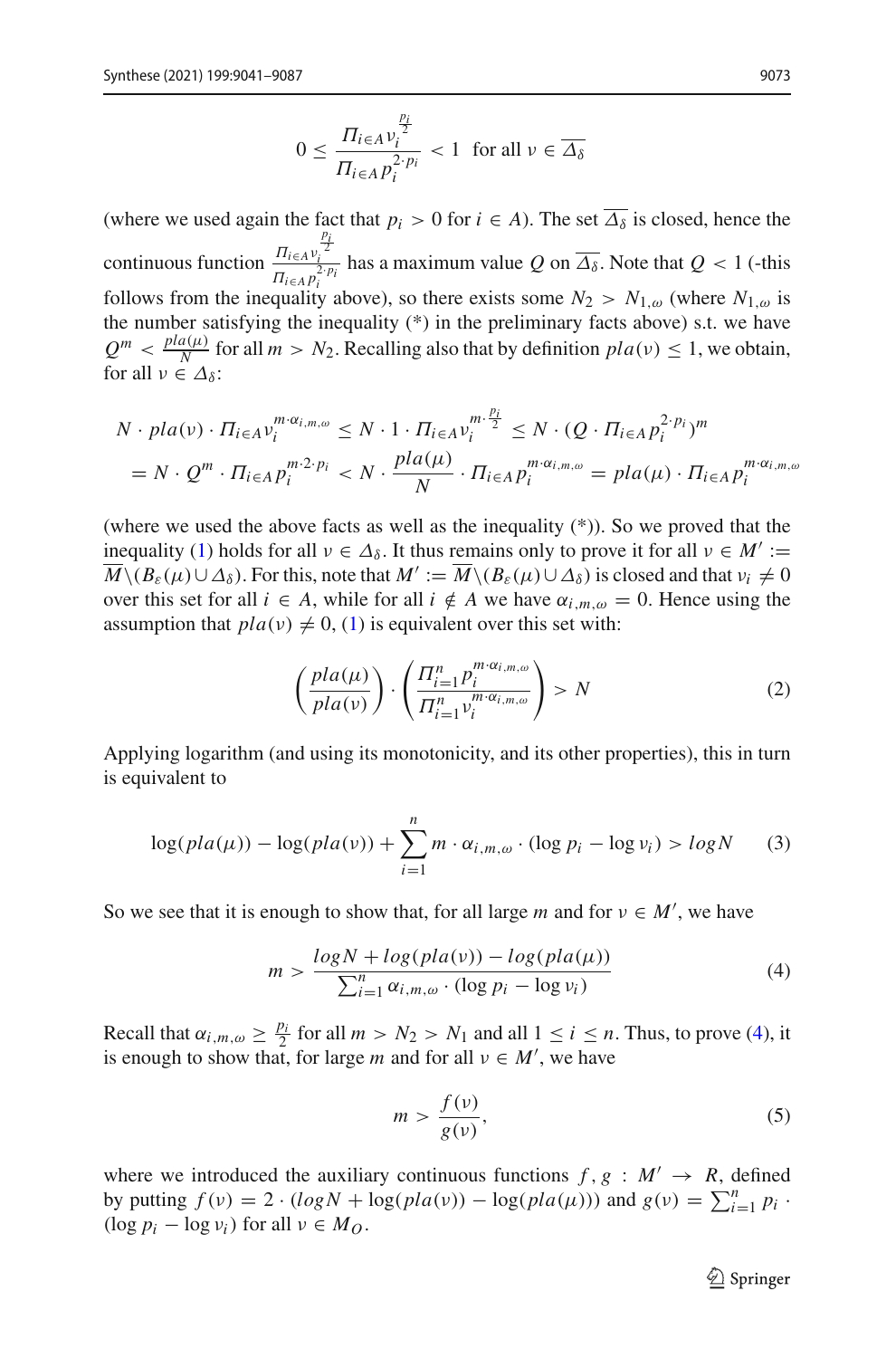To show [\(5\)](#page-33-1), note first that

$$
g(v) = \sum_{i=1}^{n} p_i \cdot (\log p_i - \log v_i) = \log \left( \frac{\prod_{i=1}^{n} p_i^{p_i}}{\prod_{i=1}^{n} v_i^{p_i}} \right) > \log 1 = 0
$$

(where at the end we used the fact, proved in Lemma [1,](#page-8-1) that the measure  $\mu$ , with values  $\mu(o_i) = p_i$ , is the unique maximizer of the function  $\Pi_{i=1}^n v_i^{p_i}$  on  $M_O$ ). Since *g* is continuous and *M*/ is closed as is been ded and attains its infigure *n* with  $\mu$  (c) and is continuous and *M'* is closed, *g* is bounded and attains its infimum  $B = min_{M'}(g)$  on *M*<sup> $\prime$ </sup>. But since *g* is non-zero on *M*<sup> $\prime$ </sup>, this minimum cannot be zero: *B* =  $min_{M'}(g) \neq$ 0. Similarly, since  $f$  is continuous and  $M'$  is closed,  $g$  is bounded and attains its supremum  $C = max_{M'}(f) < \infty$  (which thus has to be finite). Take now some  $N_3 \ge \max(N_2, \frac{C}{B})$ . For all  $m > N_3$ , we have

<span id="page-34-0"></span>
$$
m > \frac{C}{B} \ge \frac{f(v)}{g(v)}
$$

for all  $v \in M'$ , as desired.

We can now establish our first convergence result.

**Theorem 2** [Convergence in plausibility] *Let*  $M = (M, pla)$  *be a plausibility model. If*  $\mu \in M$  *is the 'true' distribution, then we have the following:* 

1. *when repeatedly sampling from the unknown distribution* μ*, we have that for every*  $\varepsilon > 0$ , the plausibility pla $(M\setminus B_{\varepsilon}(\mu))$  of having a distribution  $\varepsilon$ -farther from  $\mu$ *will also almost surely converge to* 0 *(as sample size converges to infinity):*

$$
\mu({\omega \in \Omega \mid \lim_{n \to \infty} \rho la_{[\omega^{\leq n}]}(M \backslash \mathcal{B}_{\varepsilon}(\mu)) = 0}) = 1;
$$

*in particular, in the same conditions of repeated sampling, every* other *distribution*  $v \in \overline{M} \setminus \{\mu\}$  will almost surely converge to 0 (as sample size converges to infinity):

$$
\mu({\omega \in \Omega \mid \lim_{n \to \infty} pla_{[\omega^{\leq n}]}(v) = 0}) = 1;
$$

2. *in contrast, in the same conditions, we have that for every*  $\varepsilon > 0$ *, the plausibility*  $pla(\mathcal{B}_{\varepsilon}(\mu))$  *of having a distribution*  $\varepsilon$ -close to  $\mu$  will also almost surely eventually *settle on* 1 *(after finitely many rounds of sampling):*

$$
\mu({\omega \in \Omega \mid \exists N \forall n \ge Npl}a_{\omega^{\le n}]}(\mathcal{B}_{\varepsilon}(\mu)) = 1) = 1;
$$

*as an obvious consequence, in the same conditions, we have for every*  $\varepsilon > 0$ , *the plausibility pla*( $B_{\varepsilon}(\mu)$ ) *of having a distribution*  $\varepsilon$ -close to  $\mu$  will also almost *surely converge to* 1*:*

$$
\mu\left(\left\{\omega \in \Omega \mid \lim_{n \to \infty} pla_{\left[\omega^{\leq n}\right]}(\mathcal{B}_{\varepsilon}(\mu)) = 1\right\}\right) = 1;
$$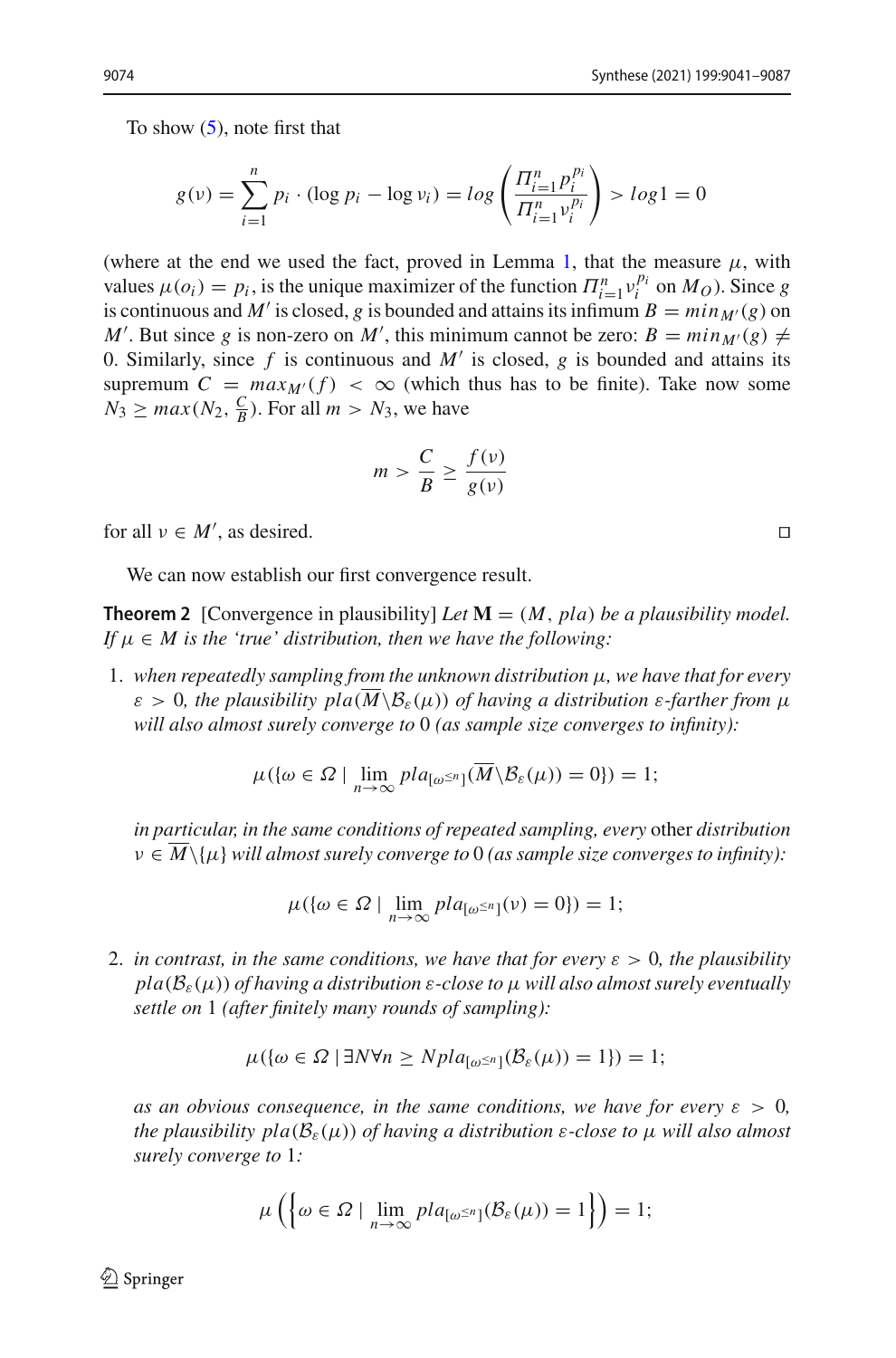*Proof* Fix  $\mu \in M$ . It is obviously enough to show the following two claims, for all  $\mu$  – *normal* sequences  $\omega \in \Omega_{\mu}$  and all  $\varepsilon > 0$ :

$$
\lim_{n \to \infty} pla_{\lbrack \omega^{\le n} \rbrack}(\overline{M} \backslash \mathcal{B}_{\varepsilon}(\mu)) = 0 \text{ for all } \varepsilon > 0;
$$
  

$$
\exists N \forall n \ge N \ pla_{\lbrack \omega^{\le n} \rbrack}(\mathcal{B}_{\varepsilon}(\mu)) = 1.
$$

*To prove the first claim*, we use the fact that every plausibility ranking function satisfies  $0 \leq pla \leq 1$  to derive

$$
0 \leq pla_{[\omega^{\leq n}]}(\overline{M} \setminus \mathcal{B}_{\varepsilon}(\mu)) \leq \frac{pla_{[\omega^{\leq n}]}(M \setminus \mathcal{B}_{\varepsilon}(\mu))}{pla_{[\omega^{\leq n}]}(\mu)} \cdot pla_{[\omega^{\leq n}]}(\mu)
$$

$$
\leq \frac{pla_{[\omega^{\leq n}]}(\overline{M} \setminus \mathcal{B}_{\varepsilon}(\mu))}{pla_{[\omega^{\leq n}]}(\mu)} \cdot 1 = \frac{pla_{[\omega^{\leq n}]}(\overline{M} \setminus \mathcal{B}_{\varepsilon}(\mu))}{pla_{[\omega^{\leq n}]}(\mu)},
$$

then obtain the desired conclusion by taking limits and applying Lemma [2.](#page-31-1)

*For the second claim*: for any  $\epsilon > 0$ , apply the first claim to conclude that  $\exists N \forall n \geq 1$  $N$   $pla_{\lbrack \omega^{\leq n}]}\left(\overline{M}\backslash\mathcal{B}_{\varepsilon}(\mu)\right) \leq \frac{1}{2}$ . From this we get that

$$
1 = pla_{[\omega^{\leq n}]}(M) = max(pla_{[\omega^{\leq n}]}(M \cap B_{\varepsilon}(\mu)), pla_{[\omega^{\leq n}]}(M \setminus B_{\varepsilon}(\mu)))
$$
  

$$
\leq max(pla_{[\omega^{\leq n}]}(M \cap B_{\varepsilon}(\mu)), \frac{1}{2}),
$$

hence  $pla_{\lceil \omega \leq n \rceil}(M \cap B_{\varepsilon}(\mu)) = 1$ , and so also  $pla_{\lceil \omega \leq n \rceil}B_{\varepsilon}(\mu) = 1$ .

<span id="page-35-0"></span>**Corollary 1** [Convergence in belief] *Let* **M** = (*M*, *pla*) *be a plausibility model. Then the agent's beliefs after repeated sampling will almost surely eventually settle arbitrarily close to the true distribution.*

*More precisely: for every*  $\mu \in M$  *and every*  $\varepsilon > 0$ *, we have* 

$$
\mu({\omega \in \Omega \mid \exists N \ \forall n \ge N} \quad B(\mathcal{B}_{\varepsilon}(\mu)) \ holds \ in \ \mathbf{M}_{[\omega^{\le n}]})) = 1,
$$

*or equivalently*

$$
\mu(\{\omega \in \Omega \mid \exists N \ \forall n \ge N \ B(\mathcal{B}_{\varepsilon}(\mu) \mid [\omega^{\le n}]) \ holds \ in \ \mathbf{M}\}) = 1.
$$

*Proof* From Theorem [2,](#page-34-0) we know that with  $\mu$ -probability 1, we have  $\lim_{n\to\infty}$   $pla_{\lceil \omega \leq n \rceil}$  $(\overline{M}\setminus\mathcal{B}_{\varepsilon}(\mu))=0$ , hence almost certainly there is some  $N_1$  such that  $pla_{[\omega \leq n]}(M\setminus\mathcal{B}_{\varepsilon}(\mu))$  $\langle 1 \rangle$  1 for all  $n \geq N_1$ . Similarly, we know from Theorem [2](#page-34-0) that, with  $\mu$ -probability 1, there is some  $N_2$  such that  $pla_{[\omega^{\leq n}]}(\mathcal{B}_{\varepsilon}(\mu)) = 1$  for all  $n \geq N_2$ . By taking  $N := max\{N_1, N - 2\}$ , we obtain that (with  $\mu$ -probability 1): for all  $n \geq N$  and all  $v \in M$  with maximal plausibility  $pla_{[\omega \le n]}(v) = pla_{[\omega \le n]}(v)(M) = 1$ , we have  $v \in B<sub>\varepsilon</sub>(\mu)$ , as desired.  $\nu \in \mathcal{B}_{\varepsilon}(\mu)$ , as desired.

<span id="page-35-1"></span>We now show that we can strengthen this result to: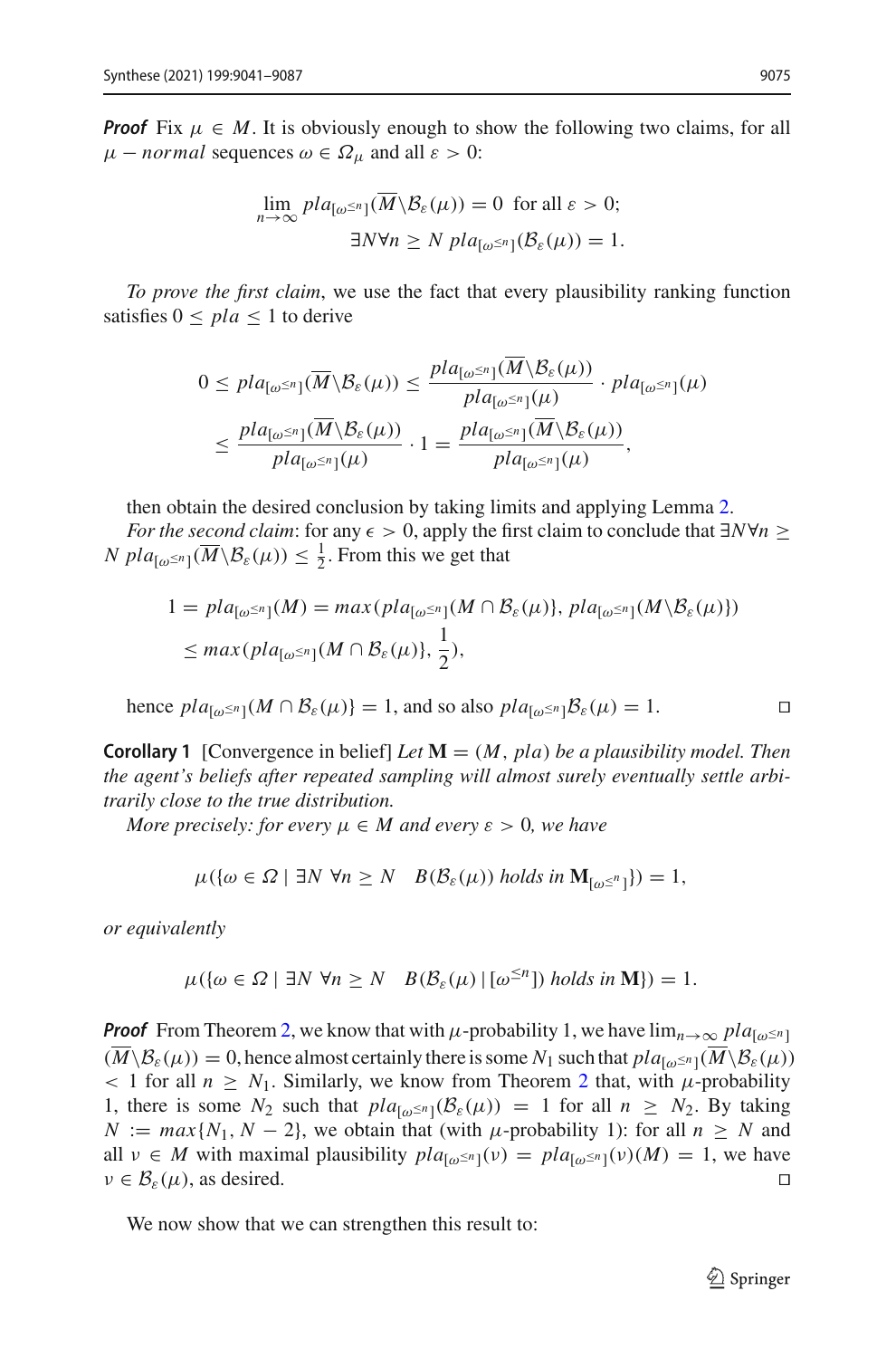**Proposition 15** [Convergence in safe belief] *Let*  $\mathbf{M} = (M, pla)$  *be a plausibility model. Then the agent's safe beliefs after repeated sampling will almost surely eventually settle arbitrarily close to the true distribution.*

*More precisely: for every*  $\mu \in M$  *and every*  $\varepsilon > 0$ *, we have* 

$$
\mu(\{\omega \in \Omega \mid \exists N \ \forall n \ge N \ \ Sb(\mathcal{B}_{\varepsilon}(\mu)) \ holds \ at \ \mu \ in \ \mathbf{M}_{[\omega^{\le n}]} \}) = 1.
$$

*Proof* Let  $\omega \in \Omega_{\mu}$ . By Lemma [2,](#page-31-1) we have  $\lim_{n\to\infty} \frac{pla_{[\omega \leq n]}(M\setminus B_{\varepsilon}(\mu))}{pla_{[\omega \leq n]}(\mu)} = 0$ . So there exists some *N*, s.t.  $\frac{pla_{[\omega \le n]}(M \setminus B_{\varepsilon}(\mu))}{pla_{[\omega \le n]}(\mu)} < 1$  for all  $n \ge N$ . Hence, we have  $pla_{\lceil \omega \leq n \rceil}(\overline{M} \backslash \mathcal{B}_{\varepsilon}(\mu))$  <  $pla_{\lceil \omega \leq n \rceil}(\mu)$  for all  $n \geq N$ . Thus, for all  $n \geq N$  and all  $v \in M$ , if  $pla_{\lceil \omega \leq n \rceil}(nu) \geq_{\lceil \omega \leq n \rceil} (\mu)$ , then  $v \notin \overline{M} \backslash \mathcal{B}_{\varepsilon}(\mu)$ , i.e.  $v \in \mathcal{B}_{\varepsilon}(\mu)$ ). By Propo-sition [12,](#page-29-0) this means that *Sb*(*P*) holds in  $\mu$  in  $\mathbf{M}_{[\omega^{\leq n}]}$  for all  $n \geq 1$ . The desired conclusion follows again from the fact that  $\mu(\Omega_n) = 1$ . conclusion follows again from the fact that  $\mu(\Omega_{\mu}) = 1$ .

<span id="page-36-0"></span>An obvious consequence is the following:

**Corollary 2** [Approximate statistical learning] *Let*  $\mathbf{M} = (M, pla)$  *be a plausibility model. Then after repeated sampling from an unknown distribution, the agent will almost surely eventually acquire approximate statistical knowledge of the true distribution with any desired accuracy*  $\varepsilon > 0$ *.* 

*More precisely: for every*  $\mu \in M$  *and every*  $\varepsilon > 0$ *, we have* 

$$
\mu(\{\omega \in \Omega \mid \exists N \ \ Sk(\mathcal{B}_{\varepsilon}(\mu)) \ holds \ at \ \mu \ \ \text{wrt} \ \omega^{\geq N} \ \text{in} \ \mathbf{M}_{\{\omega^{\leq N}\}}\}) = 1.
$$

The proof is immediate, given Proposition [15.](#page-35-1) All these convergence results are inexact: they concern only *approximations* of the true distribution. However, the fact that every non-zero degree of accuracy is eventually achieved (and maintained forever after) shows that the verisimilitude of our models keeps increasing, or equivalently the distance-from-the-truth keeps decreasing (approaching 0 in the limit). In this sense, we have convergence *in the limit* to the *exact* true distribution:

**Corollary 3** [Convergence in verisimilitude] Let  $\mathbf{M} = (M, pla)$  be a plausibility *model. If*  $\mu \in M$  *is the true distribution, then the distance-from-the-truth will almost surely converge to* 0 *after repeated sampling:*

$$
\mu({\omega \in \Omega \mid \lim_{n \to \infty}}d_{\mu}(\mathbf{M}_{[\omega^{\leq n}]}) = 0}) = 1.
$$

*Proof* It is clear that we have to show that

$$
\mu(\{\omega \in \Omega \mid \forall \varepsilon > 0 \exists N \forall n \ge N d_{\mu}(\mathbf{M}_{[\omega^{\le n}]}) < \epsilon\}) = 1.
$$

But note that, by the definition of distance-to-the-truth, we have the following equivalence:

$$
d_{\mu}(\mathbf{M}_{[\omega^{\leq n}]}) < \epsilon \text{ iff } Sb(\mathcal{B}_{\varepsilon}(\mu)) \text{ holds at } \mu \text{ in } \mathbf{M}_{[\omega^{\leq n}]}.
$$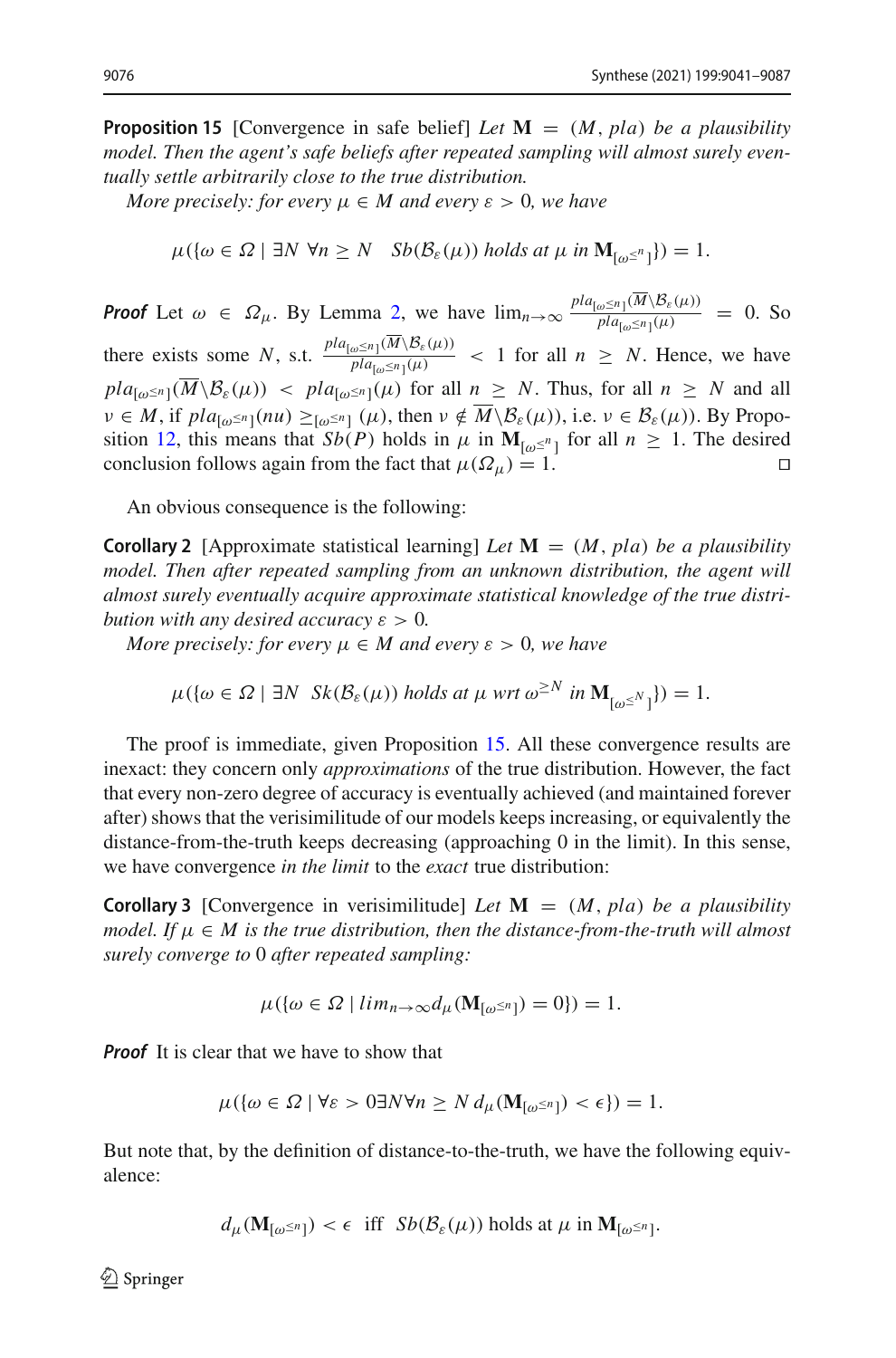The desired conclusion follows immediately, given Proposition [15.](#page-35-1) 

A general feature of all the above forms of truth-tracking is that the convergence to the *exact* true distribution (rather than to an approximation) happens *only in the limit* (rather than being reached at some finite stage). However, one can do better than this when the agent's prior knowledge is consistent with only a *discrete* (or in particular, a *finite*) set of distributions:

**Proposition 16** [Finite convergence to exact truth] Let  $M = (M, pla)$  be a plausibility *model, based on a discrete set M*  $\subseteq$  *M* $_0$ .<sup>[21](#page-37-0)</sup> *Then we have the following:* 

 $-\nu$  when repeatedly sampling from an unknown distribution  $\mu$ , the plausibility pla $(\mu)$ *of the true distribution will almost surely eventually settle on* 1 *(after finitely many rounds of sampling); while in contrast, the plausibility pla(ν) of any* other *distribution will almost surely settle* below *any given threshold* δ > 0 *(after finitely may such rounds):*

$$
\mu({\omega \in \Omega \mid \exists N \forall n \ge N \text{ pla}_{\omega^{\le n}}(\mu) = 1}) = 1, \text{ and}
$$
  

$$
\mu({\omega \in \Omega \mid \exists N \forall n \ge N \text{ pla}_{\omega^{\le n}}(\nu) < \delta}) = 1, \text{ for all } \nu \ne \mu \text{ and all } \delta > 0;
$$

*– similarly, the agent's beliefs will almost surely eventually settle on the exact true probability* μ*, after finitely many rounds sampling:*

 $\mu(\{\omega \in \Omega \mid \exists N \forall n \ge N \ B(\{\mu\}) \ holds \ in \ \mathbf{M}_{\{\omega^{\le n}\}}\}) = 1;$ 

*– the same statement as in the previous part applies to safe beliefs:*

$$
\mu({\omega \in \Omega \mid \exists N \forall n \ge N \text{ } Sb(\{\mu\}) \text{ holds at } \mu \text{ in } \mathbf{M}_{[\omega^{\le n}]}) = 1};
$$

*– after finitely many rounds of sampling from the unknown distribution, the agent will almost surely eventually acquire exact statistical knowledge of the true distribution:*

 $\mu({\omega \in \Omega \mid \exists N \forall n \geq N Sk({\{\mu\}}))$  holds at  $\mu$  wrt  $\omega^{\geq N}$  in  $\mathbf{M}_{\{\omega^{\leq n}\}}$ ) = 1.

*– finally, the distance-to-the-truth of the plausibility model will almost surely eventually settle to* 0*, after finitely many rounds of sampling:*

$$
\mu(\{\omega \in \Omega \mid \exists N \forall n \ge N d_{\mu}(\mathbf{M}_{[\omega^{\ge n}]}) = 0\}) = 1.
$$

*Proof* Apply each of the previous results to some  $\varepsilon > 0$  small enough so that  $B_{\varepsilon}(\mu) \cap M = {\mu}$ .  $M = {\mu}.$ 

<span id="page-37-0"></span><sup>&</sup>lt;sup>21</sup> As usual in topology, a set  $M \subseteq M_O$  of distributions is *discrete* (wrt the standard topology) if every distribution  $\mu \in M$  in the set is an *isolated point*, i.e. it has a neighborhood  $\mathcal{B}_{\varepsilon}(\mu)$ , with  $\varepsilon > 0$  and  $M \cap B_{\varepsilon}(\mu) = {\mu}.$  Every finite set  $M \subseteq M_O$  is discrete. An example of an infinite discrete set is obtained by taking in the Coin Example the set *<sup>M</sup>* of all distributions assigning to Heads a probability of the form <sup>1</sup>  $\frac{1}{n}$ , for any natural number  $n > 0$ .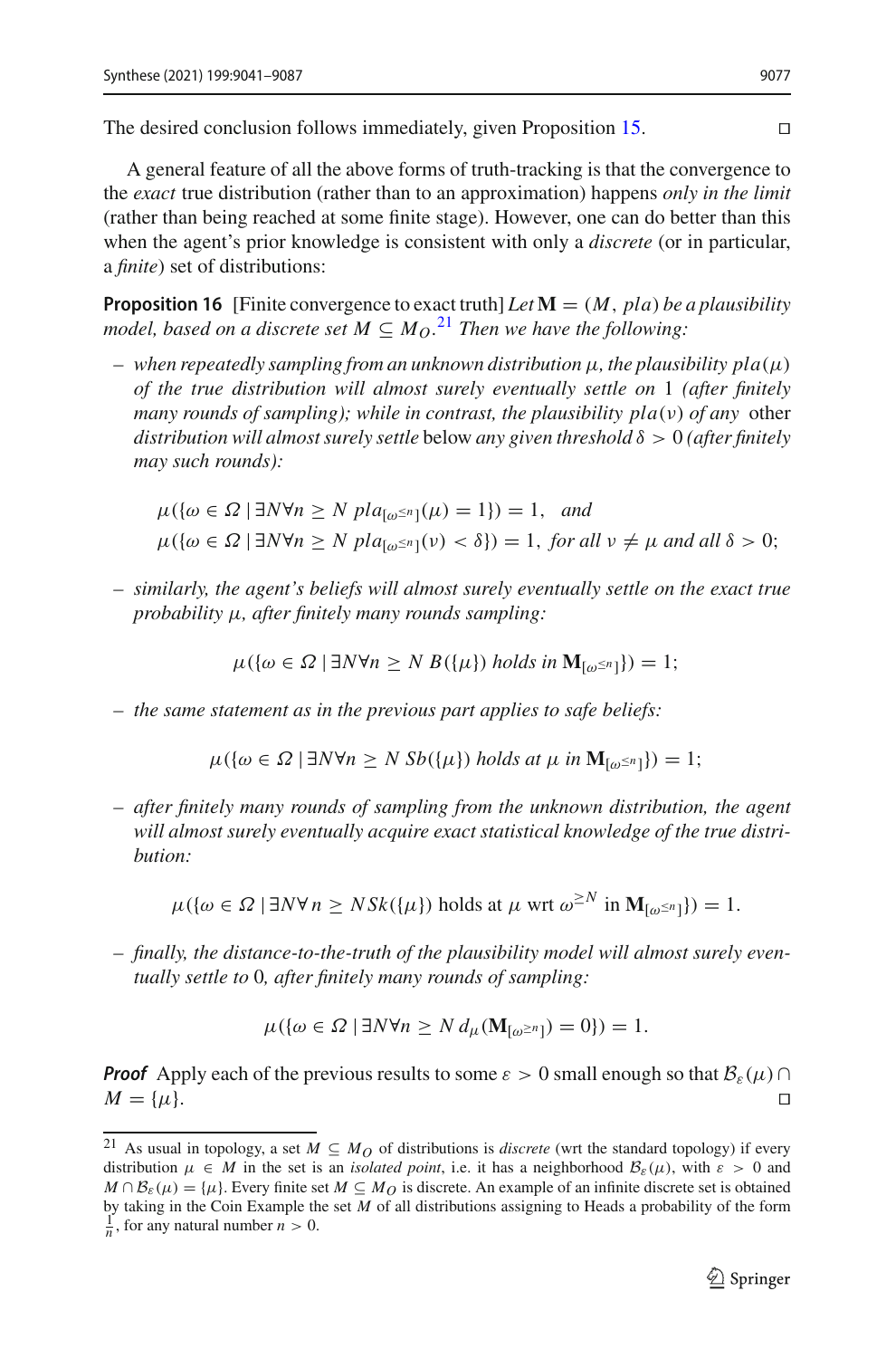It is important to note the differences between our convergence results and the Savage-style convergence results in the Bayesian literature (Edwards et al[.](#page-45-8) [1963](#page-45-8); Savag[e](#page-46-4) [1954;](#page-46-4) Doo[b](#page-45-19) [1971](#page-45-19); Gaifman and Sni[r](#page-45-5) [1982](#page-45-5); Earma[n](#page-45-20) [1992\)](#page-45-20), that were mentioned in the Introduction. *Savage's theorem assumes a certain restriction on the true hypothesis* (namely, that its prior probability is non-zero), *which makes it applicable only to a finite (or countable) set of hypotheses*<sup>[22](#page-38-1)</sup> (since otherwise the prior probability cannot be assumed to be non-zero for every hypothesis). Our general results (concerning truth-tracking in the limit) do not need this assumption and indeed, they even apply to the whole (uncountable) set  $M<sub>O</sub>$  of all distributions.

On the other hand, in the case of a *finite* (or more generally, *discrete*) set of hypotheses/distributions, our plausibilistic learning is even better-behaved than the standard Bayesian learning: we obtain convergence in this case in *finitely* many steps (while Savage's still converges only in the limit). This faster convergence is explained by the qualitative nature of our belief-formation (as standard in logic, *only the most plausible hypotheses* matter for beliefs), instead of the quantitative-cumulative of probabilistic credences. The combination of this qualitative-logical way of forming beliefs with the statistical-Bayesian way of updating them (as encoded in our rule for conditioning on events) ensures that the true distribution will eventually reach the highest plausibility (among a finite set of distributions), thus giving us finite convergence to the exact truth.

#### <span id="page-38-0"></span>**7 Towards a logic of statistical learning**

In this section we propose a logical setting that can capture the dynamics of statistical learning described in this paper. Our logical language is designed to accommodate both types of information, i.e. finite observations and higher-order information. As already mentioned, there is a fundamental distinction between these two types of information. The observations are interpreted in a  $\sigma$ -algebra  $\mathcal{E} \subset \mathcal{P}(\Omega)$ , and are not themselves formulas in our formal logical language, as they do not correspond to properties of probability distributions. The formulas will instead be statements *about* the probabilities of observations, given in terms of linear inequalities and logical combinations thereof, as well as the statements concerning the dynamics arising from finite observations.

Given the set of outcomes  $O = \{o_1, \ldots, o_n\}$ , the set of formulas  $\phi$  of our language is inductively defined by

$$
\phi ::= \sum_{i=1}^{m} a_i P(\omega_i) \ge c | \phi \wedge \phi | \neg \phi | K\phi | Sb(\phi) | B(\phi | \omega^{\le n}) | [\phi] \phi | [\phi] \phi
$$

where  $o, \omega_i \in O$ ,  $a_i$ 's and  $c$  in  $\mathbb Q$  and  $\omega^{\leq n} = (\omega_1, \ldots, \omega_n) \in O^n$  is a stream of observations of length *n*.

Let  $M = (M, pla)$  be a probabilistic plausibility model. The semantics is given by inductively defining a satisfaction relation **M**,  $\mu \models \phi$  between distributions  $\mu \in M$ 

<span id="page-38-1"></span><sup>22</sup> This would correspond in our setting to a finite or countable set *M*.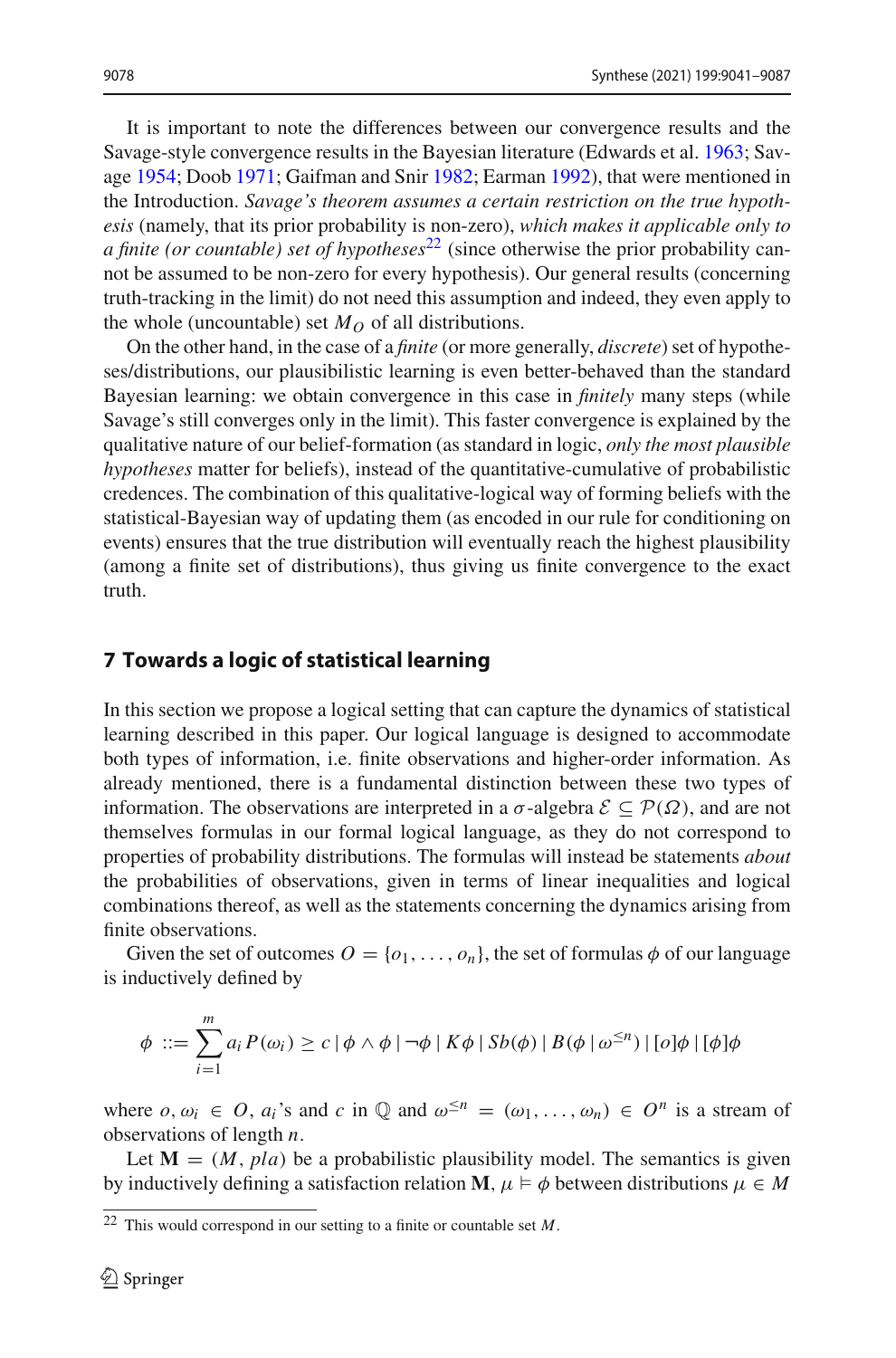and formulas  $\phi$ . At each pair  $(M, \mu)$ , the symbol *P* will be interpreted as a probability mass function, namely  $\mu$  itself. In this definition, we use the notation  $\|\phi\|_{\mathbf{M}} := {\mu \in \mathbb{N}}$  $M \mid \mathbf{M}, \mu \models \phi$ , and skip the subscript **M** when the model is understood:

$$
\mathbf{M}, \mu \vDash \sum_{i=1}^{n} a_i P(\omega_i) \ge c \iff \sum_{i=1}^{n} a_i \mu(\omega_i) \ge c
$$
\n
$$
\mathbf{M}, \mu \vDash \phi \land \psi \iff \mathbf{M}, \mu \vDash \phi \text{ and } \mathbf{M}, \mu \vDash \psi
$$
\n
$$
\mathbf{M}, \mu \vDash \neg \phi \iff \mathbf{M}, \mu \nvDash \phi \text{ and } \mathbf{M}, \mu \vDash \psi
$$
\n
$$
\mathbf{M}, \mu \vDash K\phi \iff \mathbf{M}, \nu \vDash \phi \text{ for all } \nu \in M
$$
\n
$$
\mathbf{M}, \mu \vDash Sb\phi \iff \mathbf{M}, \mu \vDash \phi \text{ for all } \nu \in M \text{ s.t. } pla(\nu) \ge pla(\mu)
$$
\n
$$
\mathbf{M}, \mu \vDash B(\phi \mid \omega^{\le n}) \iff B(\|\phi\| \mid [\omega^{\le n}]) \text{ holds in } \mathbf{M}
$$
\n
$$
\mathbf{M}, \mu \vDash [o]\phi \iff (\mu(o) > 0 \implies \mathbf{M}_{[o^1]}, \mu \vDash \phi)
$$
\n
$$
\mathbf{M}, \mu \vDash [\theta]\phi \iff (\mathbf{M}, \mu \vDash \theta \implies \mathbf{M}_{\|\theta\|}, \mu \vDash \phi)
$$

The atomic formulas  $\sum_{i=1}^{m} a_i P(\omega_i) \ge c$  describe linear inequalities satisfied by the true probability, using numerical constants ranging over rationals. The propositional connectives ¬, ∧ are standard. Letters *K* and *B* stand for knowledge and (conditional) belief operators, and *Sb* stands for safe belief. The dynamic modalities [*o*]ψ (standing for "after observing  $o, \psi$  holds") and  $[\phi]\psi$  (standing for "after learning  $\phi, \psi$  holds") capture the *updates* induced by the two forms of learning.

The reason we did *not* include simple belief  $B\phi$  or propositionally-conditional beliefs  $B(\phi | \phi)$  is that these operators are *definable* as abbreviations in the above syntax. For plain belief, it should be obvious that it can be obtained as a special case of conditioning on a sampling sequence  $\omega^{\leq 0}$  of length 0, i.e. we can put

$$
B(\phi) \ := \ B(\phi \,|\, \lambda),
$$

where  $\lambda = (x) = \omega^0$  is the empty sequence of observations. Less trivially, conditional beliefs of the form  $B(\phi | \theta)$  can be defined in terms of knowledge and safe belief, by putting:

$$
B(\phi | \theta) := \tilde{K}\theta \to \tilde{K}(\theta \wedge Sb(\theta \to \phi)),
$$

where  $\tilde{K}\psi := -K - \psi$  is the Diamond-dual modality for *K* (denoting "epistemic possibility"). With these abbreviations, one can easily check that the resulting notion satisfies the expected semantic clause for conditional belief: $2<sup>3</sup>$ 

$$
\mathbf{M}, \mu \models B(\phi \mid \theta) \quad \text{iff} \quad B(\|\phi\| \mid \|\theta\|) \text{ holds in } \mathbf{M}.
$$

We say that a formula  $\phi$  is *valid in model* **M**, and write **M**  $\models$   $\phi$ , if and only if **M**,  $\mu \models \phi$  for all  $\mu \in M$ . As usual,  $\phi$  is simply *valid* if it is valid in every model **M**.

**Proposition 17** *Let*  $o \in O$  *and formulas*  $\phi, \psi, \theta, \xi$ *. Then the following formulas are valid:*

<span id="page-39-0"></span><sup>&</sup>lt;sup>23</sup> We mention this fact here without proof, since it is just a special case of a more general observation made in Baltag and Smet[s](#page-45-4) [\(2008b](#page-45-4)): the above abbreviation matches the semantics of conditional beliefs in any (qualitative) plausibility model based on total preorders  $\leq$ .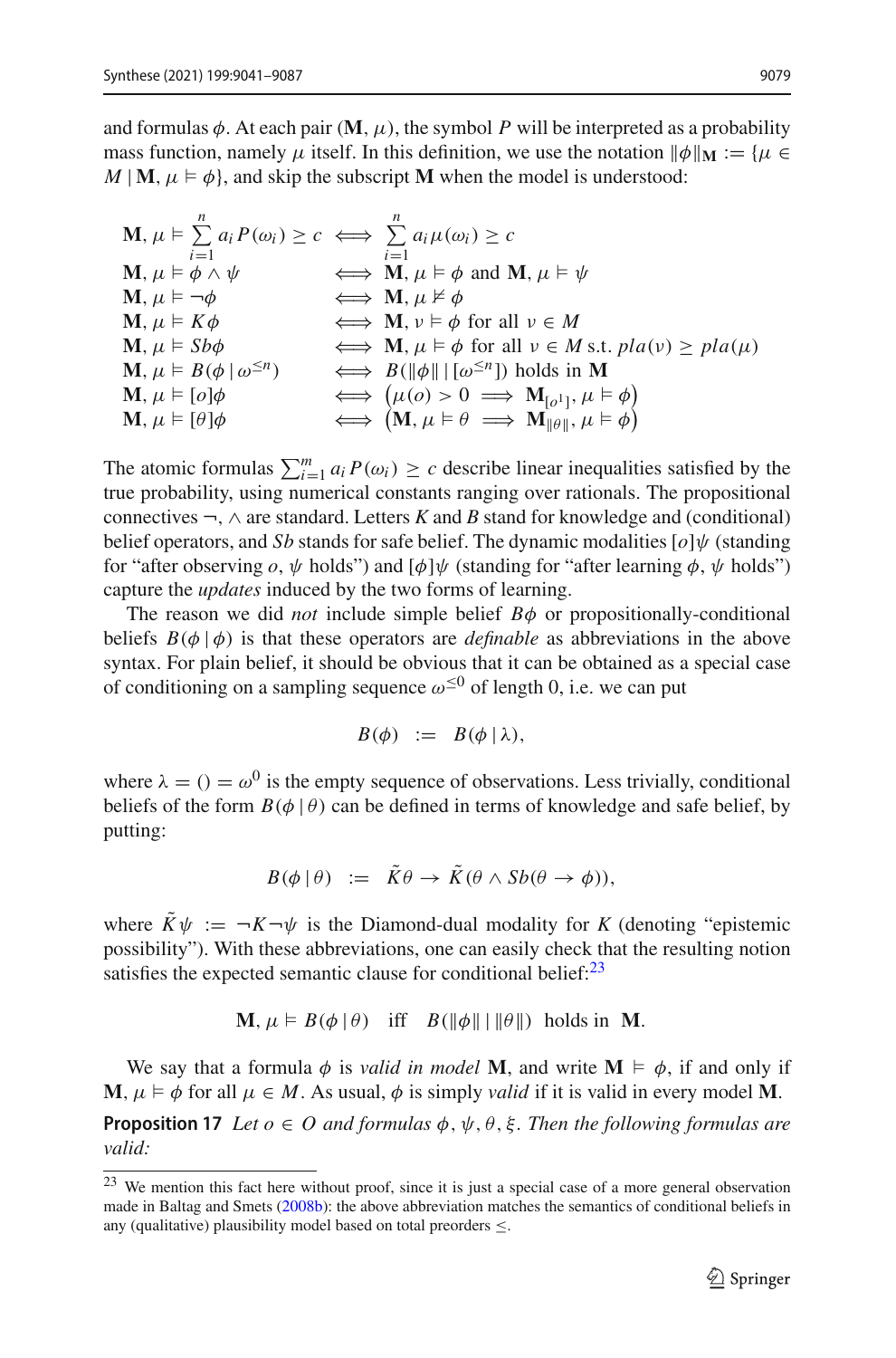1.  $P(o) > 0$ 2.  $\sum_{o \in O} P(o) = 1$ 3.  $K(\phi \rightarrow \theta) \rightarrow (K\phi \rightarrow K\theta)$ 4.  $K\phi \rightarrow \phi$ 5.  $K\phi \rightarrow K K \phi$ 6.  $\neg K\phi \rightarrow K \neg K\phi$ 7.  $K\phi \rightarrow Sb\phi$ 8. *Sb* $\phi \rightarrow \phi$ 9.  $Sb\phi \rightarrow SbSb\phi$ 10.  $(K(\phi \vee S\phi\psi) \wedge K(\psi \vee S\phi\phi)) \rightarrow (K\phi \vee K\psi)$ 11.  $B(\phi \rightarrow \theta | \psi) \rightarrow (B(\phi | \psi) \rightarrow B(\theta | \psi))$ 12.  $K\phi \rightarrow B(\phi | \psi)$ 13.  $B(\phi | \phi)$ 14.  $B(\phi | \psi) \rightarrow K(B(\phi | \psi) | \psi)$ 15.  $\neg B(\phi | \psi) \rightarrow K(\neg B(\phi | \psi) | \psi)$ 16.  $B(\theta | \phi) \rightarrow (B(\xi | \phi \land \theta) \leftrightarrow B(\xi | \phi))$ 17.  $\neg B(\neg \theta | \phi) \rightarrow (B(\xi | \phi \land \theta) \leftrightarrow B(\theta \rightarrow \xi | \phi))$ 18. *If*  $\phi \leftrightarrow \theta$  *is valid in* **M** *then so is*  $B(\xi | \phi) \leftrightarrow B(\xi | \theta)$ *.* 

*Proof* Note that the plausibility function induces a complete preorder on the set of worlds. The validity of the above formulas over such models follows directly from the results in Boar[d](#page-45-3) [\(2004\)](#page-45-3) and Baltag and Smet[s](#page-45-4) [\(2008b\)](#page-45-4), and it is in fact a straightforward application of general results in Correspondence Theory for modal frames. 

Finally, we give some validities regarding the interaction of the dynamic modalities with knowledge modality and (conditional) belief.

**Proposition 18** *Let*  $o, \omega_1, \ldots, \omega_n \in O$  *and formulas*  $\phi, \theta, \xi$ *. Then the following formulas are valid:*

1.  $[\phi]q \leftrightarrow (\phi \rightarrow q)$  *for atomic q* 2.  $[o]q \leftrightarrow (P(o) > 0 \rightarrow q)$  *for atomic q* 3.  $[\phi] \neg \theta \leftrightarrow (\phi \rightarrow \neg [\phi] \theta)$ 4.  $\left[0\right]\neg\theta \leftrightarrow \left(P(0) > 0 \rightarrow \neg\left[0\right]\theta\right)$ 5.  $[\phi](\theta \wedge \xi) \leftrightarrow ([\phi]\theta \wedge [\phi]\xi)$ 6.  $[o](\theta \wedge \xi) \leftrightarrow ([o]\theta \wedge [o]\xi)$ 7.  $[\phi]K\theta \leftrightarrow (\phi \rightarrow K[\phi]\theta)$ 8.  $[o]K\phi \leftrightarrow (P(o) > 0 \rightarrow K[o]\phi)$ 9.  $\lbrack \phi \rbrack B(\theta \rbrack \xi) \leftrightarrow (\phi \rightarrow B(\lbrack \phi \rbrack \theta \rbrack \phi \wedge \lbrack \phi \rbrack \xi))$ 10.  $\lbrack \rho \rbrack B(\phi \rbrack \omega_1, \ldots, \omega_n) \leftrightarrow (P(\rho) > 0 \rightarrow B(\lbrack \rho \rbrack \phi \rbrack \rho, \omega_1, \ldots, \omega_n))$ 

**Open question**. Is the above logic recursively axiomatizable? Is it decidable? **Further extension**. To define statistical knowledge, we need to extend the above semantics, by making explicit the actual (future) sampling history. This means that we define the satisfaction relation on triples **M**,  $\mu$ ,  $\omega \models \phi$ , where **M** and  $\mu$  are as above, while  $\omega \in \Omega_{\mu}$  is the infinite string of future observations. The semantical clauses for all the above operators stay essentially the same (i.e. the sequence  $\omega$  plays no role, so it is just carried through). But we can now introduce new operators, which refer to the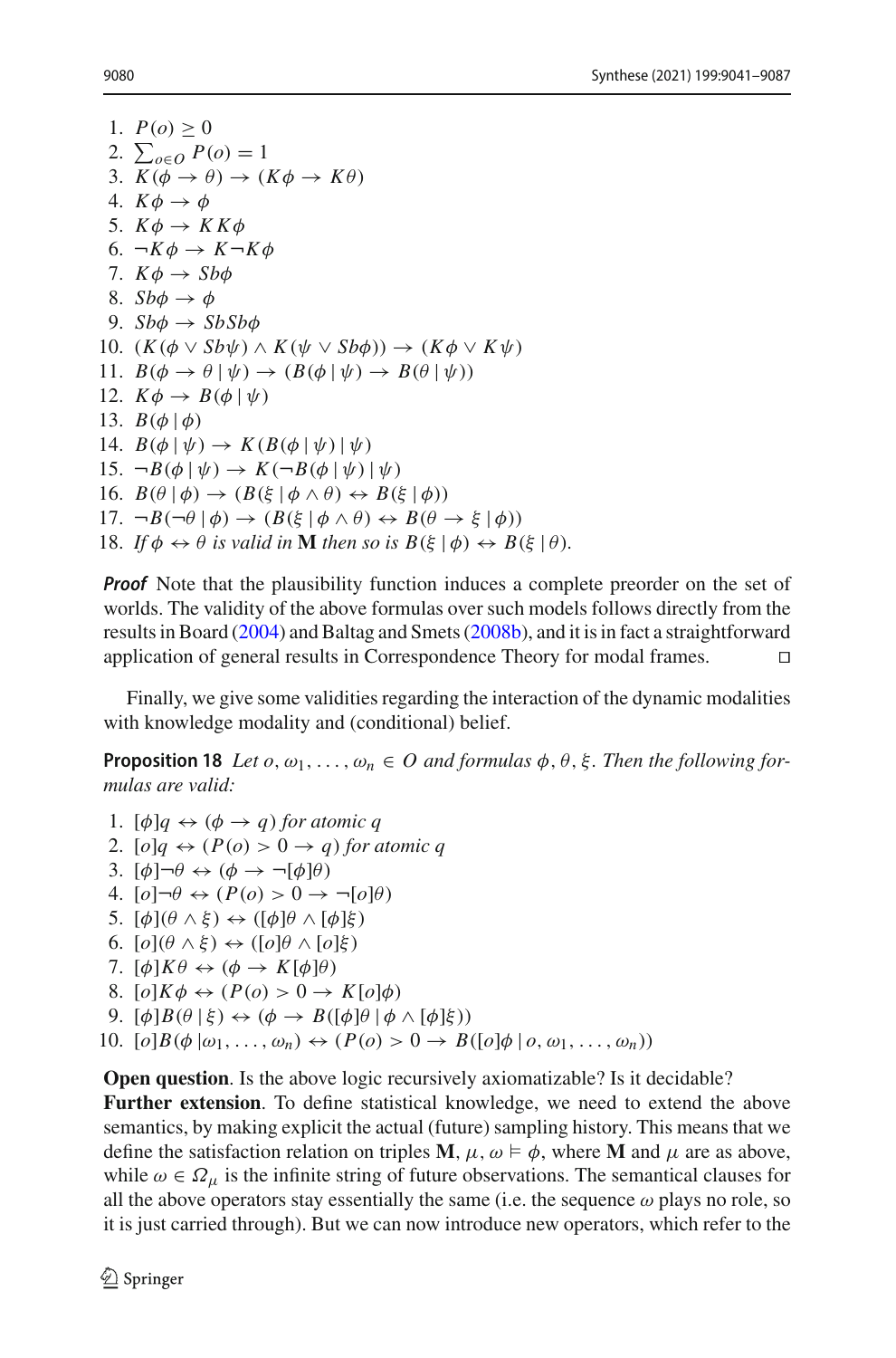future sampling history. We could directly introduce statistical knowledge *Sk*φ, but it seems more natural to add instead temporal operators  $\Box \phi$  ("from now and forever in the future,  $\phi$  holds") and its dual  $\Diamond \varphi$  (" $\phi$  holds now or at some future moment"), with the obvious semantics:

$$
\mathbf{M}, \mu, \omega \vDash \Box \phi \iff \mathbf{M}_{[\omega^{\le n}]}, \mu, \omega^{>n} \vDash \phi \text{ for all } n \ge 0
$$
  

$$
\mathbf{M}, \mu, \omega \vDash \Diamond \phi \iff \mathbf{M}_{[\omega^{\le n}]}, \mu, \omega^{>n} \vDash \phi \text{ for some } n \ge 0
$$

(In fact,  $\Diamond \phi$  is redundant: it is the Diamond-dual of  $\Box$ , so can be taken to be just an abbreviation for  $\neg \Box \neg \phi$ .)

For non-epistemic<sup>24</sup> formulas *P*, we can identify statistical knowledge  $Sk(P)$  with the formula  $\Box Sb(P)$ . As a result, our result in Corollary [2,](#page-36-0) on eventual convergence (in finitely many steps) to approximate statistical knowledge of the true distribution, is captured in this logic by the validity

$$
(\bigwedge_i P(o_i) = p_i) \to \Diamond \Box Sb \bigwedge_i (p_i - \epsilon < P(o_i) < p_i + \epsilon),
$$

for every  $\epsilon > 0$ .

#### <span id="page-41-0"></span>**8 Conclusion and comparison with other work**

We studied forming beliefs about unknown probabilities in situations that are commonly described as those of radical uncertainty. The most widespread approach to model such situations of 'radical uncertainty' is in terms of imprecise probabilities, i.e. representing the agent's knowledge as a set of probability measures. There is extensive literature on the study of imprecise probabilities (Bradley and Drechsle[r](#page-45-21) [2014](#page-45-21); Chandle[r](#page-45-22) [2014;](#page-45-22) Hajek and Smithso[n](#page-45-23) [2012](#page-45-23); Lev[i](#page-46-18) [1985](#page-46-18); Walle[y](#page-47-6) [2000](#page-47-6); Denoeu[x](#page-45-24) [2000](#page-45-24); Romeijn and Ro[y](#page-46-19) [2014](#page-46-19)) and on different approaches for decision making based on them Bradley and Steel[e](#page-45-25) [\(2014\)](#page-45-25), Huntley et al[.](#page-45-26) [\(2014\)](#page-45-26), Troffaesi[n](#page-47-7) [\(2007\)](#page-47-7), Elkin and Wheele[r](#page-45-27) [\(2018](#page-45-27)), Mayo-Wilson and Wheele[r](#page-46-20) [\(2016](#page-46-20)), Seidenfel[d](#page-46-21) [\(2004](#page-46-21)), Seidenfeld et al[.](#page-46-22) [\(2010\)](#page-46-22), Williams and Rober[t](#page-47-8) [\(2014](#page-47-8)) or to collapse the state of radical uncertainty by settling on some specific probability assignment as the most rational among all that is consistent with the agent's information. The latter giving rise to the area of investigation known as the Objective Bayesian account (Paris and Ra[d](#page-46-23) [2010](#page-46-23); Paris and Vencovsk[a](#page-46-12) [1997](#page-46-12); Pari[s](#page-46-24) [2014](#page-46-24); Ra[d](#page-46-25) [2017](#page-46-25); Williamso[n](#page-47-9) [2008,](#page-47-9) [2010](#page-47-10)).

A similar line of inquiry has been extensively pursued in the Economics literature, as well as in Decision Theory, where the situation we are investigating in this paper is referred to as *Knightian uncertainty* or 'ambiguity'. This is the case when the decisionmaker has too little information to arrive at a unique prior. There have been different approaches in this literature to model these scenarios. These include, among others, the use of Choquet integration, by for instance Huber and Strasse[n](#page-45-28) [\(1973](#page-45-28)), or Schmeidle[r](#page-46-26) [\(1989,](#page-46-26) [1986\)](#page-46-27), the maxmin expected utility by Gilboa and Schmeidle[r](#page-45-29) [\(1989](#page-45-29)) and the smooth ambiguity model by Klibanoff et al[.](#page-46-28) [\(2005\)](#page-46-28) which employs second-order

<span id="page-41-1"></span><sup>&</sup>lt;sup>24</sup> These are formulas that do not contain any of the epistemic operators *K*, *Sb* or  $B(\phi \mid \omega^{\leq n})$ .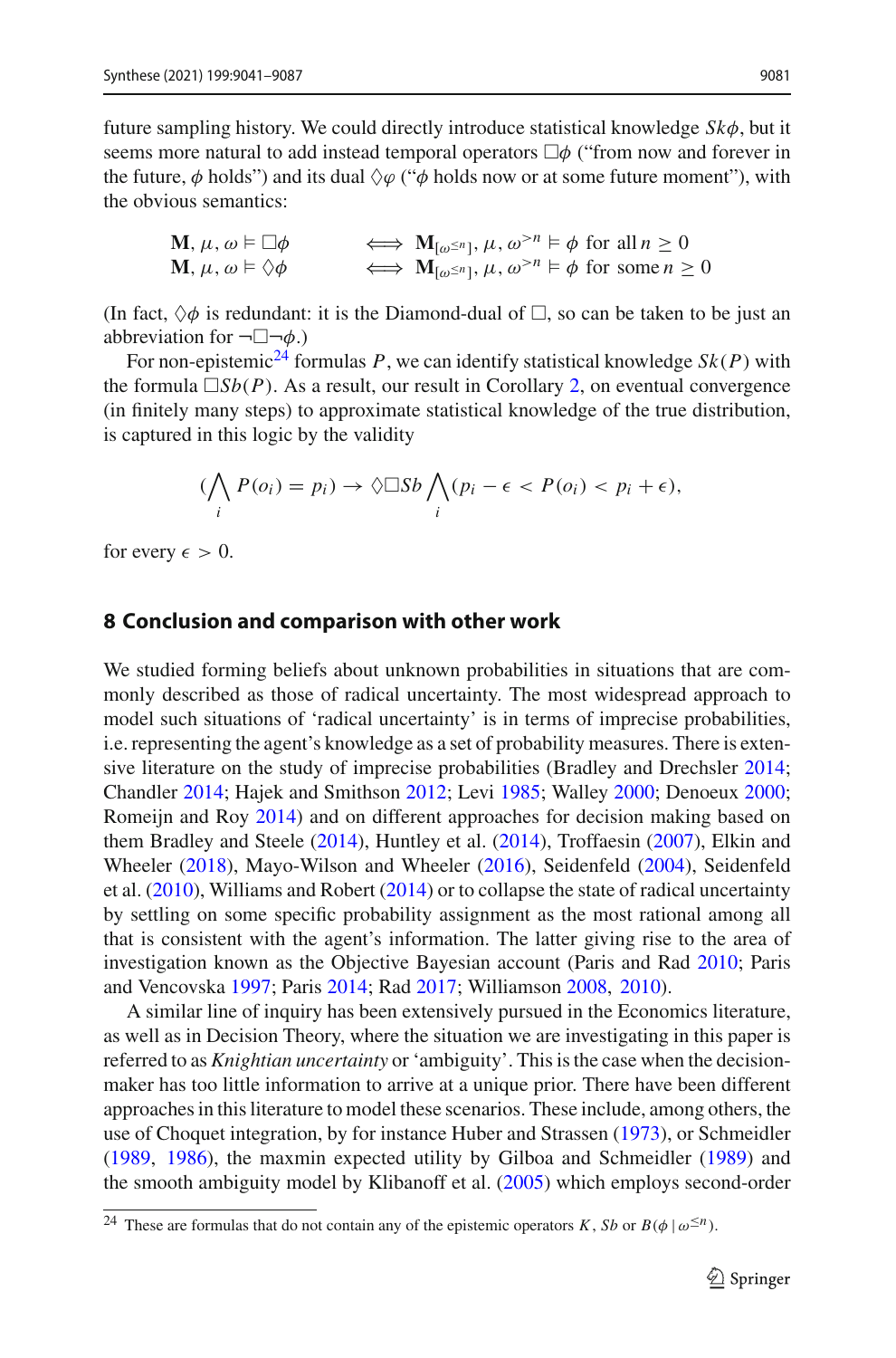probabilities or Al-Najjar's work (Al-Najja[r](#page-44-4) [2009\)](#page-44-4) where he models rational agents who use frequentist models for interpreting the evidence and investigates learning in the long run. Cerreia-Vioglio et al[.](#page-45-0) [\(2013\)](#page-45-0) studies this problem in a formal setting similar to the one used here and axiomatizes different decision rules such as the maxmin model of Gilboa-Schmeidler and the smooth ambiguity model of Klibanoff et al, and gives an overview of some of the different approaches in that literature.

These approaches employ different mechanisms for ranking probability distributions compared to what we propose in this paper. Among these, it is particularly worth pointing out the difference between our setting and those ranking probability distributions by their (second-order) probabilities. In contrast, in our setting, it is only the worlds with the highest plausibility that play a role in specifying the set of beliefs. In particular, unlike the probabilities, the plausibilities are not cumulative in the sense that the distributions with low plausibility do not add up to form more plausible events as those with low probability would have had. This is a fundamental difference between our account and the account given in terms of second-order probabilities.

Another approach to deal with these scenarios in the Bayesian literature is based on the series of convergence results, that are collectively referred to as "washing out of the prior". The idea, which traces back to Savage, see Edwards et al[.](#page-45-8) [\(1963\)](#page-45-8) and Savag[e](#page-46-4) [\(1954\)](#page-46-4), is that as long as one repeatedly updates a prior probability for an event through conditionalisation on new evidence, then in the limit one would surely converge to the true probability, independent of the initial choice of the prior.<sup>[25](#page-42-0)</sup> Bayesians use these results to argue that an agent's choice of a probability distribution in scenarios such as our urn example is unimportant as long as she repeatedly updates that choice (via conditionalisation) by acquiring further evidence, for example by repeated sampling from the urn. However, it is clear that the efficiency of the agent's choice for the probability distribution, put in the context of a decision problem, depends strongly on how closely the chosen distribution tracks the actual one. This choice is most relevant when the agents are facing a one-off decision problem, where their approximation of the true probability distribution at a given point ultimately determines their actions at that point.

Our approach, based on forming rational qualitative beliefs *about* probability (based on the agent's assessment of each distribution plausibility), does not seem prone to these objections. The agent does "the best she can" *at each moment*, given her evidence, her higher-order information, and her background assumptions (captured by her plausibility map). Thus, she can solve one-off decision problems to the best of her ability. And, by updating her plausibility with new evidence, her beliefs are still guaranteed to converge to the true distribution (if given enough evidence) in essentially all conditions (including in the cases that evade Savage-type theorems).

<span id="page-42-0"></span><sup>25</sup> To be more precise, if one starts with a prior probability for an event *A*, and keeps updating this probability by conditionalising on new evidence, then almost surely, the conditional probability of *A* converges to the indicative function of *A* (i.e. to 1 if *A* is true, and to 0 otherwise). This form is called Levy's 0–1 law. Savage's results use IID trials and objective probabilities and have been criticised regarding its applicability to scientific inference. There are, however, a number of more powerful convergence results avoiding these assumptions, for example, based on Doob's martingale convergence theorem (Doo[b](#page-45-19) [1971](#page-45-19)). There are also several generalisations of these results, e.g. Gaifman and Sni[r](#page-45-5) [\(1982](#page-45-5)).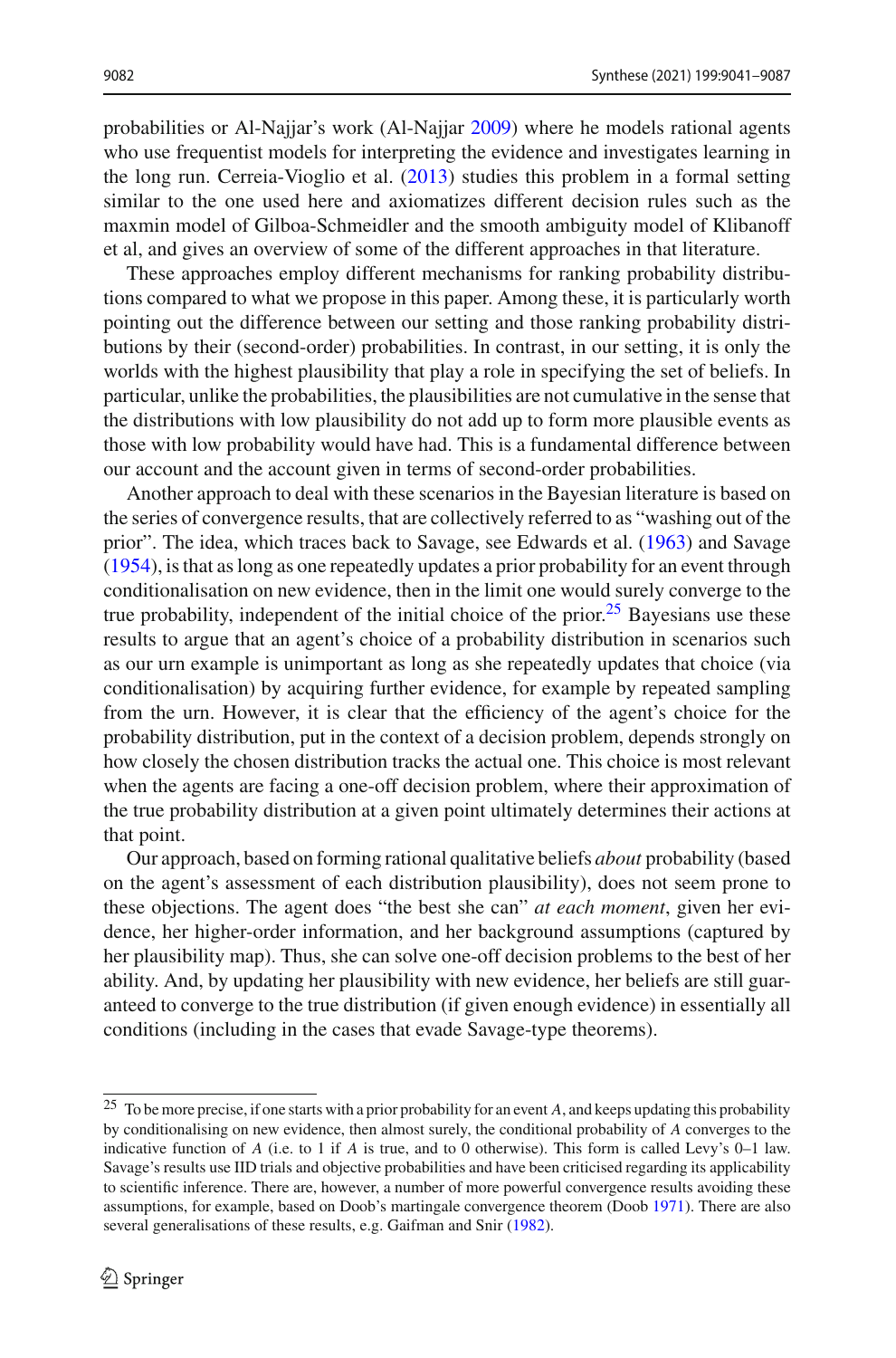As we already mentioned, our approach is based on a probabilistic adaptation of the standard qualitative theory of plausibility models (Boar[d](#page-45-3) [2004](#page-45-3); Baltag and Smet[s](#page-45-4) [2008b\)](#page-45-4), that underlies modern presentations of standard Belief Revision Theory (Alchourrón et al[.](#page-44-1) [1985](#page-44-1); Grov[e](#page-45-17) [1988](#page-45-17)) within Dynamic Epistemic Logic (Baltag and Mos[s](#page-44-5) [2004](#page-44-5); Baltag et al[.](#page-45-30) [1998](#page-45-30); van Ditmarsch et al[.](#page-47-2) [2007](#page-47-2); Baltag and Smet[s](#page-45-4) [2008b](#page-45-4); Baltag and Renn[e](#page-45-9) [2016;](#page-45-9) van Benthe[m](#page-47-4) [2011\)](#page-47-4). As such, it has some connections with Wolfgang Spohn's quantitative theory of plausibility ranking (Spoh[n](#page-46-29) [2016](#page-46-29)), but it differs from it in essential ways: like Spohn's ranking theory,  $26$  we use maximization to form beliefs (where standard probabilistic theory uses addition); $^{27}$  but, when updating plausibility with independent sampling evidence, we follow the probabilistic usage of taking products (in Bayes's rule), while Spohn's ranking theory uses addition for this purpose. On the other hand, our framework does satisfy the conditions of Halpern's abstract theory of algebraic conditional plausibility spaces (Halper[n](#page-45-31) [2003\)](#page-45-31), which is meant as a generalization of a large number of theories of uncertainty (Bayesian probabilities, Dempster-Shafer belief functions, possibility measures, relative likelihoods, AGM conditioning, Popper measures, Spohn's ranking theory). The theory postulates the existence of two operations: one, the analogue of probabilistic addition, is used for computing the plausibility of a proposition *P*, and decide whether it is to be believed or not; while the other, the analogue of probabilistic multiplication, is used for updating plausibilities (via an abstract analogue of Bayes' rule) and for computing the plausibility of joint independent observations. To work well, the two operations need to satisfy certain conditions, tying them together. Our particular combination, of maximization and multiplication, though as far as we know was never encountered in the literature, satisfies Halpern's conditions, and so it is in a sense a "natural" theory. But beyond that, we think that this particular combination is the key to fast learning from sampling, as well as to reconciling probability with logic: on the one hand, multiplication is needed for the update, to deal rationally with successive independent observations (cf. Proposition [9,](#page-24-0) which would fail without the use of multiplication in our plausibilistic analogue of Bayes' rule); and on the other hand, the use of maximization in the formation of beliefs allows convergence in finitely many steps (in contrast to mere convergence in the limit via probabilistic updating a la Savage), and at the same time makes beliefs about probability fit the general patterns and conditions of Doxastic Logic and Belief Revision Theory. Indeed, it does seem that the particular combination provided by our probabilistic plausibility theory succeeds in adopting the best features of both worlds (doxastic logic with its belief revision, and statistical reasoning with its Bayesian updates), while at the same time fitting within the general conditions of a natural theory of uncertainty (as formalized by Halpern's abstract requirements).

Our approach connects well with mainstream epistemology and formal learning theory, by making essential use of the formal concept of "safe belief", studied in Baltag and Smet[s](#page-45-4) [\(2008b\)](#page-45-4) as an approximation of the philosophical notion of defeasible knowledge (Lehre[r](#page-46-1) [1990;](#page-46-1) Rot[t](#page-46-3) [2004\)](#page-46-3), and related also to the issue of stability or 'resilience' of probabilistic belief (Skyrm[s](#page-46-30) [2011\)](#page-46-30), an issue underlying recent attempts

<span id="page-43-0"></span><sup>26</sup> Spoh[n](#page-46-29) [\(2016\)](#page-46-29) uses minimization, but this is only because his setting takes an *implausibility* order as basic.

<span id="page-43-1"></span><sup>&</sup>lt;sup>27</sup> Witness our normalization condition  $sup\{pla(\mu) | \mu \in M\} = 1$ .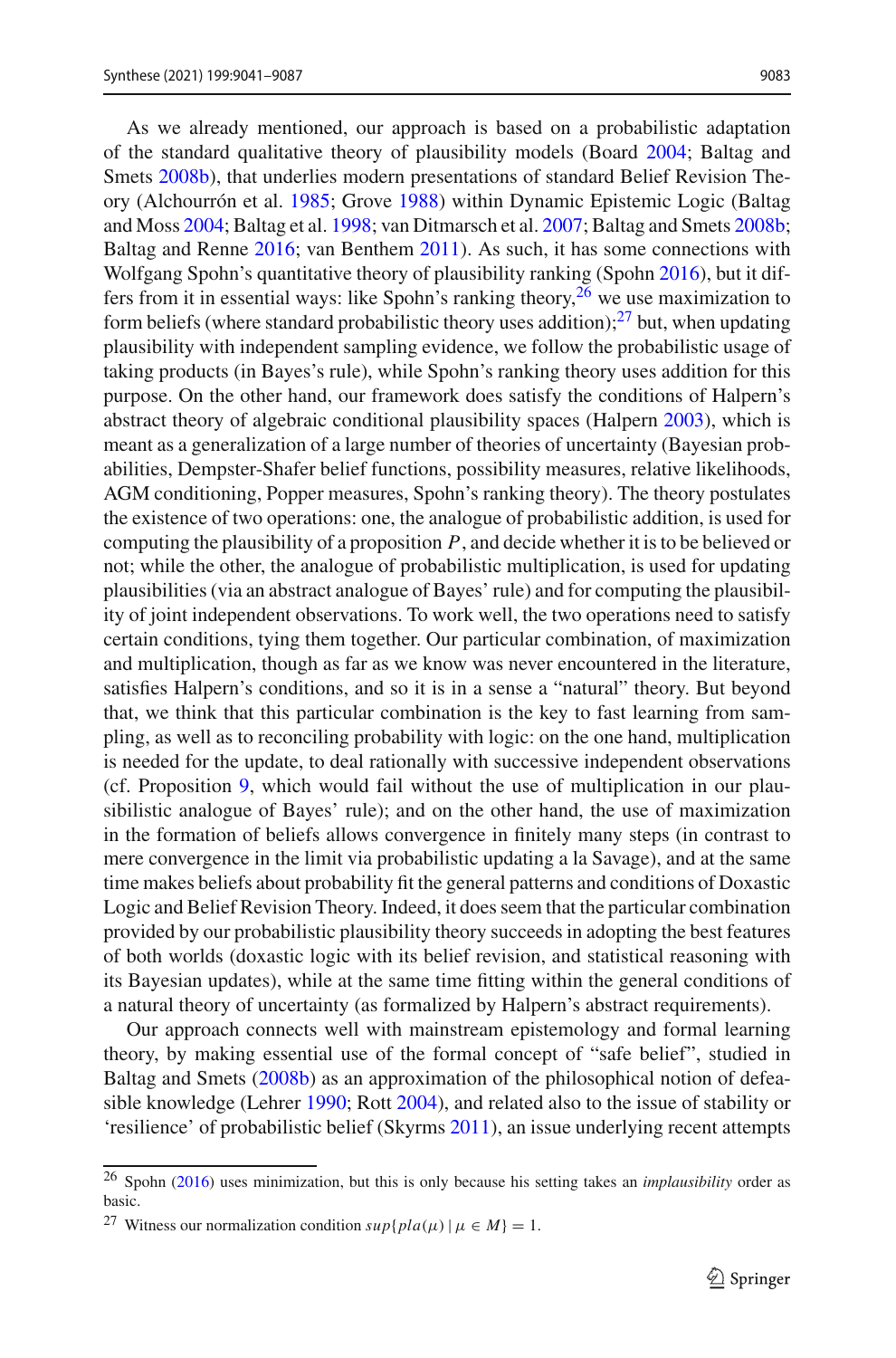at unifying logical and probabilistic reasoning, cf. the so-called stability theory of belief (Leitge[b](#page-46-5) [2017](#page-46-5)). Our concept of statistical knowledge improves on the notion of safe belief, by adding a form of stability under future sampling, that connects well with the learning-theoretic concept of i[d](#page-45-7)entifiability in the limit (Gold [1967](#page-45-7)), as well as with various formal notions of inductive knowledge, introduced in Baltag et al[.](#page-44-0) [\(2019a](#page-44-0), [b](#page-44-3)) and Kell[y](#page-45-13) [\(2014\)](#page-45-13) as epistemic correlatives of empirical induction. As already mentioned, the correlative notion of distance-from-the-truth fits well with the main tenets of Verisimilitude Theory, originating in the work of Poppe[r](#page-46-13) [\(1976\)](#page-46-13) and his critics (Tich[y](#page-47-5) [1974](#page-47-5); Mille[r](#page-46-14) [1974\)](#page-46-14), and developed to maturity in the wor1k of Niiniluot[o](#page-46-15) [\(1987](#page-46-15)), Niiniluot[o](#page-46-16) [\(1998](#page-46-16)), Kuiper[s](#page-46-17) [\(1987\)](#page-46-17) and others. In particular, our setting fits within the metric appr[o](#page-46-15)ach to truthlikeness (Niiniluoto [1987\)](#page-46-15), resulting in the verisimilitude version of our convergence results: tracking the truth is then naturally understood as progressive increase in our models' truthlikeness (or equivalently, progressive decrease of the models' distance-from-the-truth).

Our paper ends by sketching the contours of a dynamic doxastic logic for statistical learning, that validates a number of standard axioms, and can express the core of our convergence results. Nevertheless, this leads us to an outstanding open problem: finding a complete axiomatization of this logic and investigating its complexity. This seems a daunting task at the time of our writing. Given the power of this formalism and its significance for the investigation of statistical learning, we think this to be an important and potentially fertile challenge.

**Acknowledgements** We thank the referees for giving us valuable feedback on this paper. During the writing of this paper, Soroush Rafiee Rad's research has been partly funded by the Deutsche Forschungsgemeinschaft (DFG) and the Agence Nationale de la Recherche (ANR) as part of the joint project Collective Attitude Formation [RO 4548/8-1].

**Open Access** This article is licensed under a Creative Commons Attribution 4.0 International License, which permits use, sharing, adaptation, distribution and reproduction in any medium or format, as long as you give appropriate credit to the original author(s) and the source, provide a link to the Creative Commons licence, and indicate if changes were made. The images or other third party material in this article are included in the article's Creative Commons licence, unless indicated otherwise in a credit line to the material. If material is not included in the article's Creative Commons licence and your intended use is not permitted by statutory regulation or exceeds the permitted use, you will need to obtain permission directly from the copyright holder. To view a copy of this licence, visit [http://creativecommons.org/licenses/by/4.0/.](http://creativecommons.org/licenses/by/4.0/)

#### **References**

- <span id="page-44-1"></span>Alchourrón, C. E., Gärdenfors, P., & Makinson, D. (1985). On the logic of theory change: Partial meet contraction and revision functions. *Journal of Symbolic Logic*, *50*, 510–530.
- <span id="page-44-4"></span>Al-Najjar, N. (2009). Decision makers as statisticians: Diversity, ambiguity, and learning. *Econometrica*, *77*(5), 1339–1369.
- <span id="page-44-3"></span>Baltag, A., Gierasimczuk, N., Özgün, A., Vargas-Sandoval, A. L., & Smets, S. (2019b). A dynamic logic for learning theory. *Journal of Logical and Algebraic Methods in Programming, 109*.
- <span id="page-44-2"></span>Baltag, A., Gierasimczuk, N., & Smets, S. (2016). On the solvability of inductive problems: A study in epistemic topology. In *Proceedings of the 15th conference on theoretical aspects of rationality and knowledge* (TARK 2015), ENTCS 215, pp. 81–98.
- <span id="page-44-0"></span>Baltag, A., Gierasimczuk, N., & Smets, S. (2019a). Truth-tracking by belief revision. *Studia Logica,107,* 917–947.

<span id="page-44-5"></span>Baltag, A., & Moss, L. S. (2004). Logics for epistemic programs. *Synthese*, *139*(2), 165–224.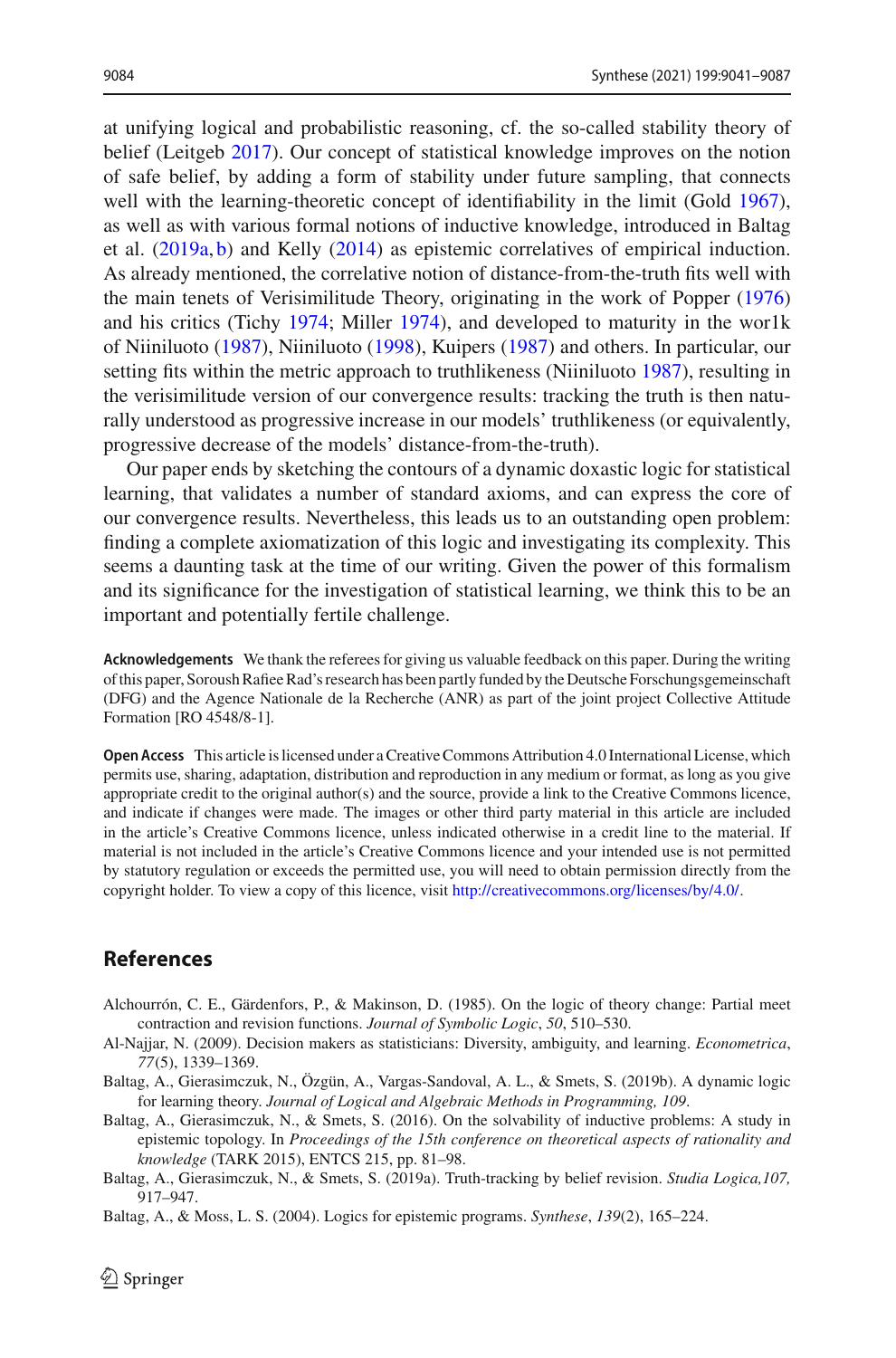- <span id="page-45-30"></span>Baltag, A., Moss, L. S., & Solecki, S. (1998). The logic of public announcements, common knowledge, and private suspicions. In I. Gilboa (Ed.), *Proceedings of the 7th conference on theoretical aspects of rationality and knowledge* (TARK 98), pp. 43–56.
- <span id="page-45-15"></span>Baltag, A., Rafiee Rad, S. & Smets, S. (2019). Learning probabilities: Towards a logic of statistical learning. In *Proceedings of the seventeenth conference on theoretical aspects of rationality and knowledge* (TARK 17), EPTCS 297, pp. 35–49.
- <span id="page-45-9"></span>Baltag, A., & Renne, B. (2016). Dynamic epistemic logic. In *Stanford encyclopedia of philosophy*.
- <span id="page-45-18"></span>Baltag, A. & Smets, S. (2008a). The logic of conditional doxastic actions. In *Texts in logic and games, special issue on new perspectives on games and interaction* (Vol. 4, pp. 9–31), Amsterdam University Press.
- <span id="page-45-4"></span>Baltag, A., & Smets, S. (2008b). A qualitative theory of dynamic interactive belief revision. In *Texts in logic and games* (Vol. 3, pp. 9–58), Amsterdam University Press.
- <span id="page-45-12"></span>Baltag, A., & Smets, S. (2008c). Probabilistic dynamic belief revision. *Synthese, 165*(2), 179–202.
- <span id="page-45-3"></span>Board, O. (2004). Dynamic interactive epistemology. *Games and Economic Behavior*, *49*, 49–80.
- <span id="page-45-11"></span>Booth, R., & Meyer, T. (2006). Admissible and restrained revision. *Journal of Artificial Intelligence Research*, *26*, 127–151.
- <span id="page-45-21"></span>Bradley, R., & Drechsler, M. (2014). Types of uncertainty. *Erkenntnis*, *79*, 1225–1248.
- <span id="page-45-25"></span>Bradley, S., & Steele, K. (2014). Uncertainty, learning and the 'problem' of dilation. *Erkenntnis*, *79*, 1287– 1303.
- <span id="page-45-0"></span>Cerreia-Vioglio, S., Maccheroni, F., Marinacci, M., & Montrucchio, L. (2013). Ambiguity and robust statistics. *Journal of Economics Theory*, *148*, 974–1049.
- <span id="page-45-22"></span>Chandler, J. (2014). Subjective probabilities need not be sharp. *Erkenntnis*, *79*, 1273–1286.
- <span id="page-45-10"></span>Darwiche, A., & Pearl, J. (1997). On the logic of iterated belief revision. *Artificial Intelligence*, *89*(1–2), 1–29.
- <span id="page-45-24"></span>Denoeux, T. (2000). Modeling vague beliefs using fuzzy-valued belief structures. *Fuzzy Sets and Systems*, *116*(2), 167–199.
- <span id="page-45-19"></span>Doob, J. L. (1971). What is a martingale? *American Mathematical Monthly*, *78*, 451–462.
- <span id="page-45-20"></span>Earman, J. (1992). *Bayes or bust: A critical examination of bayesian confirmation theory*, MIT press.
- <span id="page-45-8"></span>Edwards, W., Lindman, R., & Savage, L. J. (1963). Bayesian statistical inference for psychological research. *Psychological Review*, *70*, 193–242.
- <span id="page-45-27"></span>Elkin, L., & Wheeler, G. (2018). Resolving peer disagreements through imprecise probabilities. *Nous*, *52*(2), 260–278.
- <span id="page-45-6"></span>Gaifman, H. (2016). A theory of higher order probabilities. In H. Arlo-Costa, V. F. Hendricks, & J. van Benthem (Eds.), *Readings in formal epistemiology* (Vol. 1, pp. 91–106), Springer.
- <span id="page-45-5"></span>Gaifman, H., & Snir, M. (1982). Probabilities over rich languages. *Journal of Symbolic Logic*, *47*, 495–548.
- <span id="page-45-29"></span>Gilboa, I., & Schmeidler, D. (1989). Maxmin expected utility with non-unique prior. *Journal of Mathematical Economics*, *18*, 141–153.
- <span id="page-45-7"></span>Gold, E. M. (1967). Language identification in the limit. *Information and control*, *10*(5), 447–474.
- <span id="page-45-17"></span>Grove, A. (1988). Two modellings for theory change. *Journal of Philosophical Logic*, *17*(2), 157–170.
- <span id="page-45-1"></span>Hájek, A. (2019). Interpretations of probability. In *The Stanford encyclopedia of philosophy*.
- <span id="page-45-23"></span>Hajek, A., & Smithson, M. (2012). Rationality and indeterminate probabilities. *Synthese*, *187*, 33–48.
- <span id="page-45-31"></span>Halpern, J. Y. (2003). *Reasoning about uncertainty*. Cambridge, MA: MIT Press.
- <span id="page-45-28"></span>Huber, P. J., & Strassen, V. (1973). Minimax test and Neyman–Pearson lemma for capacities. *The Annals of Statistics*, *1*, 251–263.
- <span id="page-45-16"></span>Hunter, J. K. (2012). *An introduction to real analysis*[https://www.math.ucdavis.edu/~hunter/m125a/intro\\_](https://www.math.ucdavis.edu/~hunter/m125a/intro_analysis.pdf) [analysis.pdf.](https://www.math.ucdavis.edu/~hunter/m125a/intro_analysis.pdf)
- <span id="page-45-26"></span>Huntley, N., Hable, R., & Troffaes, M. (2014). Decision making. In T. Augustin, F. P. A. Coolen, G. de Cooman, & M. C. M. Troffaes (Eds.), *Introduction to imprecise probabilities*.
- <span id="page-45-14"></span>Kelly, K. T. (1998). The learning power of belief revision. In *TARK'98: Proceedings of the 7th conference on theoretical aspects of rationality and knowledge* (pp. 111–124), Morgan Kaufmann Publishers Inc.
- <span id="page-45-2"></span>Kelly, K. T. (2008). *Ockham's razor, truth, and information. Handbook of the philosophy of information, Dordrecht*. Amsterdam: Elsevier.
- <span id="page-45-13"></span>Kelly, K. T. (2014). A computational learning semantics for inductive empirical knowledge. In A. Baltag & S. Smets (Eds.), *Outstanding contributions to logic: Johan van Benthem on logic and information dynamics* (Vol. 5, pp. 289–338), Springer.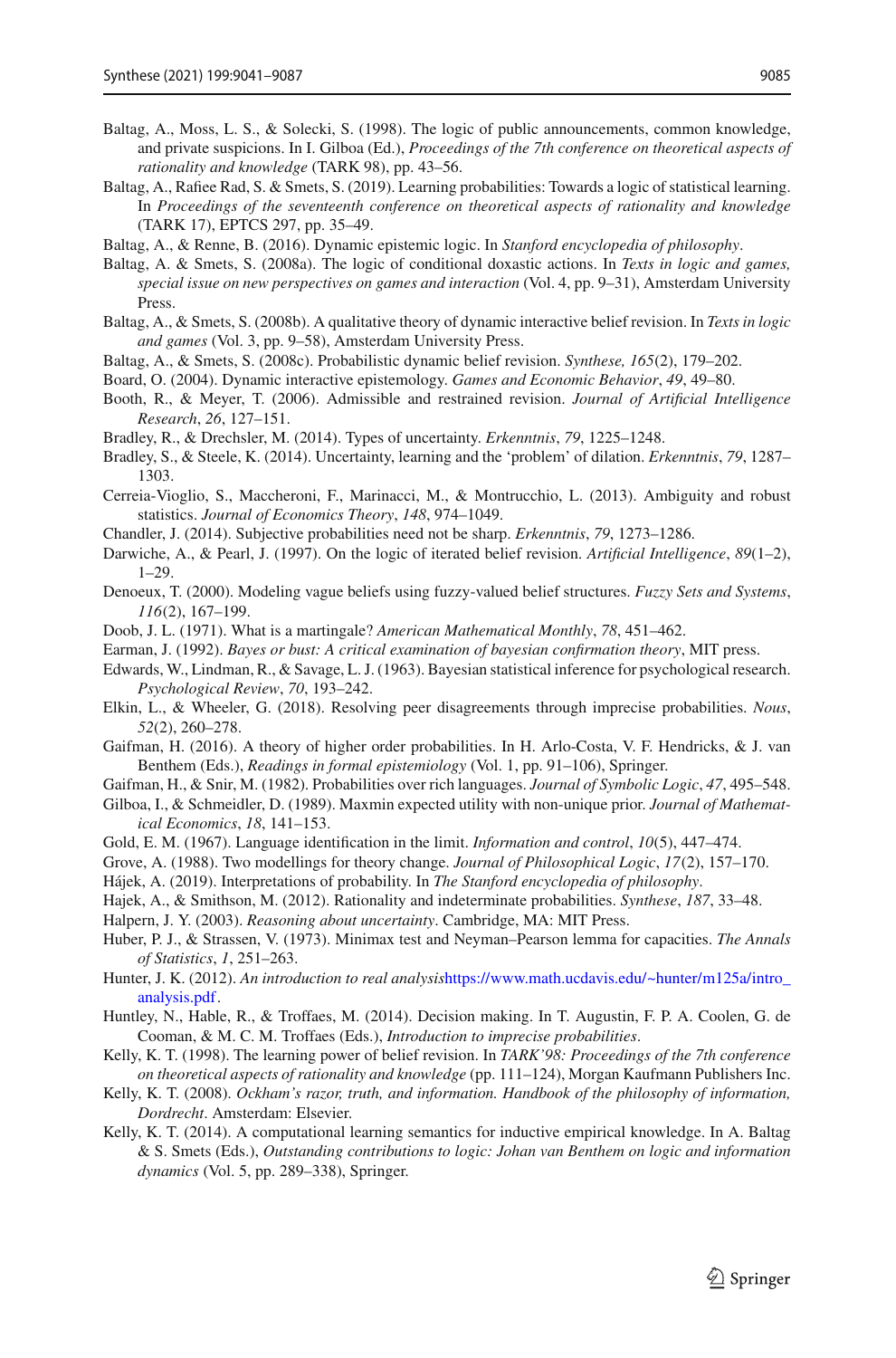- <span id="page-46-8"></span>Kelly, K. T., Schulte, O., & Hendricks, V. (1995). Reliable belief revision. In *Proceedings of the 10th international congress of logic, methodology, and philosophy of science* (pp. 383–398), Kluwer Academic Publishers.
- <span id="page-46-28"></span>Klibanoff, P., Marinacci, M., & Mukerji, S. (2005). A smooth model of decision making under ambiguity. *Econometrica*, *73*, 1849–1892.
- <span id="page-46-6"></span>Konieczny, S., & Perez, R. P. (2000). A framework for iterated revision. *Journal of Applied Non-Classical Logics*, *10*(3–4), 339–367.
- <span id="page-46-17"></span>Kuipers, T. A. F. (Ed.). (1987). *What is closer-to-the-truth? A parade of approaches to truthlikeness, poznan studies in the philosophy of the sciences and the humanities* (Vol. 10). Amsterdam: Rodopi.
- <span id="page-46-1"></span>Lehrer, K. (1990). *Theory of knowledge*. London: Routledge.
- <span id="page-46-5"></span>Leitgeb, H. (2017). *The stability of belief. How rational belief coheres with probability*. Oxford: Oxford University Press.
- <span id="page-46-18"></span>Levi, I. (1985). Imprecision and indeterminacy in probability judgment. *Philosophy of Science*, *52*, 390–409.
- <span id="page-46-10"></span>Lewis, D. (2000). *Counterfactuals*, Wiley, 1st edn 1973, 2nd edn.
- <span id="page-46-20"></span>Mayo-Wilson, C., & Wheeler, G. (2016). Scoring imprecise credences: A mildly immodest proposal. *Philosophy and Phenomenological Research*, *93*(1), 55–78.
- <span id="page-46-14"></span>Miller, D. (1974). Popper's qualitative theory of verisimilitude. *The British Journal for the Philosophy of Science*, *25*, 166–177.
- <span id="page-46-7"></span>Nayak, A. C. (1994). Iterated belief change based on epistemic entrenchment. *Erkenntnis*, *41*, 353–390.
- <span id="page-46-15"></span>Niiniluoto, I. (1987). *Truthlikeness*. Dordrecht: Reidel.
- <span id="page-46-16"></span>Niiniluoto, I. (1998). Verisimilitude: The third period. *The British Journal for the Philosophy of Science*, *49*(1), 1–29.
- <span id="page-46-0"></span>Paris, J. B. (1994). *The uncertain reasoner's companion: A mathematical perspective*. Cambridge: Cambridge Univ Press.
- <span id="page-46-24"></span>Paris, J. B. (2014). What you see is what you get. *Entropy*, *16*, 6186–6194.
- <span id="page-46-11"></span>Paris, J. & Rad, S. R. (2008). Inference processes for quantified predicate knowledge. In W. Hodges & R. de Queiroz (Eds.), *Logic, language, information and computation*, Springer LNAI (Vol. 5110, pp. 249–259).
- <span id="page-46-23"></span>Paris, J. & Rad, S. R. (2010). A note on the least informative model of a theory. In F. Ferreira, B. Lowe, E. Mayordomo, & L. Mendes Gomes (Eds.), *Programs, proofs, processes , CiE 2010*, Springer LNCS (Vol. 6158, pp. 342–351).
- <span id="page-46-12"></span>Paris, J. B., & Vencovska, A. (1997). In defence of the maximum entropy inference process. *International Journal of Approximate Reasoning*, *17*(1), 77–103.
- <span id="page-46-13"></span>Popper, K. R. (1976). A note on verisimilitude. *The British Journal for the Philosophy of Science*, *27*(2), 147–159.
- <span id="page-46-25"></span>Rad, S. R. (2017). Equivocation axiom for first order languages. In *Studia Logica, 105*(21).
- <span id="page-46-19"></span>Romeijn, J.-W., & Roy, O. (2014). Radical uncertainty: Beyond probabilistic models of belief. *Erkenntnis*, *79*(6), 1221–1223.
- <span id="page-46-3"></span>Rott, H. (2004). Stability, strength and sensitivity: Converting belief into knowledge. *Erkenntnis*, *61*(2–3), 469–493.
- <span id="page-46-9"></span>Rudin, W. (1953). *Principles of mathematical analysis*, McGraw-Hill Inc.
- <span id="page-46-4"></span>Savage, L. J. (1954). *Foundations of statistics*. New York: Wiley.
- <span id="page-46-27"></span>Schmeidler, D. (1986). Integral representation without additivity. *Proceedings of the American Mathematical Society, 97*(2).
- <span id="page-46-26"></span>Schmeidler, D. (1989). Subjective probability and expected utility without additivity. *Econometrica*, *57*(3), 571–587.
- <span id="page-46-21"></span>Seidenfeld, T. (2004). A contrast between two decision rules for use with (convex) sets of probabilities: Gamma-maximin versus E-admissibility. *Synthese*, *140*, 69–88.
- <span id="page-46-22"></span>Seidenfeld, T., Schervish, M. J., & Kadane, J. B. (2010). Coherent choice functions under uncertainty. *Synthese*, *172*, 157–176.
- <span id="page-46-30"></span>Skyrms, B. (2011). Resiliency, propensities, and causal necessity. In A. Eagle (Ed.), *Philosophy of probability: Contemporary readings*, Routledge.
- <span id="page-46-29"></span>Spohn, W. (2016). A survey of ranking theory. In H. Arlo-Costa, V. F. Hendricks, & J. van Benthem (Eds.), *Readings in formal epistemiology* (Vol. 1, pp. 303–350), Springer.
- <span id="page-46-2"></span>Stalnaker, R. (1996). Knowledge, belief and counterfactual reasoning in games. *Economics and Philosophy*, *12*, 133–163.